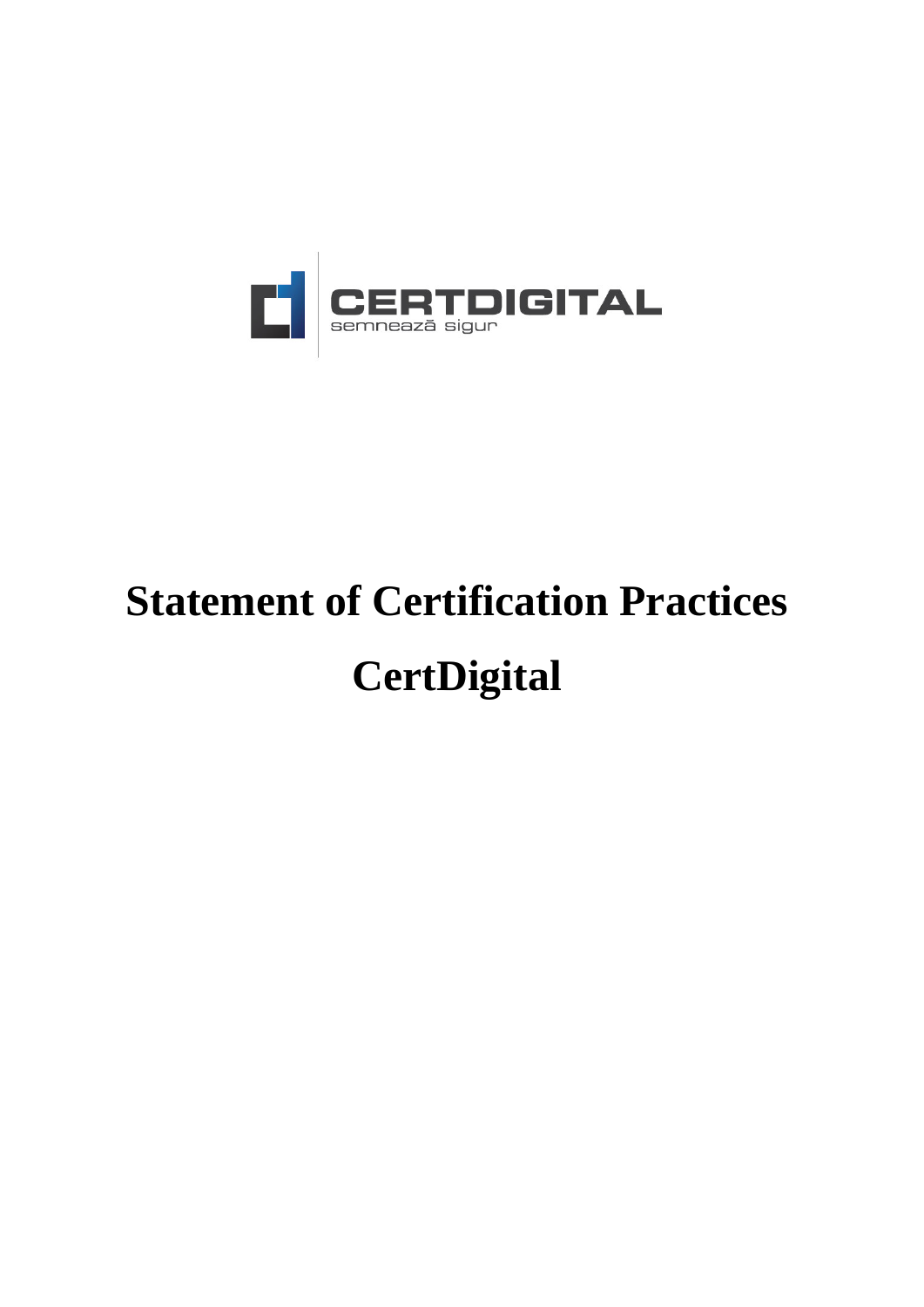| <b>ISSUED BY:</b>                                      |                     |             |
|--------------------------------------------------------|---------------------|-------------|
| <b>DEPARTMENT</b>                                      | <b>NAME</b>         | <b>DATE</b> |
| <b>MANAGEMENT OF POLICIES</b><br><b>AND PROCEDURES</b> | Security Officer IT | 24/04/2017  |

| <b>APPROVED BY:</b>                                 |                           |                   |
|-----------------------------------------------------|---------------------------|-------------------|
| <b>DEPARTMENT</b>                                   | <b>Name</b>               | <b>DEPARTMENT</b> |
| POLICY AND PROCEDURE<br><b>MANAGEMENT COMMITTEE</b> | <b>Technical Director</b> | 28.04.2017        |

| <b>HISTORY OF MODIFIERS:</b> |                     |                                           |            |
|------------------------------|---------------------|-------------------------------------------|------------|
| <b>VERSION</b>               | <b>AUTHOR</b>       | <b>DETAILS OF</b><br><b>MODIFICATIONS</b> | DATE:      |
| 1.0                          | Security Officer IT | Publication of the first version          | 28.04.2017 |
|                              |                     |                                           |            |
|                              |                     |                                           |            |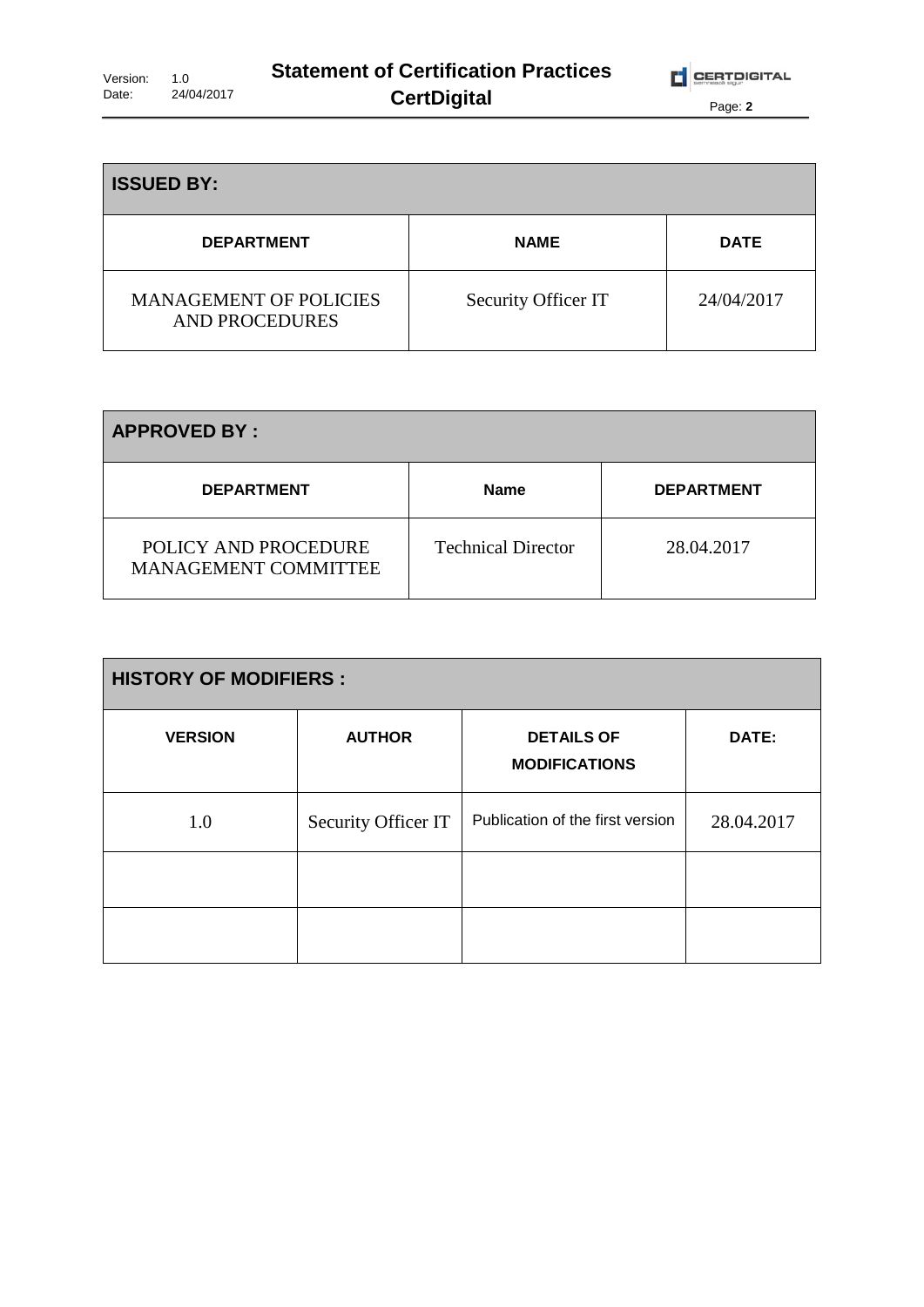# **Cuprins**

| 1. |        |        |                                                                    |    |
|----|--------|--------|--------------------------------------------------------------------|----|
|    | 1.1.   |        |                                                                    |    |
|    | 1.2.   |        |                                                                    |    |
|    | 1.3.   |        |                                                                    |    |
|    |        | 1.3.1. |                                                                    |    |
|    |        | 1.3.2. |                                                                    |    |
|    |        | 1.3.3. |                                                                    |    |
|    | 1.4.   |        |                                                                    |    |
|    | 1.5.   |        |                                                                    |    |
|    | 1.6.   |        |                                                                    |    |
| 2. |        |        |                                                                    |    |
|    | 2.1.   |        |                                                                    |    |
|    | 2.1.1. |        |                                                                    |    |
|    | 2.1.2. |        |                                                                    |    |
|    | 2.1.3. |        |                                                                    |    |
|    | 2.2.   |        |                                                                    |    |
|    | 2.2.1. |        |                                                                    |    |
|    |        | 2.2.2. |                                                                    |    |
|    | 2.2.3. |        |                                                                    |    |
|    | 2.3.   |        |                                                                    |    |
|    | 2.3.1. |        |                                                                    |    |
|    |        |        | 2.3.2. Entry into force                                            | 24 |
|    | 2.3.3. |        |                                                                    |    |
|    | 2.4.   |        |                                                                    |    |
|    | 2.4.1. |        | Fees for the issuance or extension of a certificate of dormancy 24 |    |
|    | 2.4.2. |        |                                                                    |    |
|    | 2.5.   |        |                                                                    |    |
|    | 2.5.1. |        |                                                                    |    |
|    | 2.5.2. |        |                                                                    |    |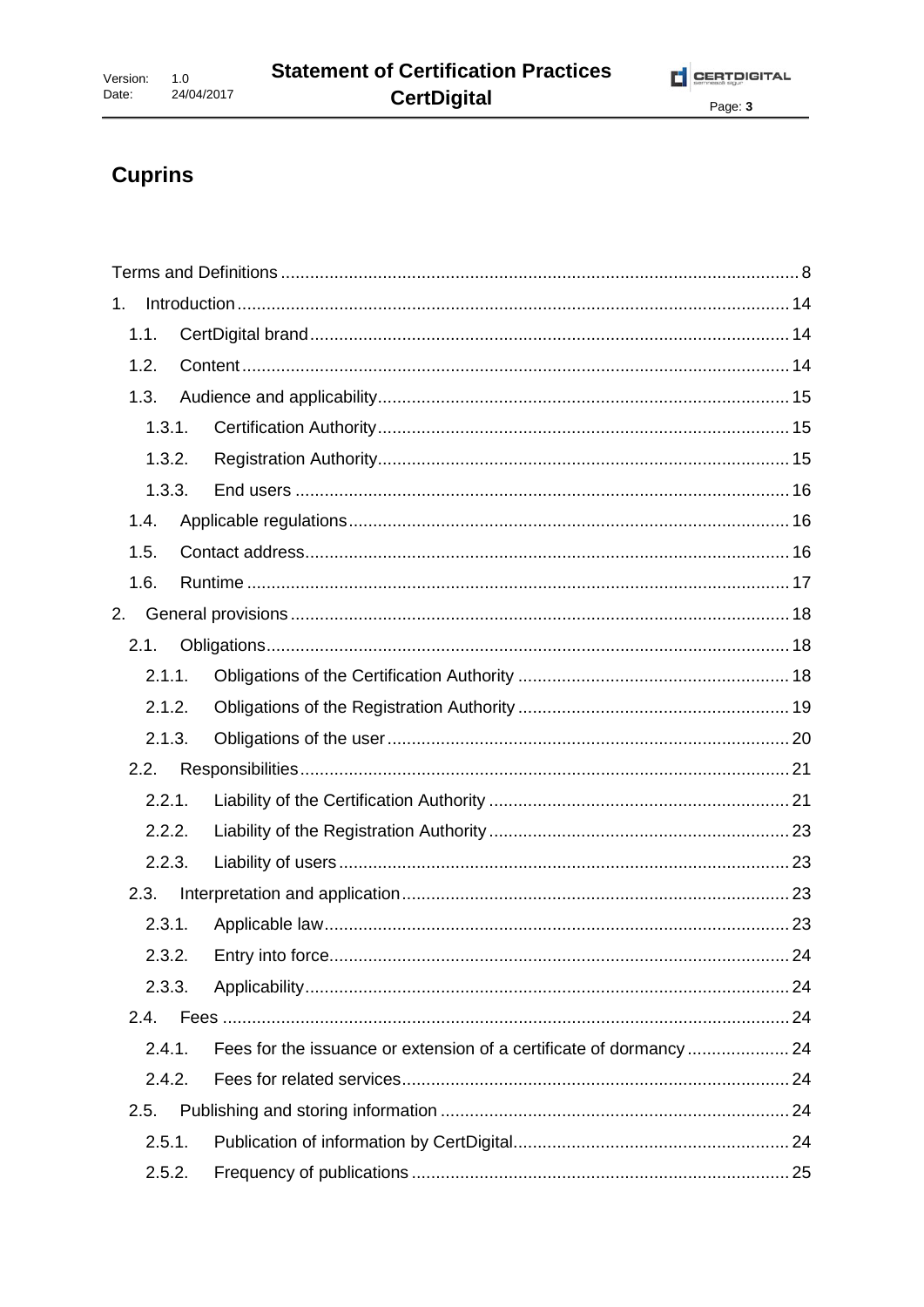| 2.5.3. |                                                                        |  |
|--------|------------------------------------------------------------------------|--|
| 2.6.   |                                                                        |  |
| 2.7.   |                                                                        |  |
| 2.8.   |                                                                        |  |
| 3.     |                                                                        |  |
| 3.1.   |                                                                        |  |
| 3.1.1. |                                                                        |  |
| 3.1.2. |                                                                        |  |
| 3.1.3. |                                                                        |  |
| 3.1.4. |                                                                        |  |
| 3.1.5. | Procedure for resolving disputes arising out of the use of the name 30 |  |
| 3.2.   |                                                                        |  |
| 3.3.   |                                                                        |  |
| 3.4.   |                                                                        |  |
| 3.5.   |                                                                        |  |
| 3.6.   |                                                                        |  |
| 3.6.1. |                                                                        |  |
| 3.6.2. |                                                                        |  |
| 3.6.3. |                                                                        |  |
| 3.7.   |                                                                        |  |
| 3.8.   |                                                                        |  |
| 4.     |                                                                        |  |
| 4.1.   |                                                                        |  |
| 4.1.1. |                                                                        |  |
| 4.1.2. |                                                                        |  |
| 4.1.3. |                                                                        |  |
| 4.1.4. |                                                                        |  |
| 4.1.5. |                                                                        |  |
| 4.2.   |                                                                        |  |
| 4.2.1. |                                                                        |  |
| 4.2.2. |                                                                        |  |
| 4.2.3. |                                                                        |  |
| 4.3.   |                                                                        |  |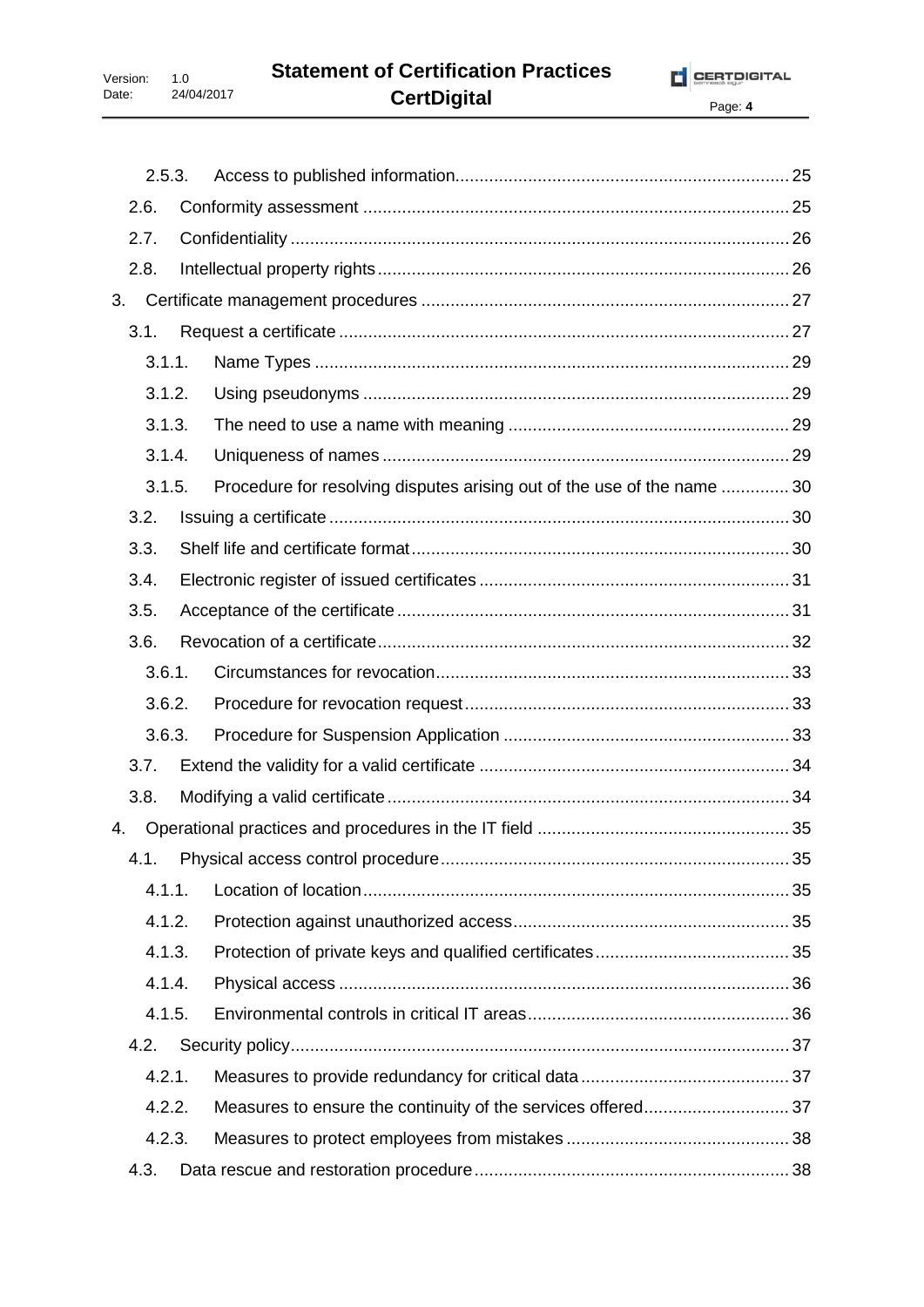|    | 4.3.1. |                                                                  |  |
|----|--------|------------------------------------------------------------------|--|
|    | 4.3.2. |                                                                  |  |
|    | 4.4.   |                                                                  |  |
|    | 4.4.1. |                                                                  |  |
|    | 4.4.2. |                                                                  |  |
|    | 4.4.3. |                                                                  |  |
|    | 4.5.   | The administration procedure for users with privileged rights 42 |  |
|    | 4.5.1. |                                                                  |  |
|    | 4.5.2. |                                                                  |  |
|    | 4.6.   |                                                                  |  |
|    | 4.6.1. |                                                                  |  |
|    | 4.6.2. |                                                                  |  |
|    | 4.7.   |                                                                  |  |
|    | 4.7.1. |                                                                  |  |
|    | 4.7.2. |                                                                  |  |
|    | 4.8.   |                                                                  |  |
|    | 4.8.1. |                                                                  |  |
|    | 4.8.2. |                                                                  |  |
|    | 4.8.3. |                                                                  |  |
|    | 4.9.   |                                                                  |  |
|    | 4.9.1. | Past experience, qualifications, experience and acceptance 48    |  |
|    | 4.9.2. |                                                                  |  |
|    | 4.9.3. |                                                                  |  |
|    | 4.9.4. |                                                                  |  |
|    | 4.9.5. |                                                                  |  |
|    | 4.9.6. |                                                                  |  |
|    | 4.9.7. |                                                                  |  |
| 5. |        |                                                                  |  |
|    | 5.1.   |                                                                  |  |
|    | 5.1.1. |                                                                  |  |
|    | 5.1.2. |                                                                  |  |
|    | 5.1.3. |                                                                  |  |
|    | 5.1.4. |                                                                  |  |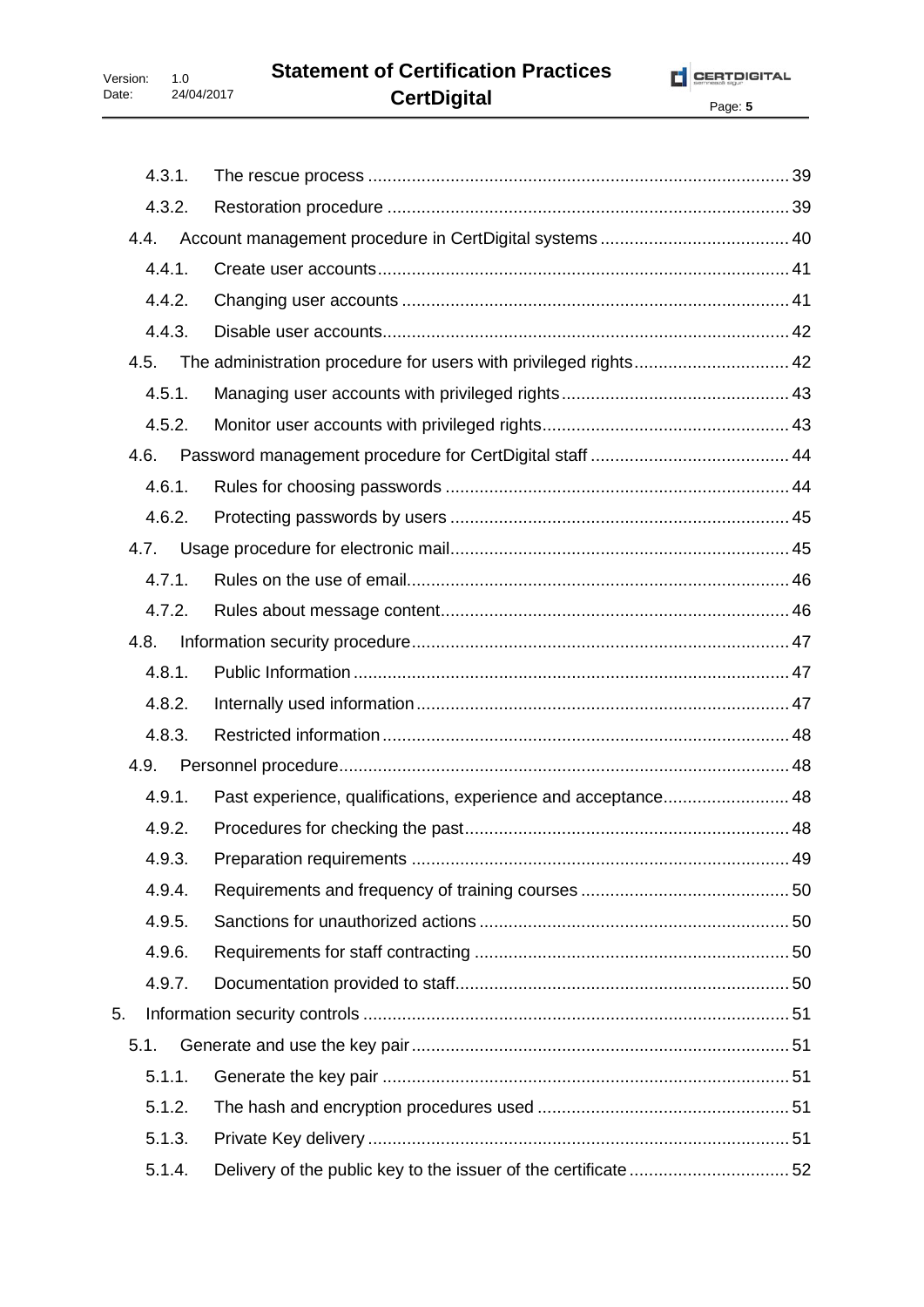Version:  $1.0$ 24/04/2017 Date:

Page: 6

| 5.1.5. |                                                             |  |
|--------|-------------------------------------------------------------|--|
| 5.1.6. |                                                             |  |
| 5.1.7. |                                                             |  |
| 5.2.   |                                                             |  |
| 5.2.1. |                                                             |  |
| 5.2.2. |                                                             |  |
| 5.2.3. |                                                             |  |
| 5.2.4. |                                                             |  |
| 5.2.5. |                                                             |  |
| 5.2.6. |                                                             |  |
| 5.2.7. |                                                             |  |
| 5.2.8. |                                                             |  |
| 5.2.9. | The format of documents that can be signed electronically54 |  |
| 5.3.   |                                                             |  |
| 5.3.1. |                                                             |  |
| 5.3.2. |                                                             |  |
| 5.4.   |                                                             |  |
| 5.4.1. |                                                             |  |
| 5.4.2. |                                                             |  |
| 5.5.   |                                                             |  |
| 5.6.   |                                                             |  |
| 5.6.1. |                                                             |  |
|        |                                                             |  |
| 5.7.   |                                                             |  |
| 6.     |                                                             |  |
| 6.1.   |                                                             |  |
| 6.1.1. |                                                             |  |
| 6.1.2. |                                                             |  |
| 6.1.3. |                                                             |  |
| 6.1.4. |                                                             |  |
| 6.1.5. |                                                             |  |
| 6.2.   |                                                             |  |
| 6.2.1. |                                                             |  |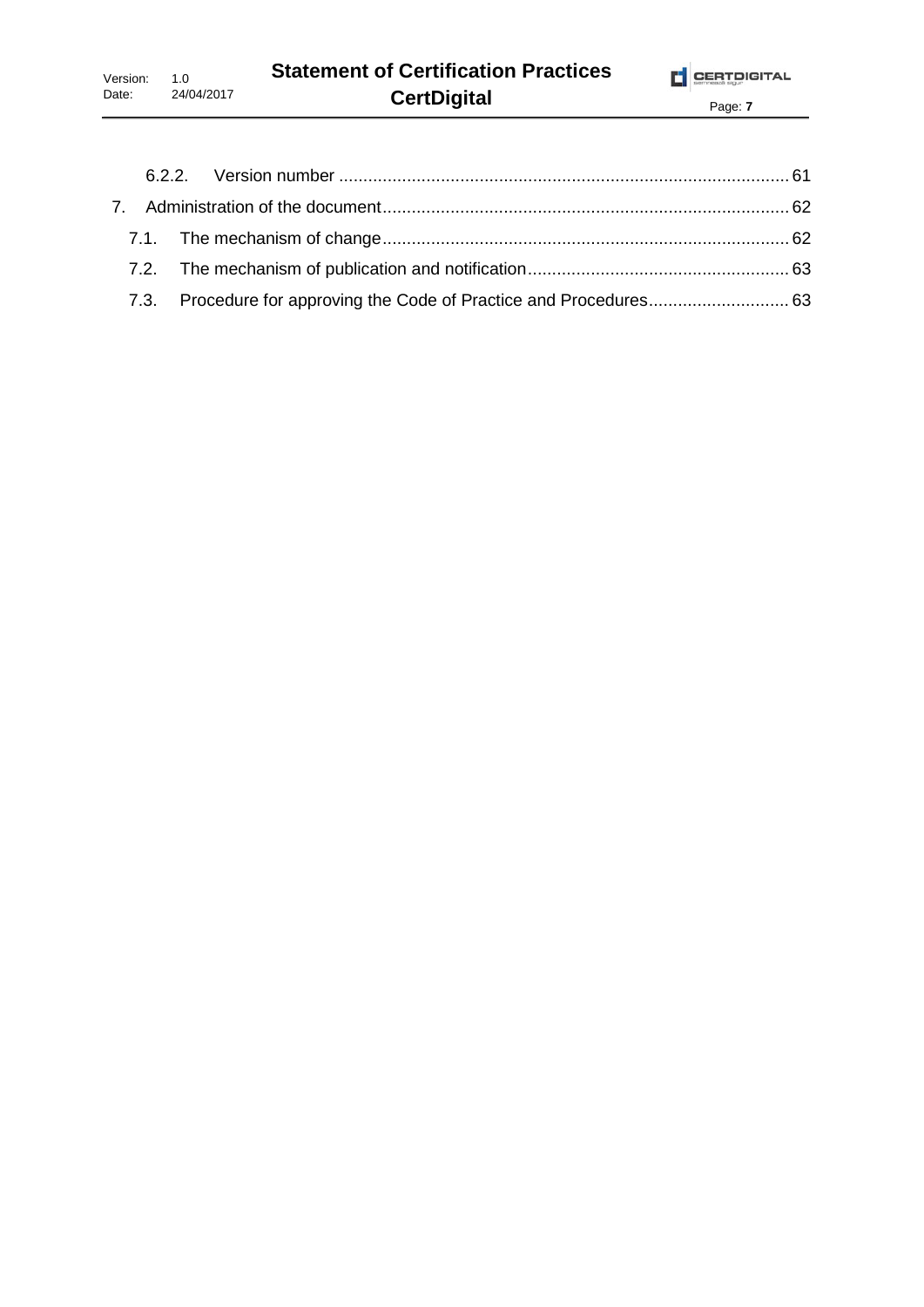# **Terms and Definitions**

| Access                                   | The possibility of using an information resource based<br>on an acquired right                                                                                                                                                     |
|------------------------------------------|------------------------------------------------------------------------------------------------------------------------------------------------------------------------------------------------------------------------------------|
| Administrator                            | A user who is authorized to use administrative or<br>privileged accounts to perform their service tasks.<br>Generally, the administrator has the right to<br>manage other types of users.                                          |
| Employee                                 | Any person who has a commitment relationship with<br>CertDigital under a signed employment contract.                                                                                                                               |
| Compliance audit                         | Periodic review of certain processes, which<br>establishes the degree of compliance with the<br>required standards                                                                                                                 |
| Authentication                           | Validating the identity of a user or entity. The<br>authentication process verifies whether the entity is<br>the one claiming to be and, depending on the result<br>obtained, whether or not access to the requested<br>resources. |
| <b>Certification Authority</b>           | Reliable institution issuing certificates for eligible<br>applications. For this process, the Certifying Authority<br>checks the information specified by the applicant in<br>the application for certificate issuance             |
| <b>Registration Authority</b>            | Institution that is responsible for identifying and<br>authenticating the subject of a certificate                                                                                                                                 |
| Request for issuance<br>of a certificate | document<br>Electronic<br>containing<br>details<br>the<br>0f<br>certificates to be created by the Certification Authority<br>and registered by the Registration Authority                                                          |
| Certificate                              | Data collection in electronic form proving the link<br>between electronic signature verification data and a<br>person, confirming the identity of that person                                                                      |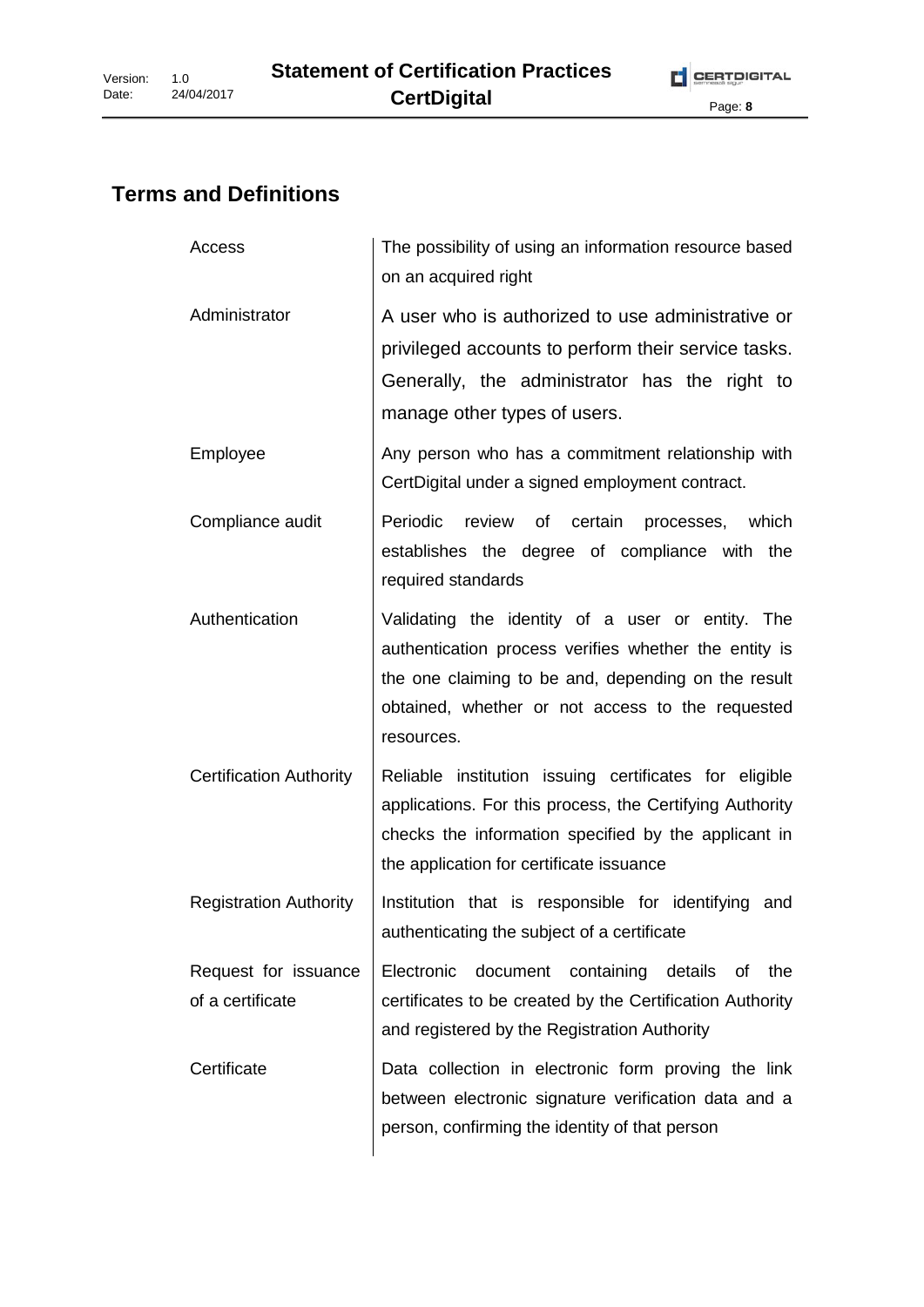| <b>Qualified certificate</b>       | Certificate issued by a certification service provider<br>under the conditions provided for in Art. 18 of Law no.<br>455/2001 on electronic signature                                                                                     |
|------------------------------------|-------------------------------------------------------------------------------------------------------------------------------------------------------------------------------------------------------------------------------------------|
| Digital certificate                | It is an electronic identity document used to authenticate<br>and certify a user's identity when remote accessing<br>resources.                                                                                                           |
| Certificate revoked                | Public Key Certificate included in the Certificate<br><b>Revocation List</b>                                                                                                                                                              |
| Valid certificate                  | Certificate of public publication by a Certification<br>Authority, accepted by the applicant and not subject to<br>the revocation process                                                                                                 |
| Private key                        | A unique digital code generated by a hardware and /<br>or specialized software device. In the context of digital<br>signatures, the private key is the data for the creation<br>of the electronic signature, as they appear in the law    |
| Public key                         | Digital ID, the private key pair required to verify the<br>electronic signature. In the context of the digital<br>signature, the public key represents the verification<br>data of the electronic signature, as they appear in the<br>law |
| Code of Practice and<br>Procedures | Document regulating the certification service delivery<br>activity                                                                                                                                                                        |
| Collaborator                       | Any person who has a commitment relationship with<br>CertDigital on the basis of a collaboration agreement<br>signed between CertDigital and CertDigital or between<br>CertDigital and the company for which the person<br>works          |
| Compromise                         | A violation of a security policy that leads to the loss of<br>control of sensitive information                                                                                                                                            |
| Confidentiality                    | It is a security principle that restricts data access only<br>to authorized persons.                                                                                                                                                      |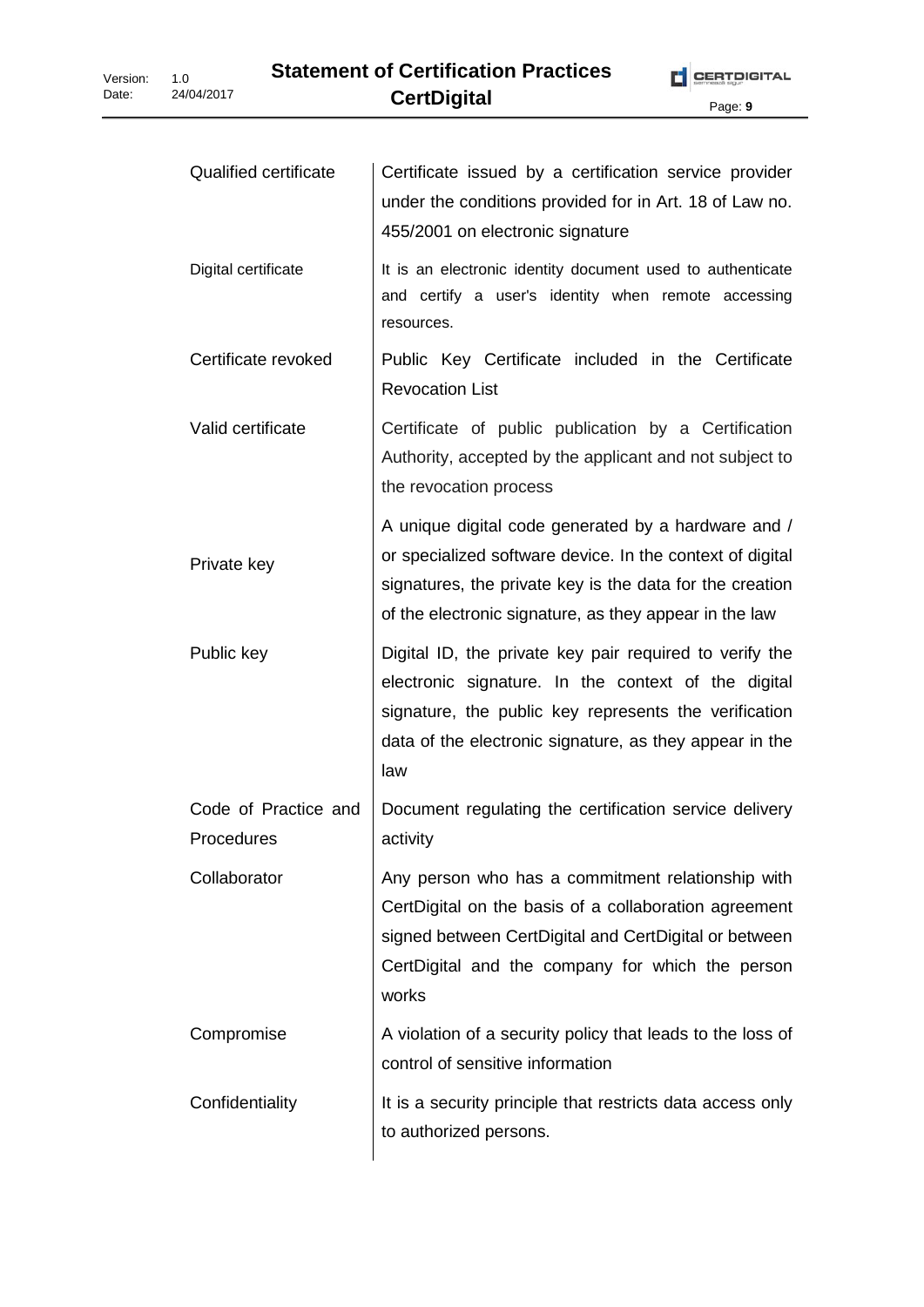| Access control                                 | Limiting and checking access to information systems<br>to eliminate unauthorized use of information systems                                                                                                                                                                                              |
|------------------------------------------------|----------------------------------------------------------------------------------------------------------------------------------------------------------------------------------------------------------------------------------------------------------------------------------------------------------|
| Encryption                                     | Transforming clear text into encrypted text to hide the<br>information to<br>content of<br>prevent unauthorized<br>modification and use.                                                                                                                                                                 |
| Electronic data                                | Representations of information in a conventional form<br>appropriate to the creation, processing, transmission,<br>receipt or storage of information by electronic means                                                                                                                                 |
| Device<br>for creating<br>electronic signature | Software systems and / or hardware configurations,<br>used to implement electronic signature creation data                                                                                                                                                                                               |
| Entity                                         | Term used to describe a customer. For example, an<br>entity may be a company, a trust, or an individual                                                                                                                                                                                                  |
| <b>Extensions</b>                              | Extension fields in X.509 v.3 certificates                                                                                                                                                                                                                                                               |
| Firewall                                       | It is a piece of equipment or a set of equipment<br>configured to provide filtering, encryption or trafficking<br>security domains based<br>between<br>different<br><b>on</b><br>predefined rules                                                                                                        |
| Certification<br>service<br>provider           | A trusted authority that provides services for creating,<br>signing and issuing certificates                                                                                                                                                                                                             |
| Key generator                                  | Cryptographic equipment<br>used<br>generate<br>to<br>cryptographic keys                                                                                                                                                                                                                                  |
| Hash-code                                      | Function that returns the fingerprint of an electronic<br>document                                                                                                                                                                                                                                       |
| <b>HTTPS</b>                                   | HTTP-like client-to-server communication protocol<br>that allows web pages to be viewed in a secure way<br>based on the encryption of the information transmitted<br>by the server and decryption by the client, using the<br>server certificate that is accepted when the connection<br>is initialized. |
| Information<br>Security                        | Accidentally or intentionally triggered event that alters<br>information and / or equipment and causes partial or                                                                                                                                                                                        |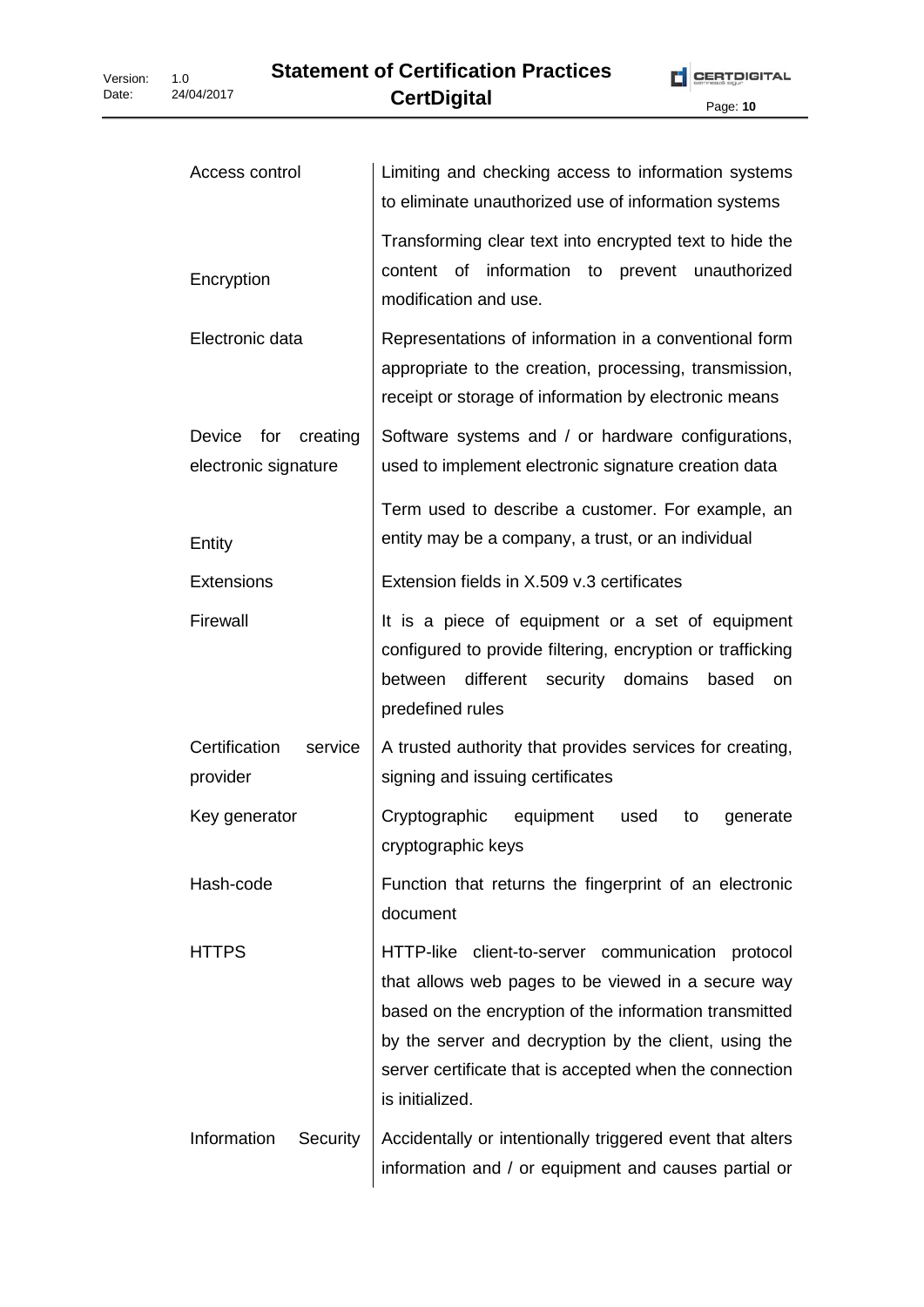| Incident                         | loss of confidentiality / integrity<br>complete<br>of<br>information or unavailability.                                                                                                                                                      |
|----------------------------------|----------------------------------------------------------------------------------------------------------------------------------------------------------------------------------------------------------------------------------------------|
| Integrity                        | A security principle that ensures that information and<br>information systems are not changed accidentally or<br>intentionally.                                                                                                              |
| Internet                         | It is a multitude of computers connected in a global<br>network that allows data sharing (from academic<br>institutions, research institutes, private companies,<br>government agencies, individuals, etc.) that can be<br>accessed remotely |
| List of Canceled<br>Certificates | It is a multitude of computers connected in a global<br>network that allows data sharing (from academic<br>institutions, research institutes, private companies,<br>government agencies, individuals, etc.) that can be<br>accessed remotely |
| Hardware<br>security<br>mode     | Hardware equipment controlled by software that<br>performs<br>cryptographic<br>(including<br>operations<br>encryption and decryption)                                                                                                        |
| Distinct name (ND)               | A group of information of an entity that makes up a<br>distinctive name distinguishing itself from other similar<br>entities                                                                                                                 |
| Web page                         | Electronic document available through the Internet                                                                                                                                                                                           |
| Pair of keys                     | A complementary pair of encryption keys generated<br>by the Certification Authority and formatted in a<br>private key and a public key. The public key is<br>distributed in a certificate issued by the Certification<br>Authority           |
| asymmetric<br>Pair<br>οf<br>keys | Pair of keys in a relationship where the private key<br>defines the private transformation and the public key<br>defines the public transformation.                                                                                          |
| Password                         | Unique character string associated with a user in                                                                                                                                                                                            |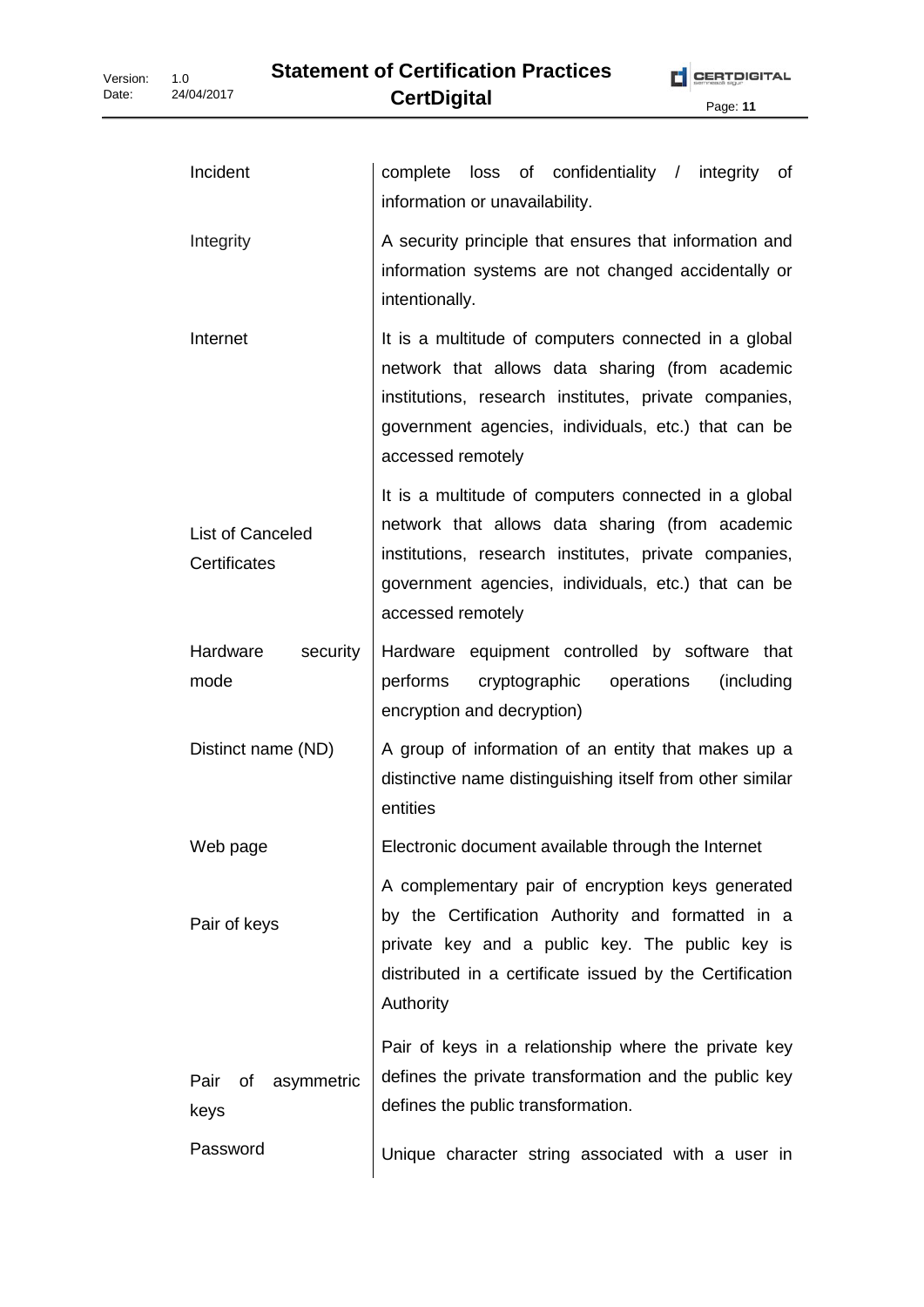|                                                          | order to validate their identity.                                                                                                                                                                                                                                               |
|----------------------------------------------------------|---------------------------------------------------------------------------------------------------------------------------------------------------------------------------------------------------------------------------------------------------------------------------------|
| Period of validity                                       | The period between the date of entry into force of the<br>certificate and the expiry date or the date when it is<br>revoked                                                                                                                                                     |
| Trusted person                                           | Permanent or temporary employee of the organization<br>owning trusted infrastructure management<br>rights<br>within the organization                                                                                                                                            |
| <b>PKI</b>                                               | Public Key Infrastructure                                                                                                                                                                                                                                                       |
| <b>PKCS</b><br>(Public-Key<br>Cryptography<br>Standards) | Cryptography standard for public keys                                                                                                                                                                                                                                           |
| PKCS#10                                                  | The standard syntax for certificate applications and<br>public key encryption standard # 10, developed by<br>RSA Security Inc.                                                                                                                                                  |
| Information<br>Security<br>Policy                        | policy behind<br><b>The</b><br>CertDigital's<br>approach<br>to<br>Information Security Management issues.                                                                                                                                                                       |
| Security<br>of<br>Information                            | Keeping confidentiality, integrity and availability of<br>information and ensuring authenticity, accountability,<br>non-repudiation and accuracy of information to ensure<br>business continuity, minimize risks and maximize<br>operational profit and business opportunities. |
| Signatory                                                | The person specified as the subject of the certificate<br>holding the private key of the public key in the<br>certificate.                                                                                                                                                      |
| Electronic signature                                     | Group of data in electronic form attached or logically<br>associated with other data in electronic form and<br>serving as identification method                                                                                                                                 |
| SHA-1                                                    | Secure hash-code algorithm                                                                                                                                                                                                                                                      |
| Intrusion<br>Detection<br>System (IDS)                   | System used to detect unapproved access in a<br>network or workstation.                                                                                                                                                                                                         |
| Asymmetric signature                                     | A system based on asymmetric techniques in which                                                                                                                                                                                                                                |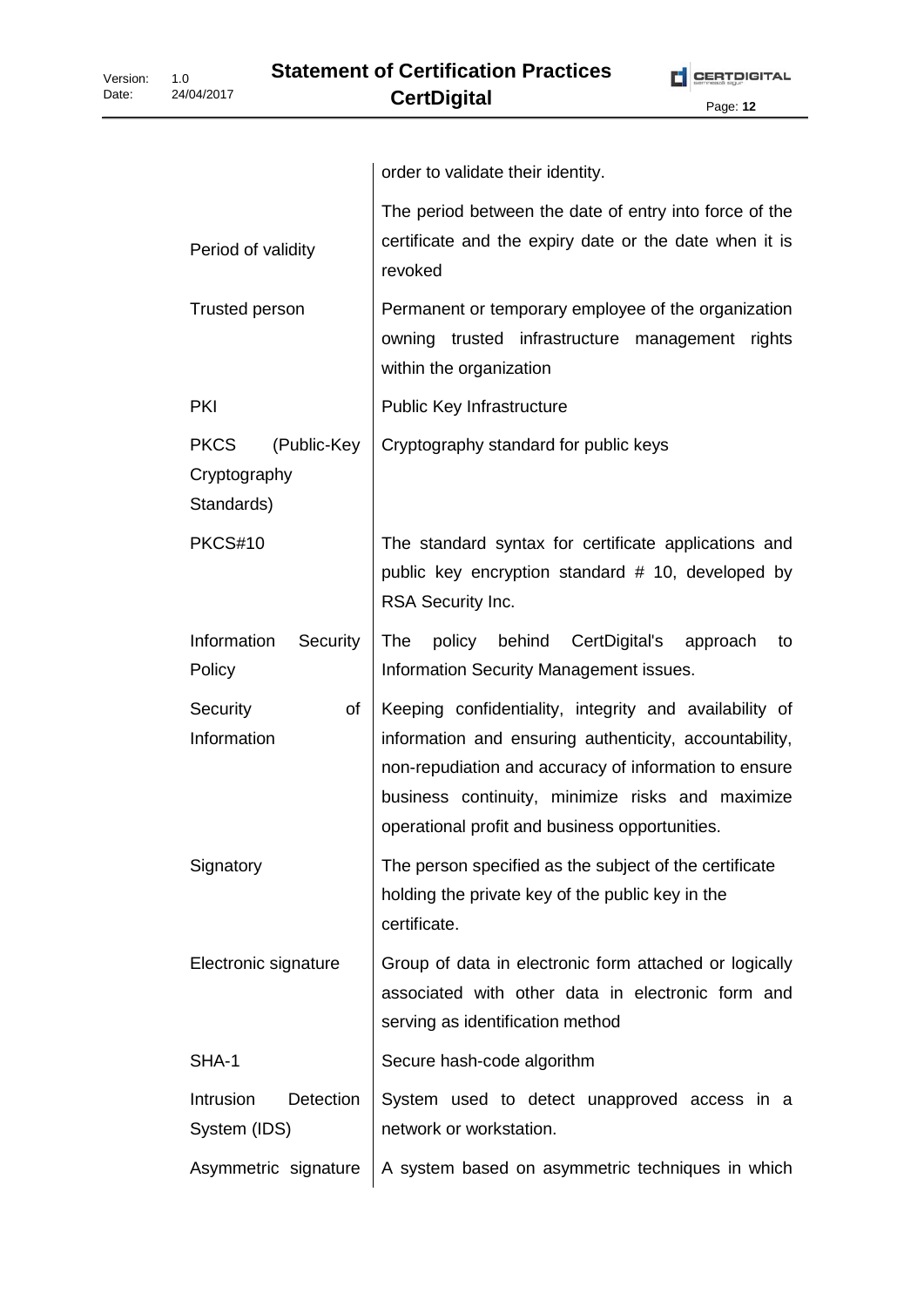| system           | private transformation is used for signing and public<br>transformation is used for verification.                                                                                                                                                                       |
|------------------|-------------------------------------------------------------------------------------------------------------------------------------------------------------------------------------------------------------------------------------------------------------------------|
| <b>SSL</b>       | Private communication channel between a WEB<br>server and client browser                                                                                                                                                                                                |
| User             | A certification service user who, based on a contract<br>a certification service provider, hereinafter<br>with<br>referred to as a provider, has a key public key public<br>key pair and has a proven identity through a digital<br>certificate issued by that provider |
| Access           | The possibility of using an information resource based<br>on an acquired right                                                                                                                                                                                          |
| Administrator    | A user who is authorized to use administrative or<br>privileged accounts to perform their service tasks.<br>Generally, the administrator has the right to<br>manage other types of users.                                                                               |
| Employee         | Any person who has a commitment relationship with<br>CertDigital under a signed employment contract.                                                                                                                                                                    |
| Compliance audit | Periodic<br>review<br>of<br>certain<br>which<br>processes,<br>establishes the degree of compliance with the<br>required standards                                                                                                                                       |
| Authentication   | Validating the identity of a user or entity. The<br>authentication process verifies whether the entity is<br>the one claiming to be and, depending on the result<br>obtained, whether or not access to the requested<br>resources.                                      |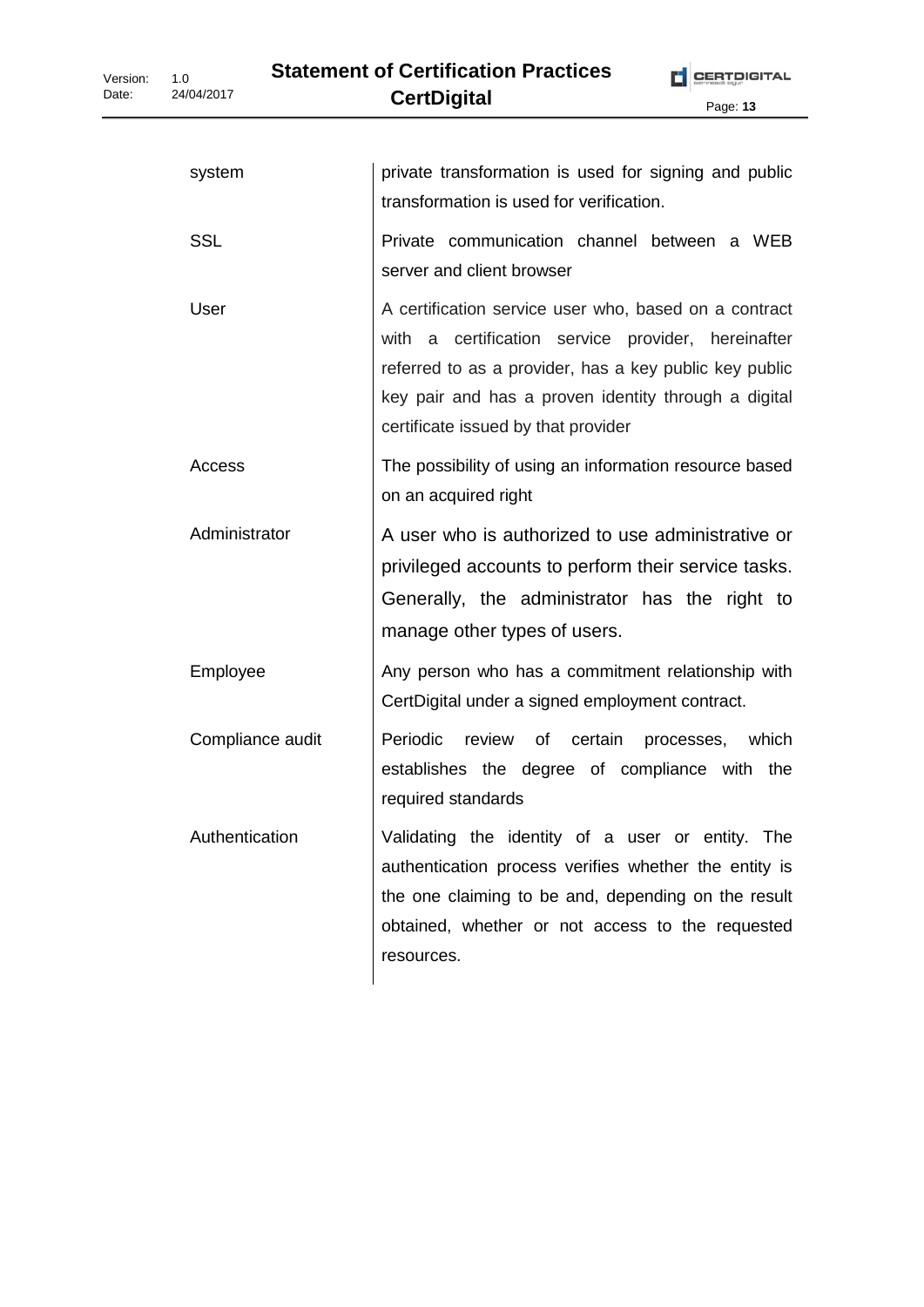# **1. Introduction**

# **1.1. CertDigital brand**

CertDigital is the registered trademark of S.C. Centrul de Calcul S.A which provides certification services. For this file's content, each reference to CertDigital implies a reference to S.C. Centrul de Calcul S.A.

# **1.2. Content**

The Certification Practice Statement defines the work procedures implemented by CertDigital in the process of providing certification services, namely issuing and administering digital certificates in accordance with the applicable national legislation as well as those of Regulation (EU) No. 910/2014 on electronic identification and trust services for electronic transactions on the domestic market.

By the nature of the services provided, CertDigital ensures the confidentiality of the processing of the personal data of the clients through a confidentiality statement agreed by the parties.

This document includes among the practices and working procedures defined aspects such as:

- The obligations and responsibilities of both the certification and registration authority and the digital certificates users;Legal aspects regarding the provision of certification services by CertDigital;
- The mechanisms implemented to confirm the identity of the entities that applied to obtain a certificate;
- Description of operational procedures for issuance and administration of certificates;
- CertDigital Security Policy Audit and Review Processes;
- Physical access, security, personnel, and key management controls implemented by CertDigital;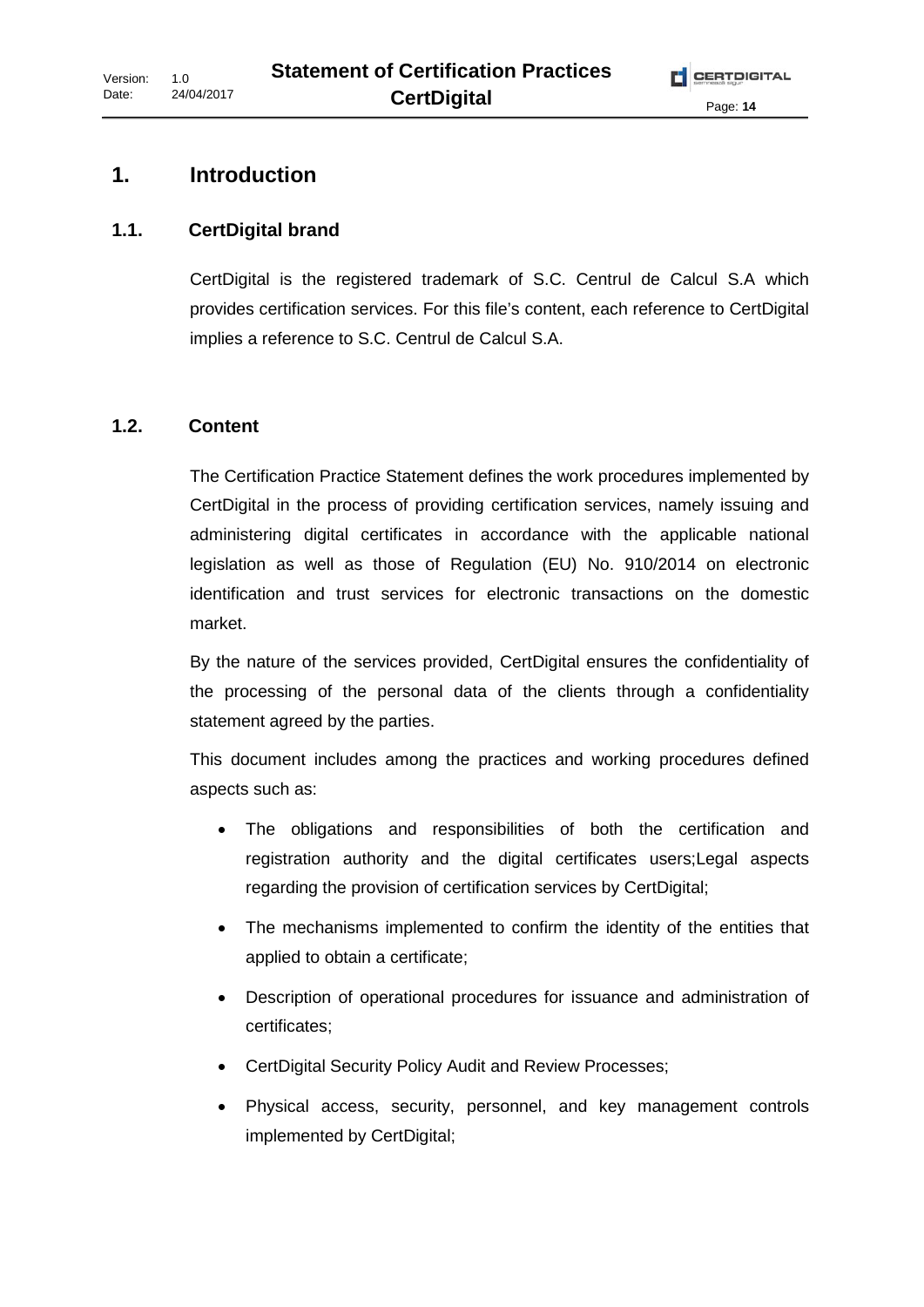- List of issued certificates, as well as the list of certificates revoked by CertDigital;
- How to administer the Code of Practice and Procedures.

#### **1.3. Audience and applicability**

CertDigital provides certifications (simple and/or qualified), time stamps and electronic seals for any type of user, within the limits of applicable laws.

The scope of this document includes all participants in CertDigital Certification Services, Subscribers, Distributors, or other Contracting Parties.

This document describes processes related to Qualified Security Certificates for CertDigital users who allow third parties, participants in the electronic communication process to verify digital signatures and electronic seals.

Validation of a digital signature/ electronic seals or transaction by interacting with the CertDigital digital certificate does not depend on where the certificate is issued or where the digital signature/ electronic seals is used or the geographical distribution of the user or certification authority.

#### **1.3.1. Certification Authority**

Certification Authorities are all entities that issue qualified certificates under their own code of practices and procedures, which, depending on the ACP purpose (primary certification authority), may be the same for each ACP, or may differ from one ACP to another. Certification authorities issuing certificate end-users or other certification authorities are subordinated to the ACP.

#### **1.3.2. Registration Authority**

The registration authority is any CertDigital partner specifically mandated by him to carry out verification and confirmation or rejection processes for digital certificate registration, issuance, renewal or revocation digital certificates.

If the applicant submits the request for registration, issue, renewal or revocation of digital certificates directly to CertDigital's headquarters or through the computer systems provided by him, the Registration Authority will be in this case CertDigital.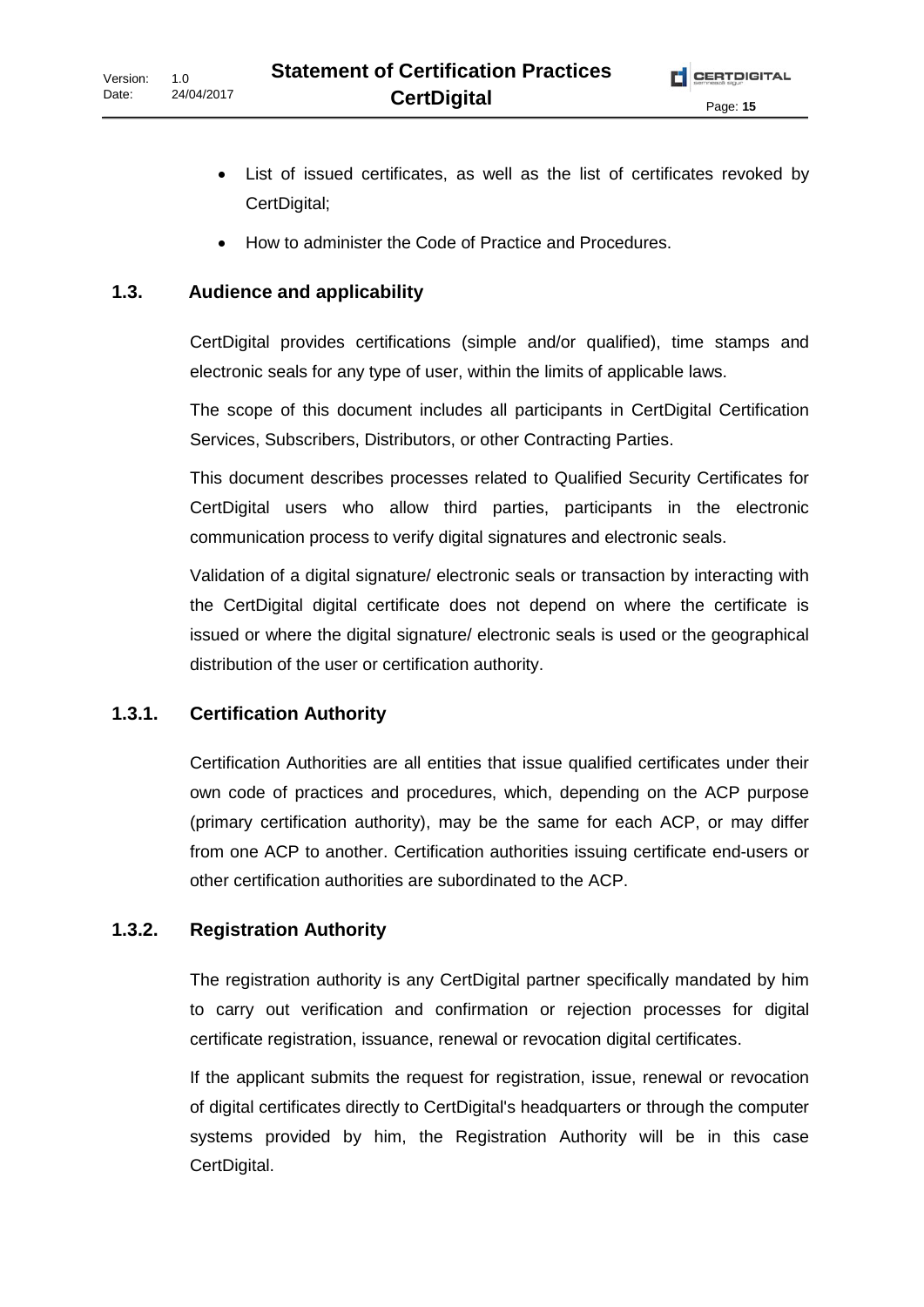By verification, the application data is reviewed for the purpose of authenticating the applicant. In the event of cancellation of a subscriber's application for registration or withdrawal of the certificate, the Registration Authority may submit requests to the corresponding Certification Authority - to cancel the application for registration of a user and to withdraw his / her certificate.

### **1.3.3. End users**

The scope of end-users includes both digital subscribers and partner entities that use subscriber certificates to authenticate their electronic signatures.

CertDigital digital certificates are provided for any type of user based on applicable legal limits.

#### **1.4. Applicable regulations**

The practices and procedures described in this document in this document have been developed in accordance with the following legislative acts:

- Regulation (EU) 910/2014 on electronic identification and trust services for electronic transactions on the domestic market;
- Law no. 455/2001 on electronic signature;
- Government Decision no. 1259/2001 regarding the approval of the technical and methodological norms for the application of Law no. 455/2001 regarding the electronic signature, with the subsequent amendments;
- Law no. 677/2001 on the protection of individuals with regard to the processing of personal data and the free movement of such data;
- Law no. 506/2004 on the processing of personal data and the protection of privacy in the electronic communications sector.

#### **1.5. Contact address**

Address: Str. Tudor Vladimirescu, no. 17, Targu-Jiu, Gorj County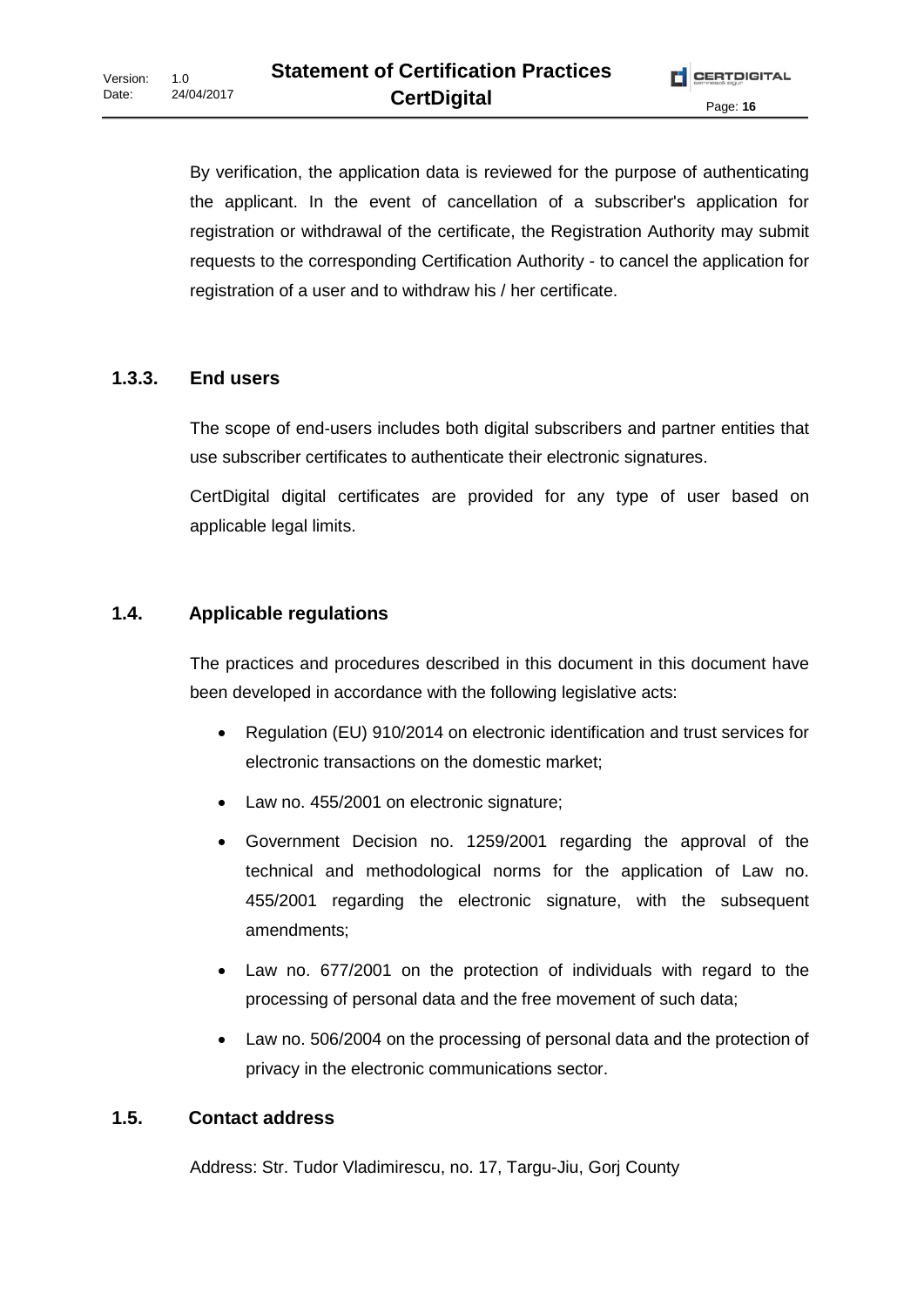E-mail: office@certdigital.ro

Phone: +40 253 214 767

Fax: +40 253 213 409

Further information about the Code of Practice and Procedures can be obtained by e-mail at office@certdigital.ro

#### **1.6. Runtime**

The program of the CertDigital headquarters is set between 8:00 - 18:00 with the possibility of extension in the situations where it is necessary.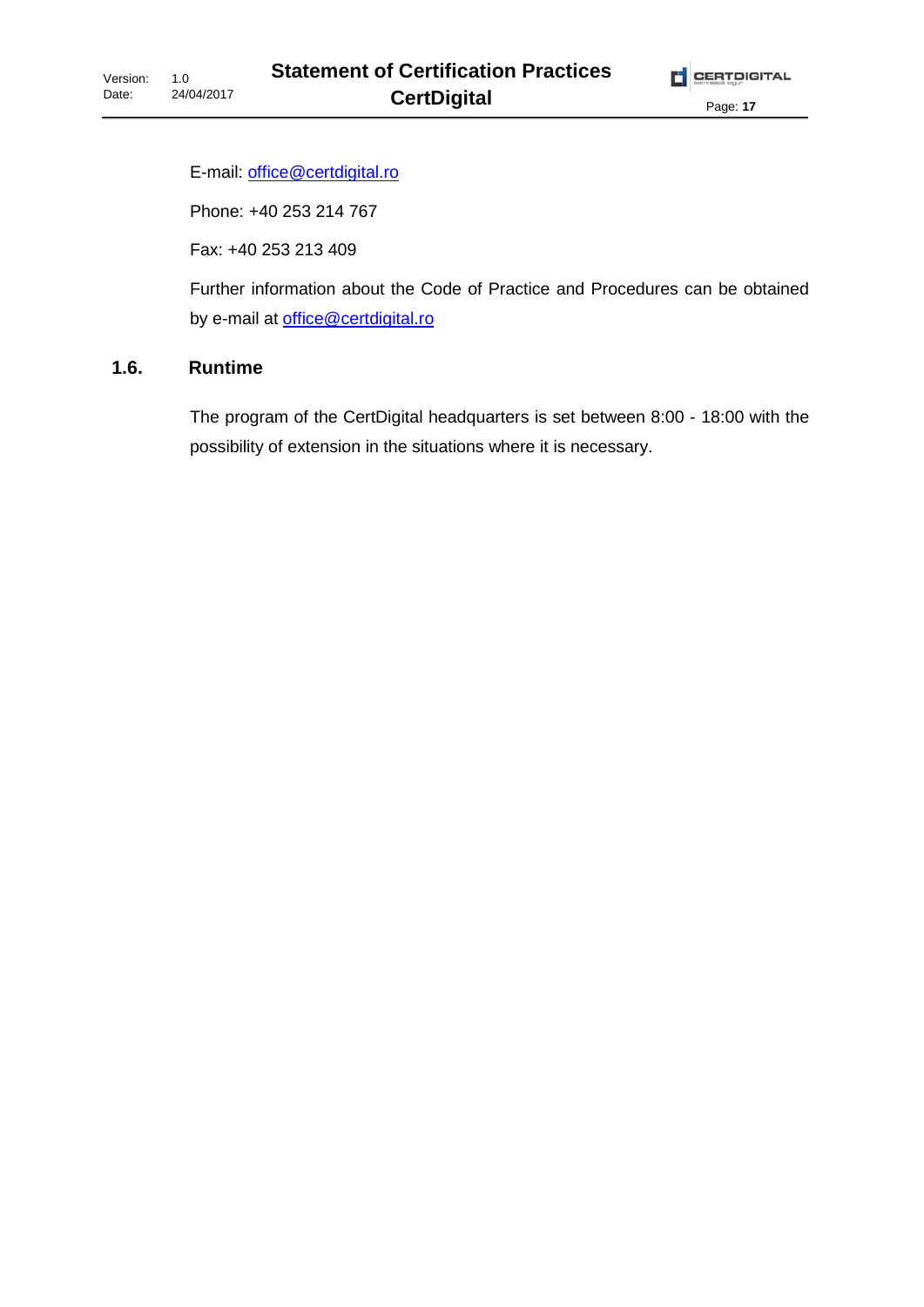# **2. General provisions**

This chapter regulates the obligations and responsibilities both from the perspective of the certification and registration authorities and from the perspective of the users in terms of subscribers and partner entities.

The obligations and responsibilities set forth below are governed by mutual agreements established between the said parties on the basis of the applicable legislation.

#### **2.1. Obligations**

#### **2.1.1. Obligations of the Certification Authority**

By means of an assurance policy and made available to users, a certification authority assigns a number of fundamental obligations as follows:

- Document set up (in particular the Statement of Certification Practices) to define the way of working, general company politic, rights and responsibilities of the parties contracted to be approved by management and published in an accessible environment for the target.
- Carry out the activity in accordance with the procedures described in this Statement;
- Implementing reliable hardware and software resources to sustain the smooth running of the business on a permanent basis based on the regulations of the Certification Authorities, as well as in terms of the business environment;
- The processing of certificate issuance applications only through a Registration Authority with which there is a contractual association and which also operates in the manner established by this Statement;
- Ensuring the protection of personal data in accordance with Law no. 677/2001 on the protection of personal data and Law no. 506/2004 on the processing of personal data and the protection of privacy in the electronic communications sector;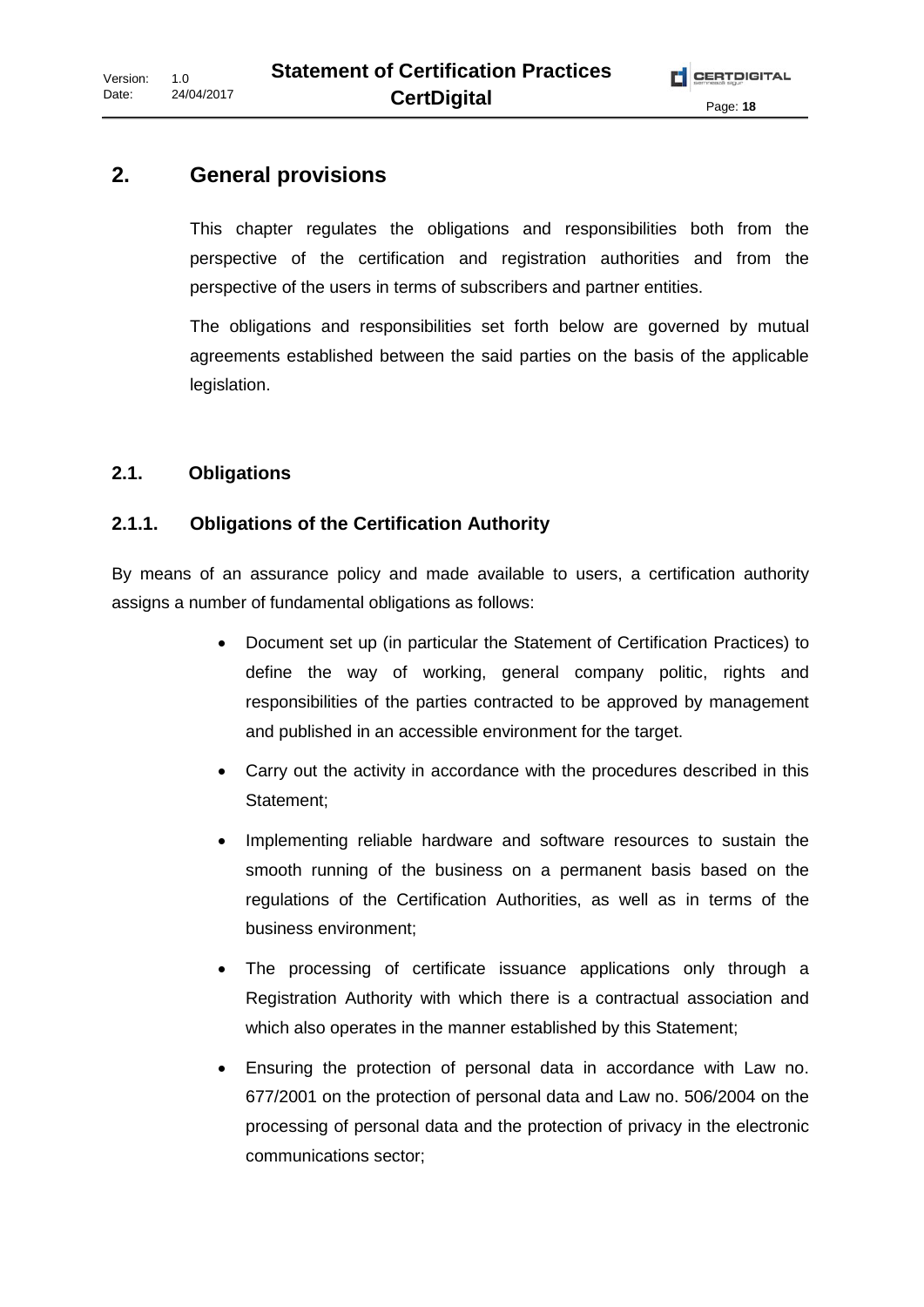- Informing users about their obligations under this document, but also about the risk they incur by not complying with these obligations;
- Revocation of digital certificates if the data contained in the certificate is no longer up to date, if the private key corresponding to the certificate is compromised or if the user of the certificate has acted contrary to the regulations stipulated by this document. This situation requires the Certification Authority to notify the user of the measures taken;
- Ensure an infrastructure that allows the use of registration, issuance and entry into possession of certificates exclusively by electronic means;
- Creation and permanent management of a Certificate Registry Register issued by all Subordinate Primary Certification Authorities to allow access to information on issued certificates at any time.

### **2.1.2. Obligations of the Registration Authority**

The Registration Authority defines its activity around the validation, approval or rejection of certificate applications by requesting the revocation of certificates and by approving renewal requests.

The Registration Authority is responsible for the information collected, which is why the security requirements imposed on the certification authorities are similar to those imposed on any registration authority.

Among the obligations of the Registration Authority are:

- Implementing reliable hardware and software resources to support the smooth running of your business on a permanent basis;
- Carry out the activity in accordance with the procedures described in this Statement;
- Ensuring the protection of personal data in accordance with Law no. 677/2001 on the protection of personal data and Law no. 506/2004 on the processing of personal data and the protection of privacy in the electronic communications sector;
- Ensuring the correctness of user data that is validated and sent to the Certification Authority to be included in the certificate;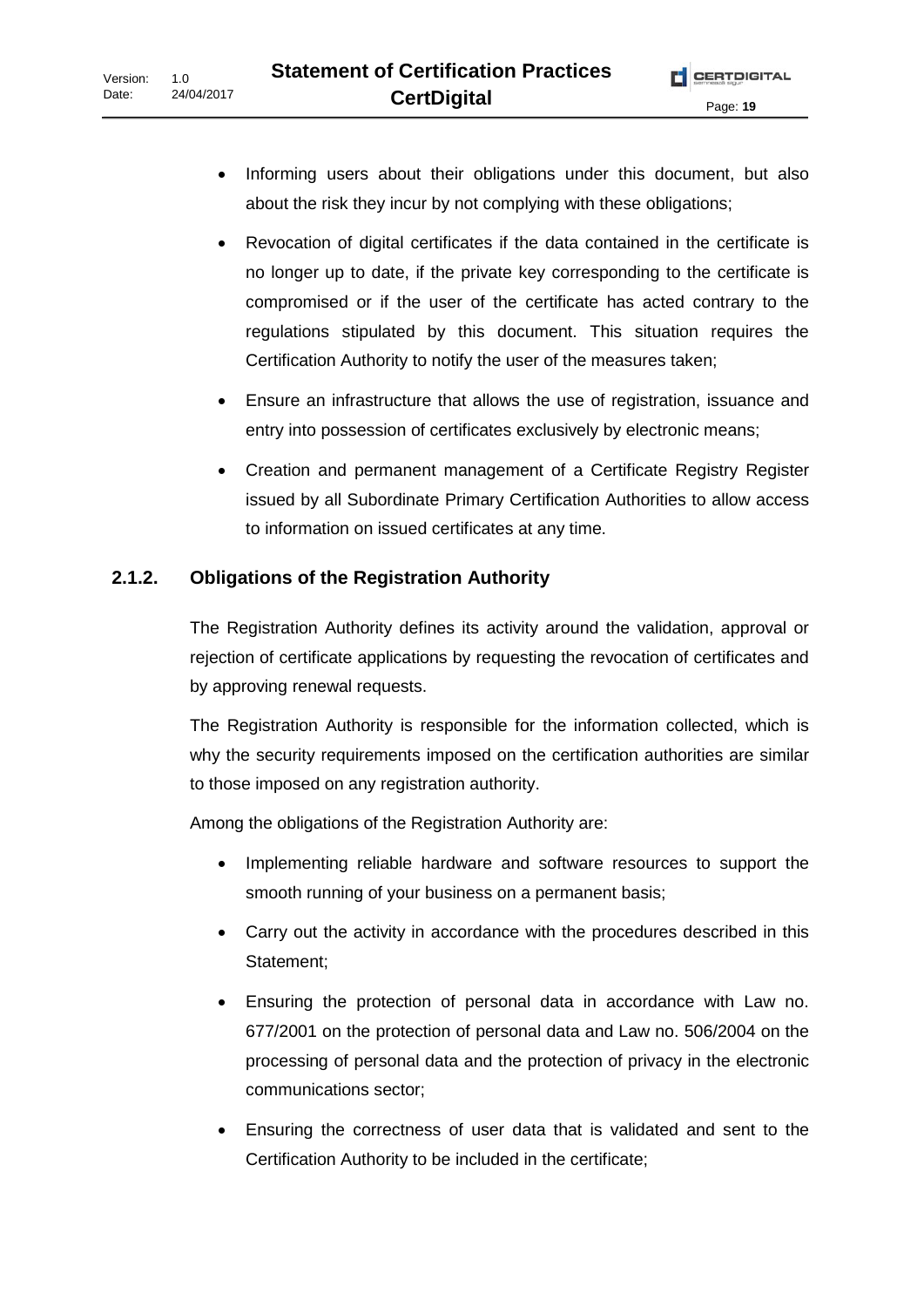- Providing clients with the contracts to be signed to obtain a certificate;
- Use of the private keys of the operators only for the purposes stated in the Statement;
- Delivery of keys and / or certificates to subscribers;
- Protection of the PIN code and private key to be delivered to a subscriber against possible interceptions.

#### **2.1.3. Obligations of the user**

This document is an integral part of the contract between the Certification Services Provider and the user of the certificate. Thus, based on this agreement, the user expresses the consent of his / her integration into the certification system in accordance with the norms specified in this document and is subject to the following obligations:

- Subscription to contract terms;
- Subject to the rules and procedures described in this Statement;
- Know general information about certificates, electronic signatures and PKI.
- Obtaining public key certificates from certification and registration authorities;
- Providing valid data to certification and registration authorities. Users are required to understand the consequences that may result from the use of forged data;
- Acceptance of the electronic signature created by a private key and associated with an approved certificate containing a public key as its own signature and acknowledgment that the certificate was not invalid (out of date), revoked or suspended when creating the signature;
- Approval of the certificate that was issued to it. By this approval, the CertDigital guarantees and obligations are being applied to the user in connection with a certain type of certificate;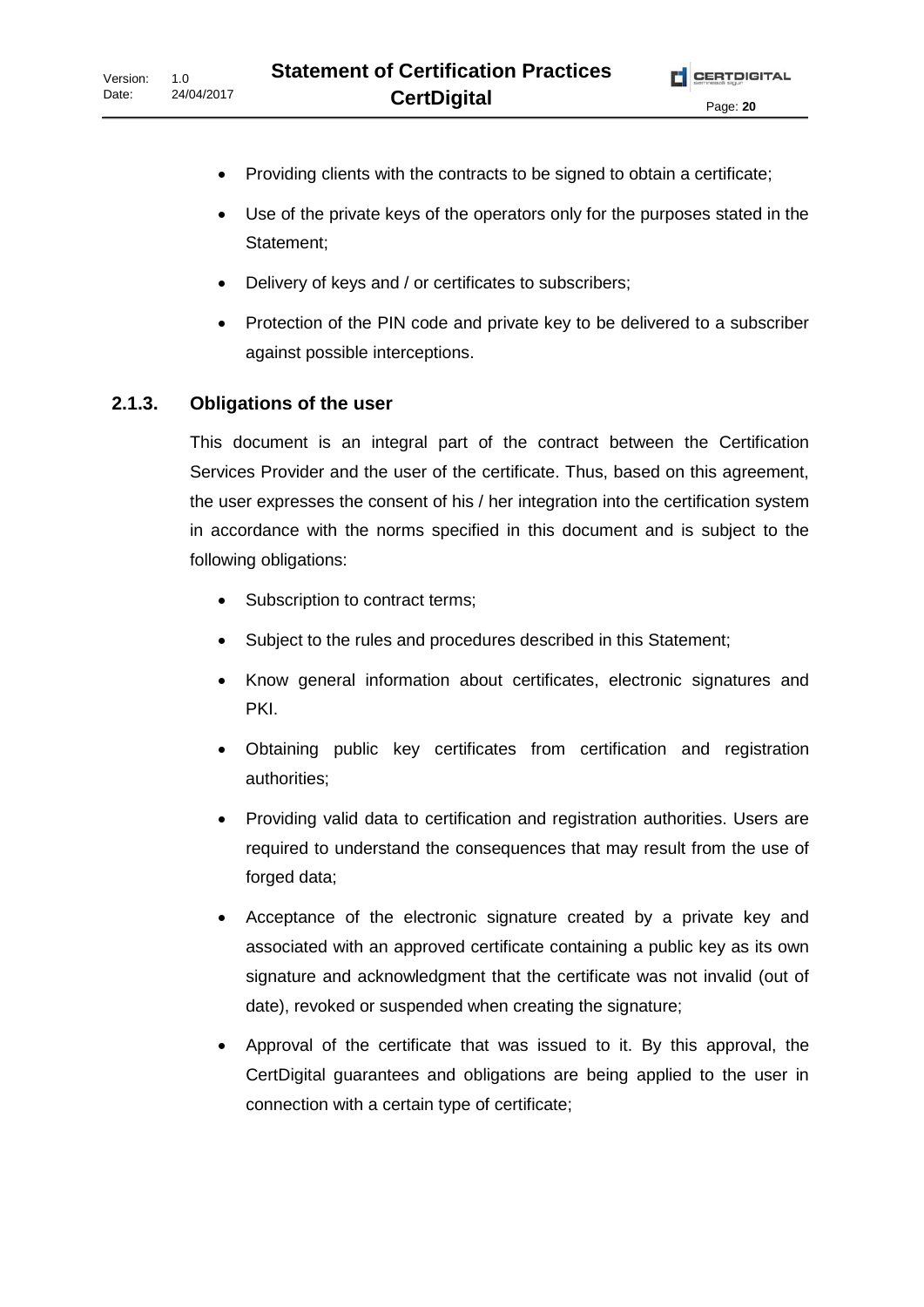- Use of public key certificates and private keys only for the purposes defined by the certificate and in accordance with the areas of applicability and the restrictions established by the Statement of Certification Practices;
- Adopting the necessary measures to safely store the private key in a key pair;
- Notification of the issuer of the certificate when it finds the breach of security of the private keys or has suspicions about this fact;

#### **2.2. Responsibilities**

#### **2.2.1. Liability of the Certification Authority**

In line with the rules on the liability of trusted service providers in Regulation (EU) 910/2014, CertiDigital, as a Reliable Service Provider, is responsible for:

- damage caused intentionally or negligently to any natural or legal person in a cross-border transaction (Article 11, paragraph (2));
- damages caused intentionally or negligently to any natural or legal person as a result of non-compliance with the obligations under this Regulation (Article 13, paragraph (1)).

In accordance with the regulations on the liability of certification service providers under Law no. 455/2001 regarding the electronic signature, CertDigital, as a Certification Service Provider, who issues certificates presented as being qualified or who guarantees such certificates, is liable for the prejudice to any person who bases its conduct on the legal effects of the respective certificates (art. 41 of Law 455/2001 on Electronic Signature):

- As to the accuracy, when issuing the certificate, of all the information contained;
- As regards the assurance that at the time the certificate was issued, the signatory identified in it contained the signature-generating data corresponding to the signature verification data specified in that certificate;
- As regards ensuring that signature-generating data correspond to signature verification data, if the certification service provider generates both;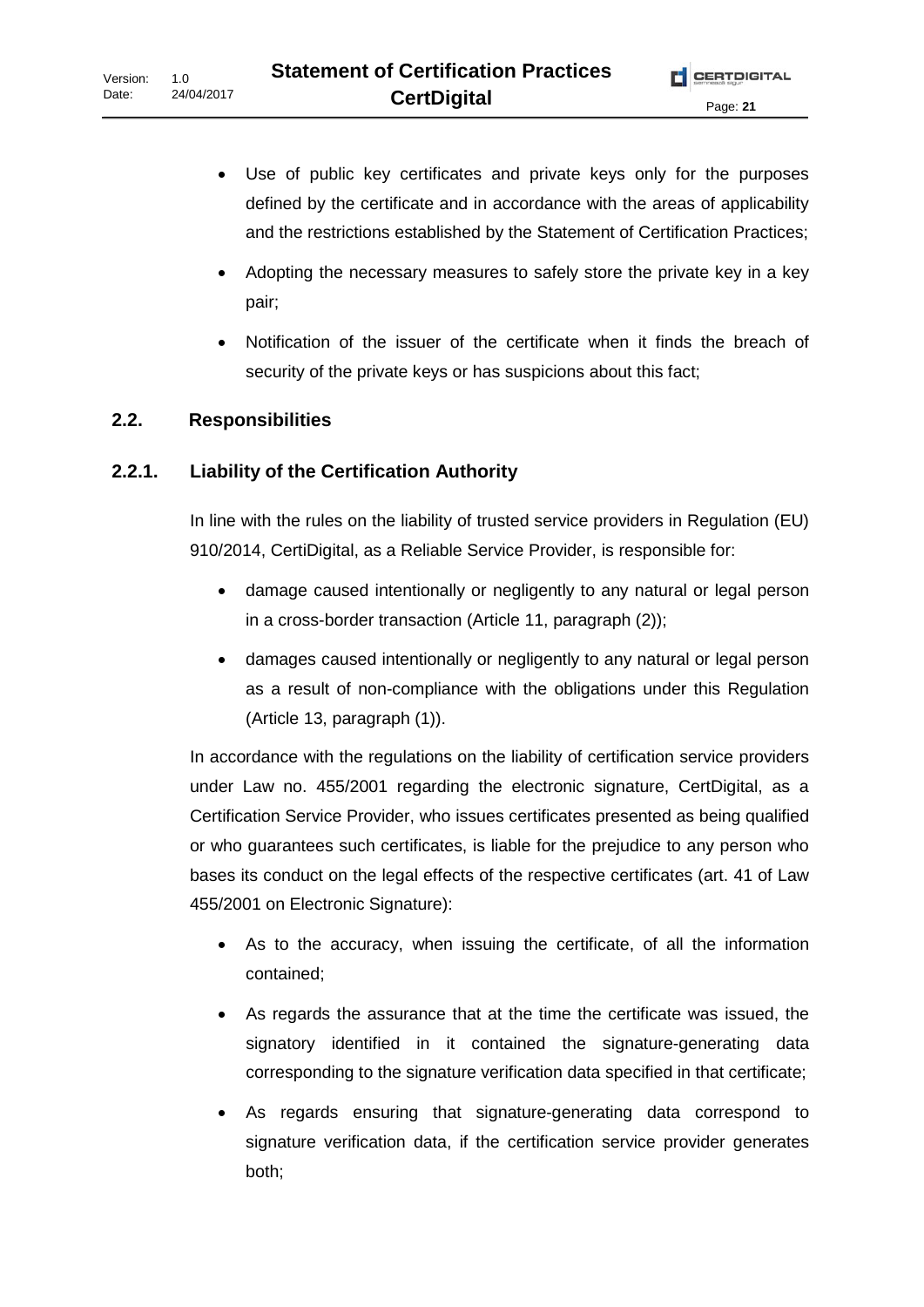- With regard to the suspension or revocation of the certificate, in cases and subject to the conditions stipulated in art. 24 par. (1) and (2);
- As regards the fulfillment of all the obligations stipulated in art. 13-17 and art. 19-22, unless the Certification Service Provider proves that, although he did the necessary diligence, he could not prevent the injury.

Upon receipt of the application for issuance of the certificate, the supplier concerned shall verify, before issuing the certificate, the following aspects (Article 24 of Law 455/2001 on Electronic Signature):

- If the applicant for the certificate is the person identified in the application, by the appropriate procedure for the category to which the certificate belongs;
- If the applicant for the certificate holds the private key corresponding to the public key listed in the certificate;
- If the information listed in the certificate is accurate.

Based on art. 42 under the same law, the certification service provider may indicate in the contents of a qualified certificate restrictions on its use and limitations of the value of the operations for which it may be used, provided that such restrictions may be known by third parties.

The Certification Service Provider will not be liable for damages resulting from the use of a Qualified Certificate in breach of the restrictions contained therein.

CertDigital has adequate financial, material, technical and human resources to guarantee the security, reliability and continuity of the certification services offered.

Thus, CertDigital has concluded a Third Party Liability Insurance Policy in accordance with the requirements of Law 455/2001, which guarantees the payment to third parties of any damages incurred as a result of carrying out the activity of providing qualified certification services. The values of the dispatch comply with the requirements of the aforementioned law and its methodological norms.

From a technical point of view, CertDigital has taken all the measures in force in the field of electronic signature to guarantee to its customers the continuity of the certification services as well as the restriction of the unauthorized access to the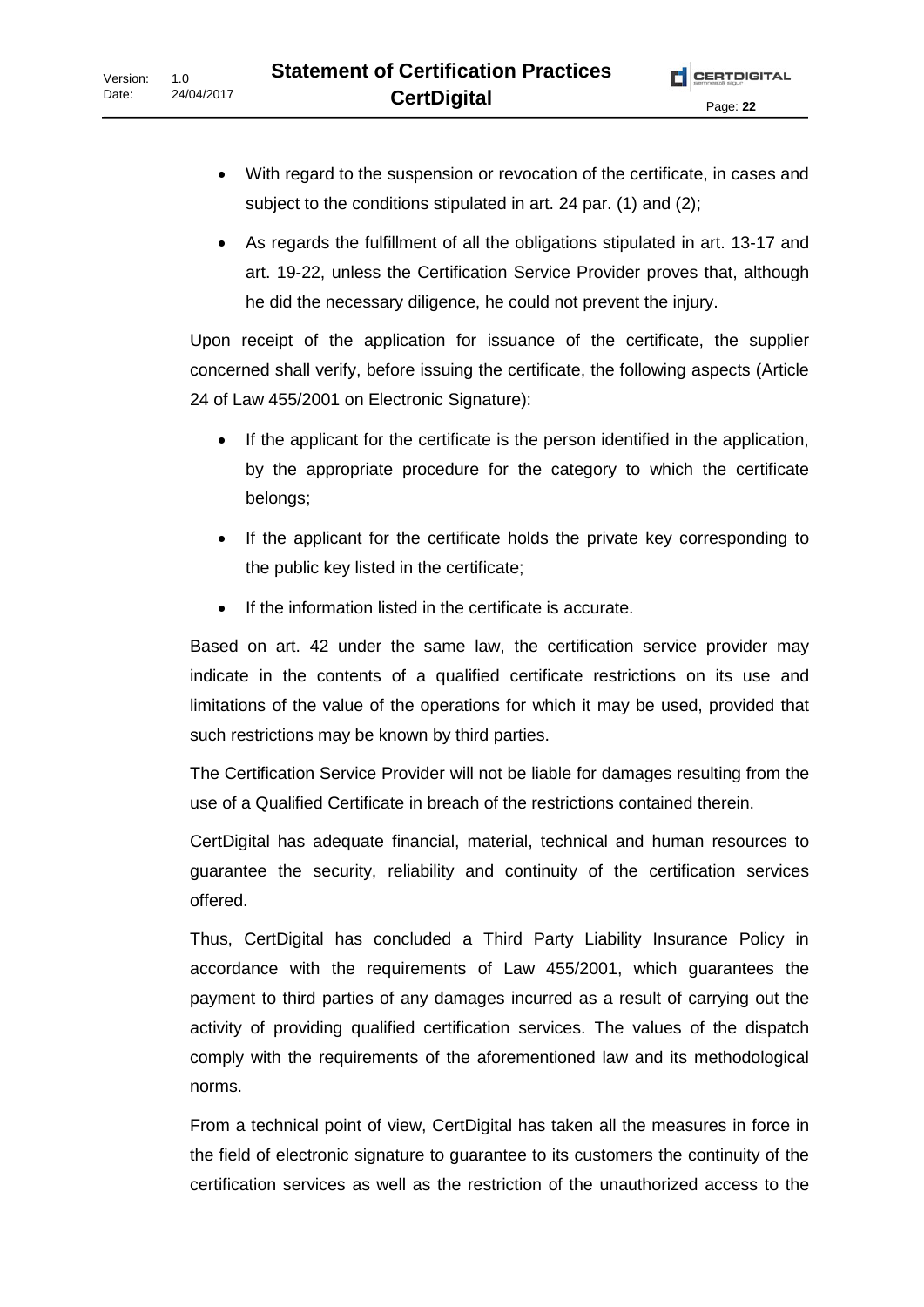data managed by the computer systems used. These measures correspond to best practices in the field of information security, defined in Standards such as ISO 27001, COBIT or ITIL.

From the point of view of the human resources used, CertDigital has staff with experience in the field of information security and electronic signatures.

#### **2.2.2. Liability of the Registration Authority**

The Registration Authority holds strict responsibility for the issues that relate to the subject matter of its activity.

The relationship between the user and the certificate issuing authorities regarding the guarantees and limits of liability between the parties is subject to and is governed by the Agreements Agreed and applicable Legislation.

#### **2.2.3. Liability of users**

The issues mentioned in Chapter 2.1.3 on User Obligations and Warranties constitute the legal basis for users' liability. The Digital Certificate Supply Agreement concluded between the customer and CertDigital includes the circumstances in which this liability occurs.

The Certification Services Provider CertDigital will claim damages for customers in violation of the provisions of this Code of Practice and Procedures as follow:

- Provide false information for issuing the certificate;
- Using a name that significantly contravenes the intellectual property rights of a third party;
- Ignoring security measures on the private key resulting in the loss, compromise or unauthorized use of the private key;

#### **2.3. Interpretation and application**

#### **2.3.1. Applicable law**

The provisions and activities carried out under this document will comply with the provisions of the Romanian legislation in force in the field of certification services.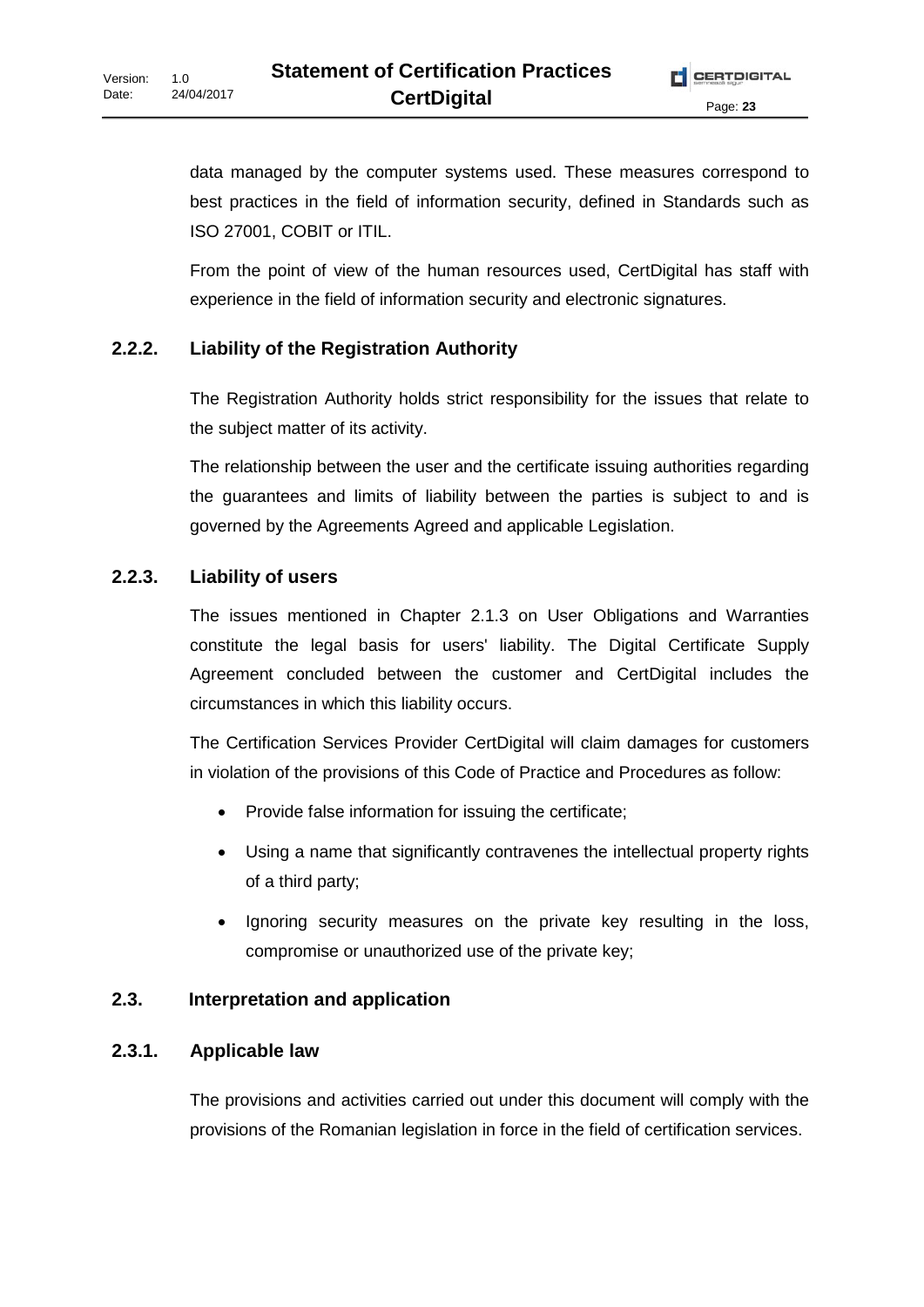The regulations for the provision of certification services for qualified certificates are in particular defined in Law no. 455/2001 on electronic signature, respectively in Regulation (EU) No. 910/2014 on electronic identification and trust services for electronic transactions on the internal market.

# **2.3.2. Entry into force**

Entry into force of the Code of Practice and Procedures is made on the date of notification to the Regulatory and Supervisory Authority and is valid until the date of issue of a new version.

# **2.3.3. Applicability**

The rules specified in this Code of Practice and Procedures are applicable to the issuance of certificates on the basis of the obligations mentioned in Chapter 2.1 and to users when concluding a contract in accordance with the provisions of this document.

#### **2.4. Fees**

#### **2.4.1. Fees for the issuance or extension of a certificate of dormancy**

CertDigital services are provided with a cost, and the exact rates are set according to the nature and complexity of the services offered.

#### **2.4.2. Fees for related services**

CertDigital reserves the right to charge additional tariffs for services provided (eg implementation services, consultancy, training, etc.) if they are subject to the agreement between the parties.

#### **2.5. Publishing and storing information**

# **2.5.1. Publication of information by CertDigital**

For publishing public interest information, CertDigital implements a dedicated interface accessible at www.certdigital.ro, which includes the following types of information: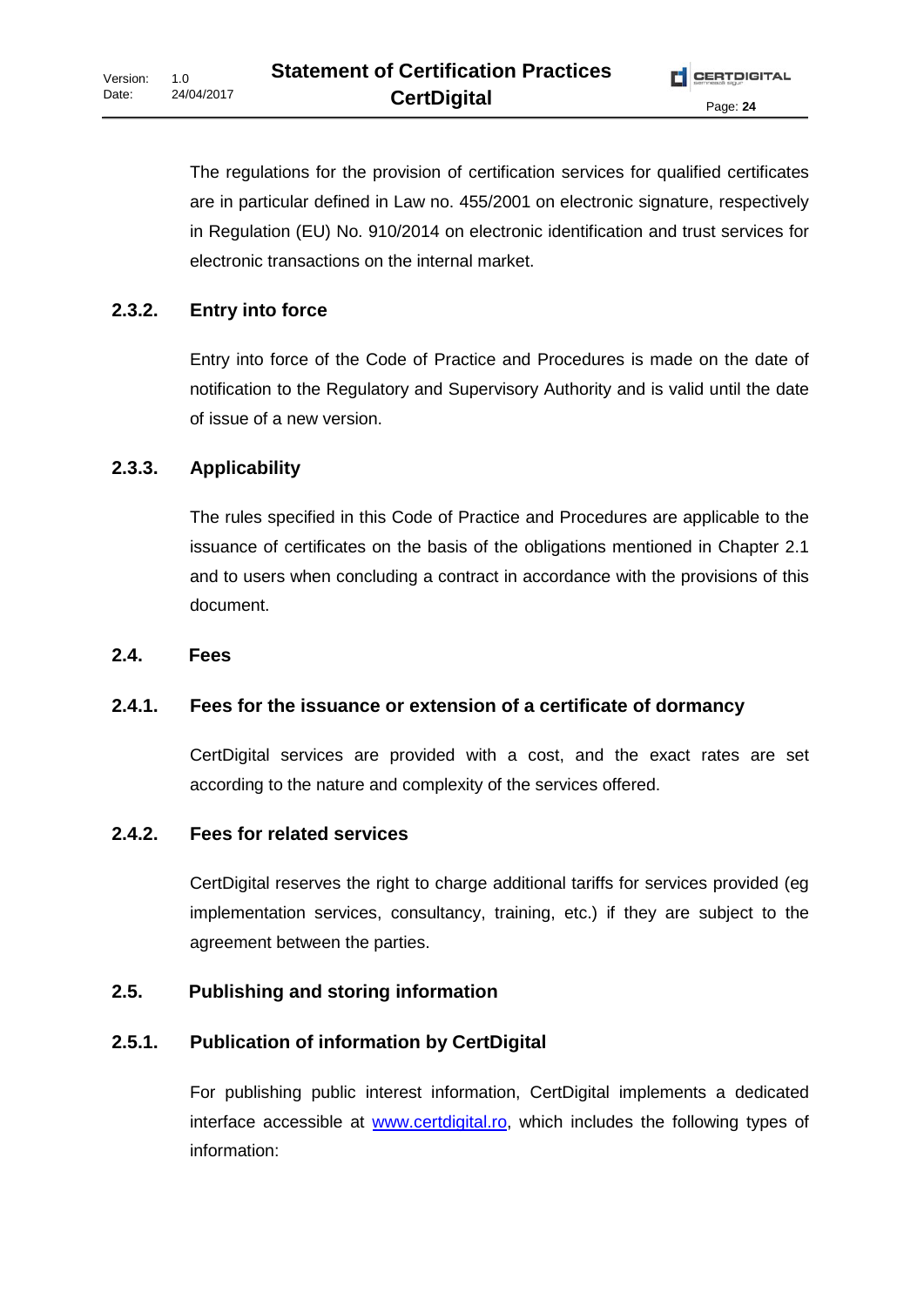- CertDigital Certification Practice Statement (version in force and previous version);
- Confidentiality statement for processing and storing personal information;
- Audit reports;
- Issued certificates;
- List of revoked certificates.

### **2.5.2. Frequency of publications**

Publishing updates for the above information is done as follows:

- CertDigital Certification Practice Statement is published in accordance with the provisions of Chapter 7 ("Document Management");
- Audit reports along with their delivery by the auditor;
- Issued certificates are published immediately after issue;
- List of revoked certificates is published after each revocation of a certificate within a maximum of one day.

#### **2.5.3. Access to published information**

All information published by CertDigital through the online interface is public and no special rights are required for viewing.

To prevent unauthorized access to the information storage, CertDigital has implemented a number of logical and physical measures that protect against the addition, modification, or deletion of published information.

#### **2.6. Conformity assessment**

In accordance with the provisions of art. 20, par. (1) of Regulation (EU) No. 910/2014 on electronic identification and reliable services for electronic transactions on the domestic market, CertDigital contracts once every 24 months an accredited conformity assessment body in order to confirm that CertDigital, as a provider of qualified services and The trusted services they provide meet the requirements of Regulation (EU) No. 910/2014.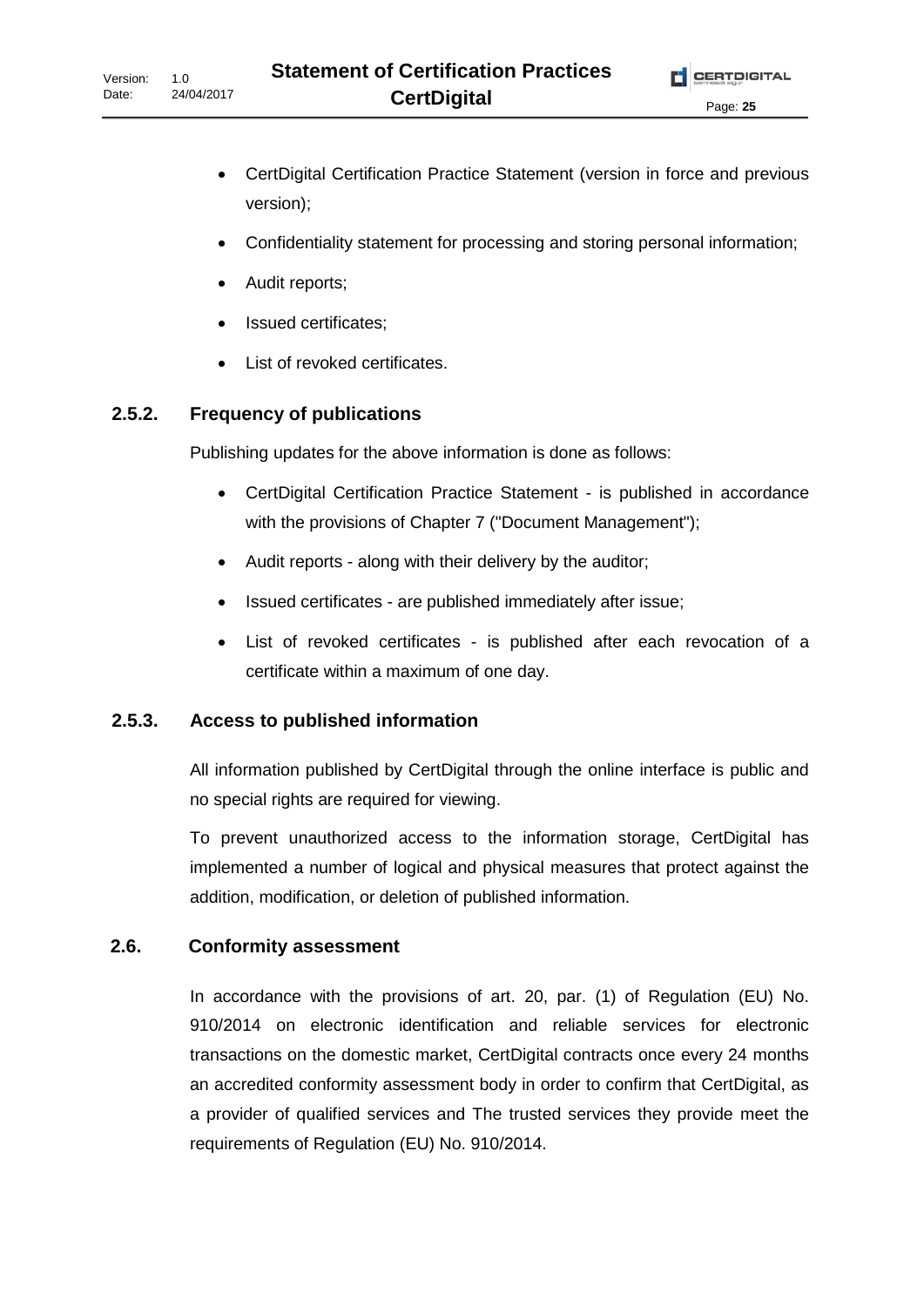As part of these assessments, CertDigital aims to obtain additional risk management reviews and to reinforce a maximum level of security and compliance with documented policies and practices.

#### **2.7. Confidentiality**

CertDigital's proprietary information is obtained, stored and processed in accordance with Law 677/2001 on the Protection of Individuals with regard to the Processing of Personal Data and the Free Movement of such Data, Law no. 506/2004 on the processing of personal data and the protection of privacy in the electronic communications sector and other legal regulations in force.

Access to Qualified Certificates can only be obtained if the certificate holder has agreed to publish the certificate.

The use and processing of personal data by CertDigital is carried out strictly to the extent that this activity is required to issue a qualified certificate.

CertDigital provides all protection against unauthorized access to personal and organization-related data not included in the certificate, including during the signature-creation process.

#### **2.8. Intellectual property rights**

This Statement is the intellectual property of CertDigital.

CertDigital is the intellectual property of CertDigital.

CertDigital owns all intellectual property rights on Qualified Certificates issued by it, and reproduction of certificates is permitted only with the CertDigital.

The key pairs corresponding to CertDigital Qualified Certification Authority certificates are the property of CertDigital.

The key pairs corresponding to the signatories' certificates are the property of the signatories specified in these certificates.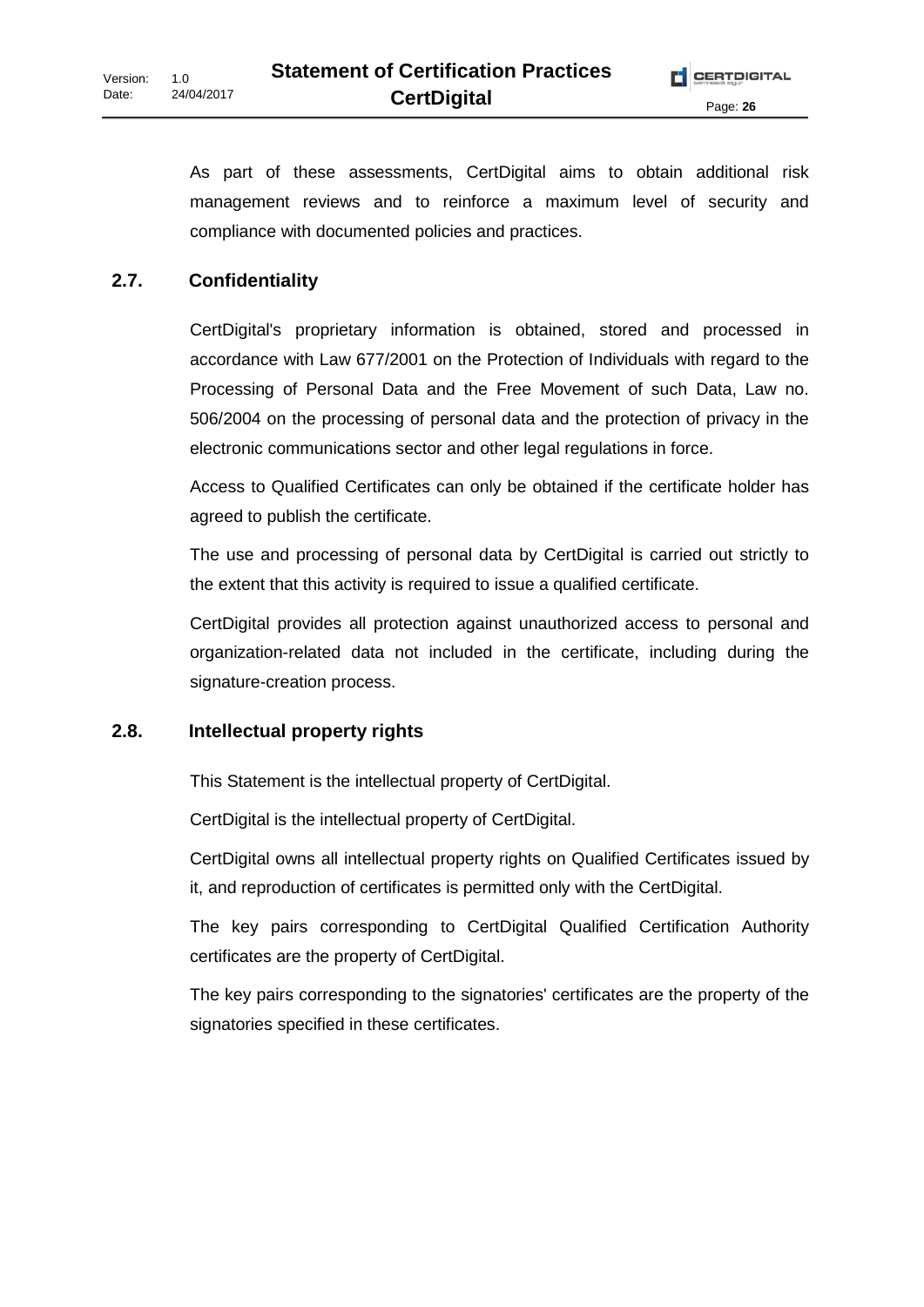#### **3. Certificate management procedures**

Obtaining a qualified digital certificate is done in several stages, each stage having a well-defined role and being carried out under the responsibility of the applicant, the Registration Authority or the Certification Authority.

#### **3.1. Request a certificate**

If an entity wishes to obtain a digital certificate, it must submit a request to CertDigital following the procedure described in this Code of Practice and Procedures. These requests are processed by the CertDigital Certification Authority and, as the case may be, are approved or not.

Key generation takes place in a secure environment and can be done by the Certification Authority, the Registration Authority or by the signatory. To generate the keys, secure and approved devices are used for the purpose of creating electronic signatures. The functionality of these devices does not include the export of privately generated keys.

In connection with obtaining a certificate, the client will enter into an agreement with CertDigital that includes an agreement to make known the obligations the client has, an agreement on the publication of the certificate issued to the CertDigital depositor and a statement on the truthfulness of the information provided.

CertDigital also provides the customer with the confidentiality statement that ensures the protection of personal information.

The process of registering a user is based on policies and procedures by which the Certification Authority obtains all necessary data to identify an entity before issuing a qualified certificate.

User registration is done only once, and will be included on the list of authorized users after pre-checking the provided data.

Recording customer data is the point of entry into the system and has the role of registering a qualified certificate application. Two categories of information are received in this process:

• Information about the applicant and the required certificate;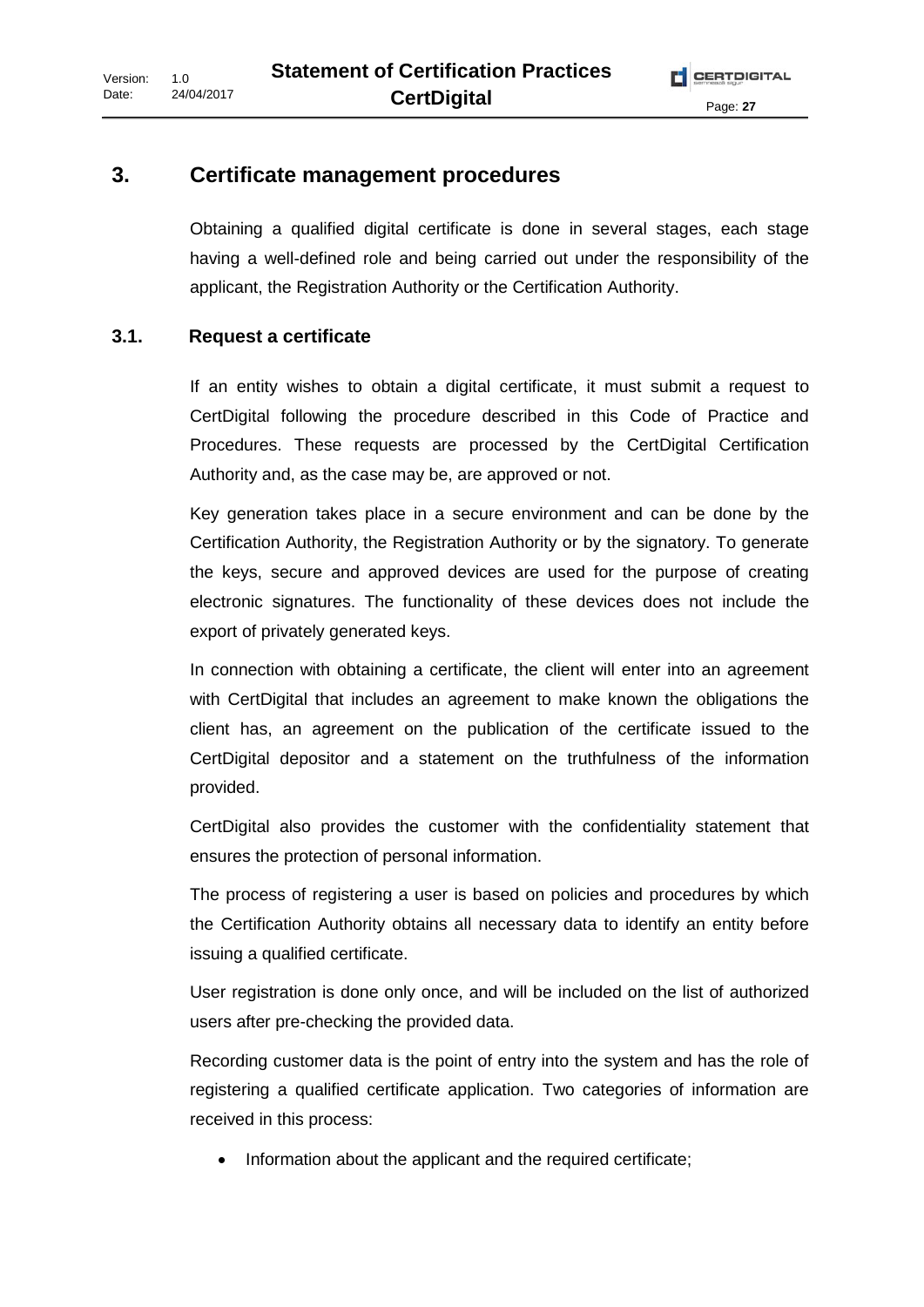• Documents required for the issue of the qualified certificate.

The registration authority has the obligation to make copies of the original documents received from the applicant and to keep them on the basis of the methodology of archiving personal information. These methodologies are defined in the internal procedures for the protection of personal information.

Within the web form, information is requested in several steps about the applicant, the institution he represents and the certificate.

- **Step 1**: Enter the CNP of the client, or for non-Romanian citizens, enter the unique identification code. Depending on this code, the system will check whether the client is in the database or is a new client. Depending on this check, go to the next step.
- **Step 2**: If the customer is a new user of CertDigital certification services, then in this step you will need to complete all your personal data (name, surname, address, serial and ID number, other contact information etc.). If the client is already in the database, then he will be required to update those fields, if applicable.
- **Step 3**: The information related to the certificate to be issued is entered: the e-mail address, the institution, the function and optionally the location and address of the client. During this step, through a Java signed applet, DCSC (Secured device for electronic signature creation) is being accessed and it needs to be connected to the computer. The DSCS will generate a pair of keys that will be related to the certificate to be issued. The public key is packaged in a PKCS # 10 object and is sent with the other information to the Certification Authority server where it is stored in the database.

A client cannot have more than one valid certificate on the same email address. Once this information is complete, the user is notified that they will receive an email with the positive or negative response of the data validation.

For this registration step, a certificate request will be generated, which will wait for a data validator to accept or deny it. This response must be given within 24 hours.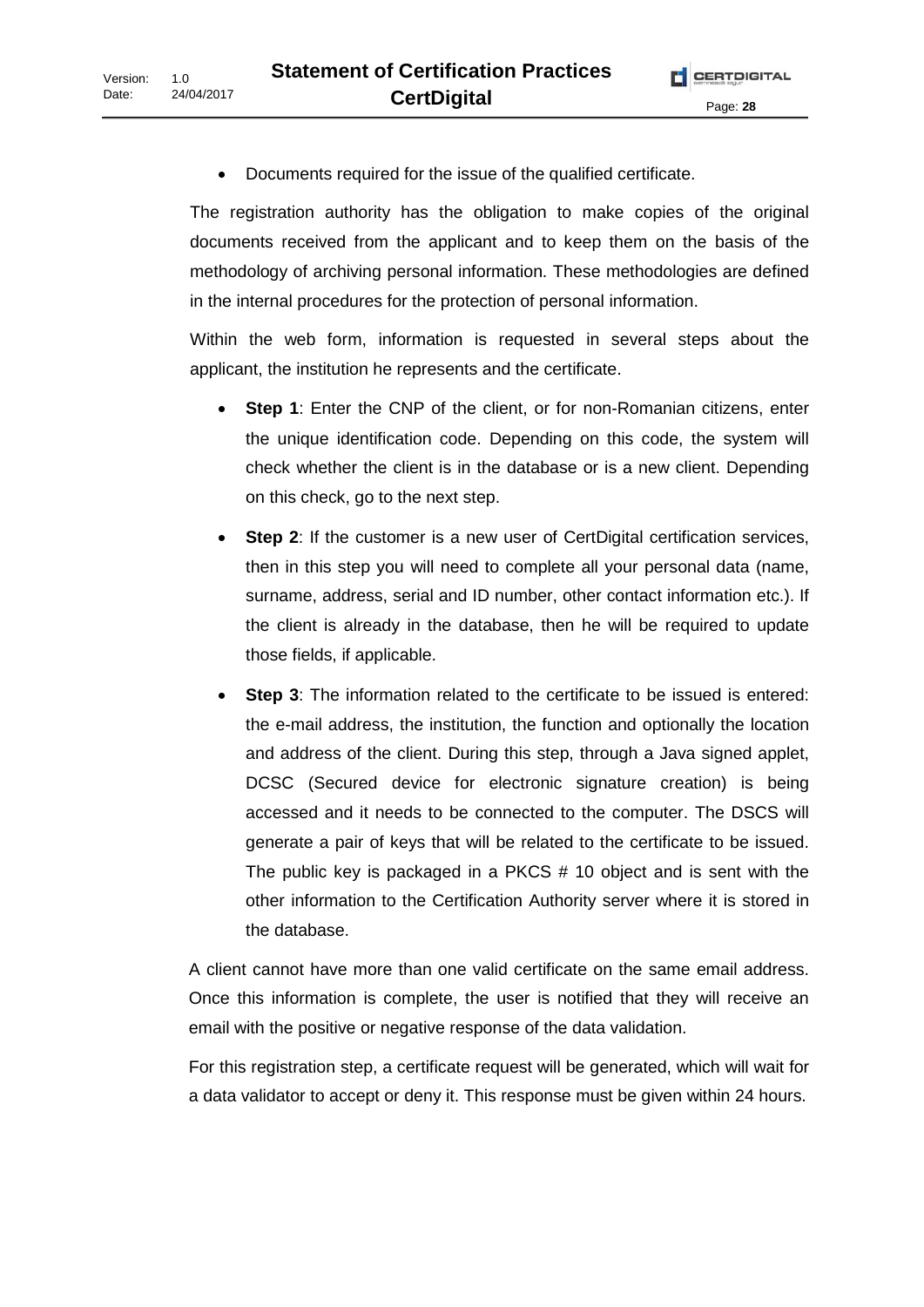The validation of the data is done after the copies of the documents originally submitted by the client to the Registration Authority or based on copies authenticated by a notary public are sent by post.

The documents required for issuing a certificate are:

- Identity card (identity card, passport);
- Declaration of responsibility by which the applicant expresses its agreement to CertDigital's general terms and conditions regarding the provision of certification services. The form of this statement can be downloaded from the CertDigital site.
- In case of certificates issued to institutions, a power of attorney or proof that the applicant is entitled to sign on behalf of the institution.

#### **3.1.1. Name Types**

Each entity must define a Distinct Name in the subject field of the certificate in accordance with the X509 V3.

#### **3.1.2. Using pseudonyms**

In accordance with Law no. 455/2001 on electronic signature, CertDigital certificates allow the use of pseudonyms as an alternative to the name by filling in an additional field in the registration form.

#### **3.1.3. The need to use a name with meaning**

The name corresponding to the subject in the certificate must represent the user of the certificate in a simple way and must have a reasonable association with the real name of the authenticated user.

#### **3.1.4. Uniqueness of names**

The Distinct name must be unique for each subject certified by the Certification Authority CertDigital. If the name presented by the subscriber is not unique, numbers and additional letters are added to the common name to ensure uniqueness.

Users can not alienate the certificates they have been granted.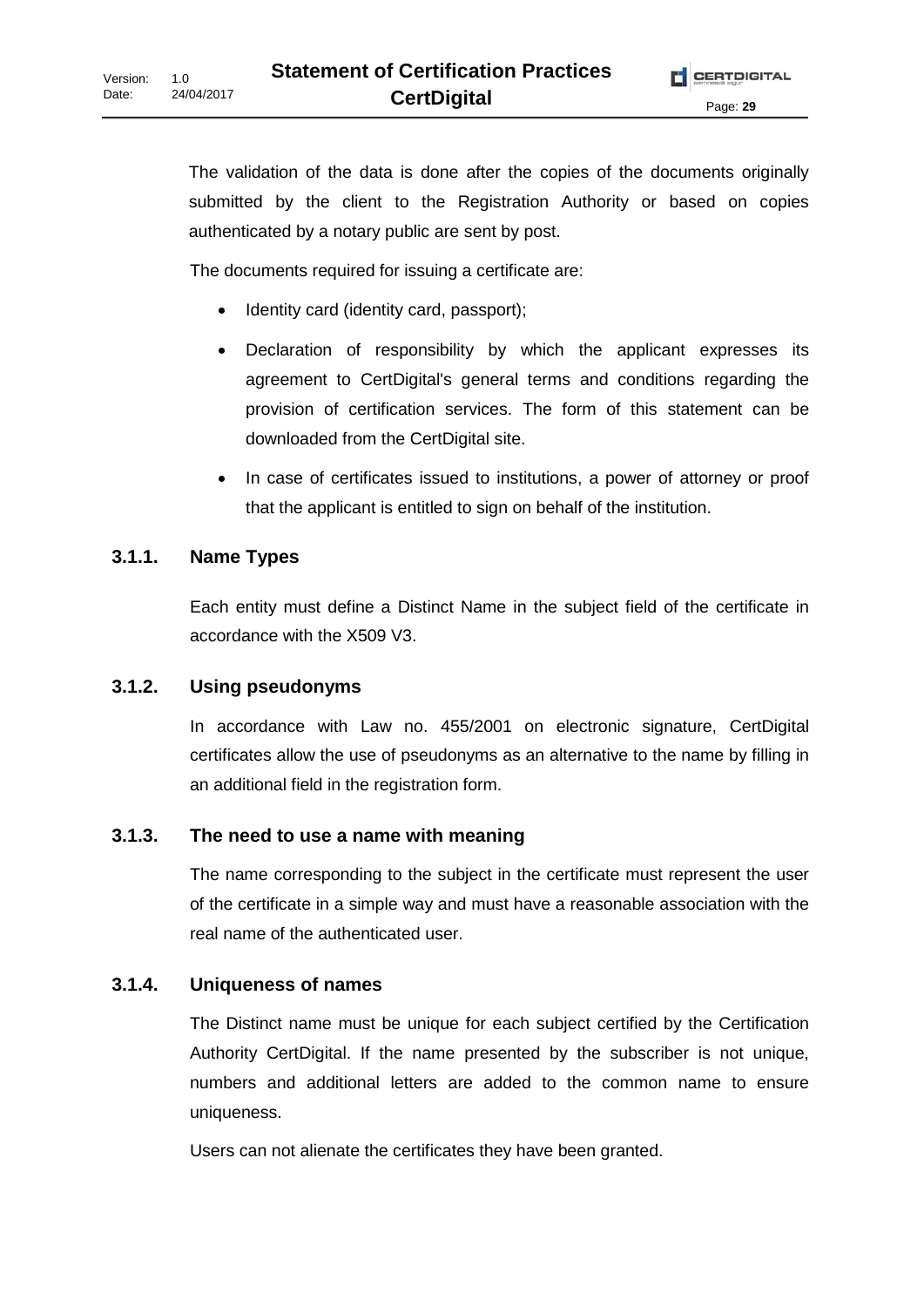#### **3.1.5. Procedure for resolving disputes arising out of the use of the name**

CertDigital Certified Applicants are forbidden to use names that violate intellectual property rights. CertDigital does not verify if a certificate applicant holds intellectual property rights for the name entered on the request and is not responsible for resolving disputes arising out of that claim.

CertDigital is entitled to reject or suspend a subscriber's request for conflicts without assuming any responsibility in this respect.

#### **3.2. Issuing a certificate**

The information provided by the applicant through the request for issuance of the certificate is processed by CertDigital in accordance with the provisions of this document.

This processing is done by a person responsible for validating certificate requests. Validation or refusal to qualify for the Qualified Certificate is made using the same web application described in the registration step, only that person has a special account that gives him increased entitlements to an ordinary client.

Also, at this stage, the payment of certification services is verified, which the applicant has to do using any legally accepted payment method.

If the results of these processes are validated by the authentication conditions, CertDigital approves the request for certificates, respectively rejects it if nonconformities are identified.

If the request has been validated, the system will send an email to the requester, which will contain a URL to a page from where the certificate issued can be downloaded.

#### **3.3. Shelf life and certificate format**

The period of validity of the Qualified Certificates issued by CertDigital is one year from the date of issue in accordance with Law no. 455/2001 regarding the electronic signature, and the format complies with the X509 standard V.3.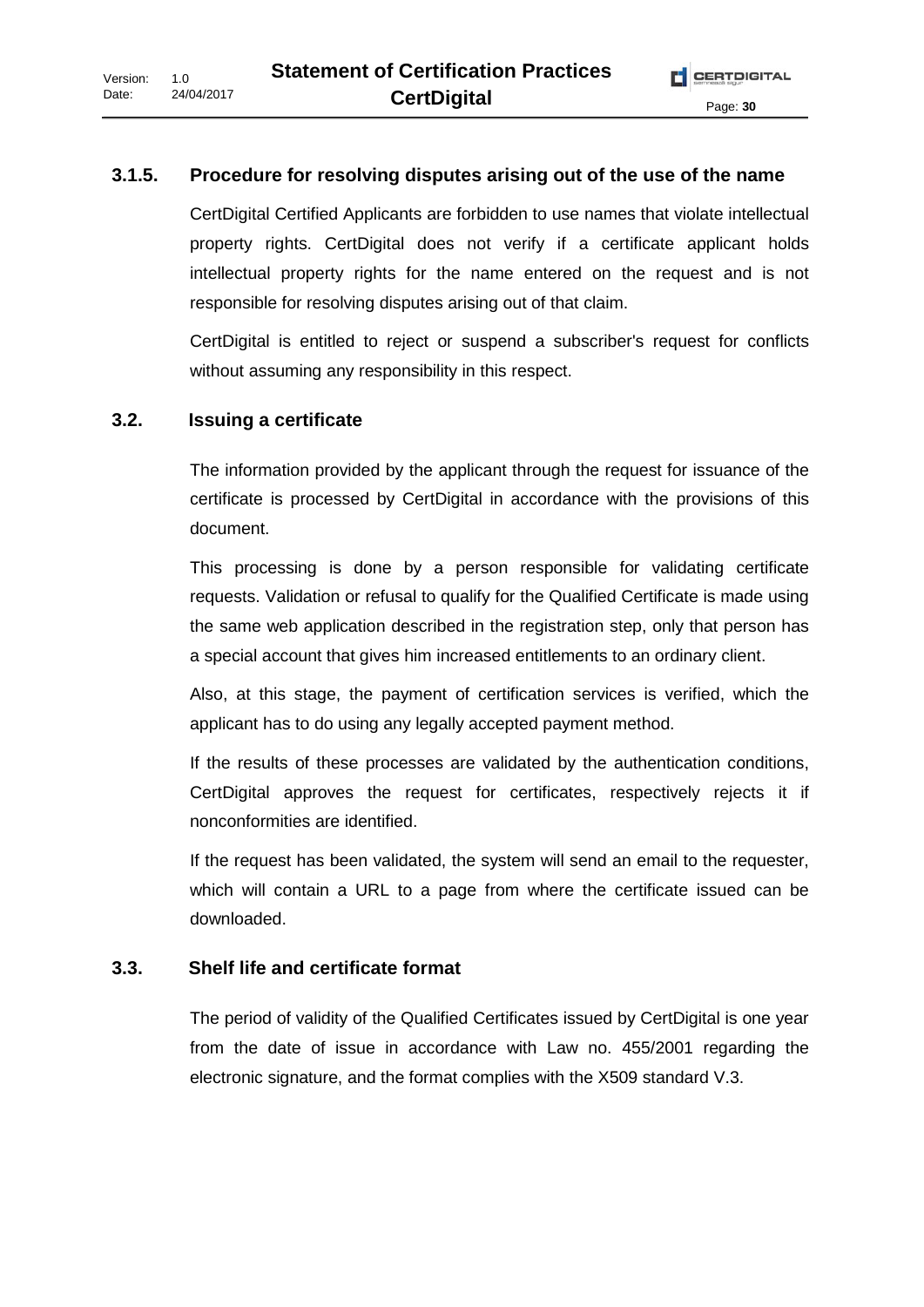#### **3.4. Electronic register of issued certificates**

CertDigital permanently maintains an Electronic Register that highlights the issued certificates and can view certificate information:

- the exact date and time at which the certificate was issued;
- the exact date and time when the certificate expires;
- Where applicable, the exact date and time at which the certificate was suspended or revoked, including the causes that led to the suspension or revocation.

The Electronic Certificate Record is always available for consultation via the CertDigital website.

#### **3.5. Acceptance of the certificate**

CertDigital will send the confirmation of issuing the certificate to the users together with the entry procedures.

Downloading the qualified certificate is done by the certificate applicant and it is necessary that the Secure Device to create the electronic signature be connected to the computer from which these actions are carried out.

This activity is carried out via an Internet connection and requires the use of a secure connection on the HTTPS protocol imposed by the CertDigital server.

Users are required to verify the contents of the certificate upon receipt of the certificate, in particular the correctness of the data and the complementarity of the public key with the private key it owns, and to notify CertDigital of any error in this respect. In such situations, CertDigital undertakes to cancel the issued certificate and ensure the re-issuance of a new certificate.

After a period of 7 days from receipt, the issued certificates are considered validated by the users.

Based on the user-approved agreement at the time of requesting the certificate, CertDigital will publish any new certificate issued in the information warehouse.

Once the certificate is accepted, the user accepts the rules of this Code of Practice and Procedures and is subject to the use of the certificate in accordance with the required conditions.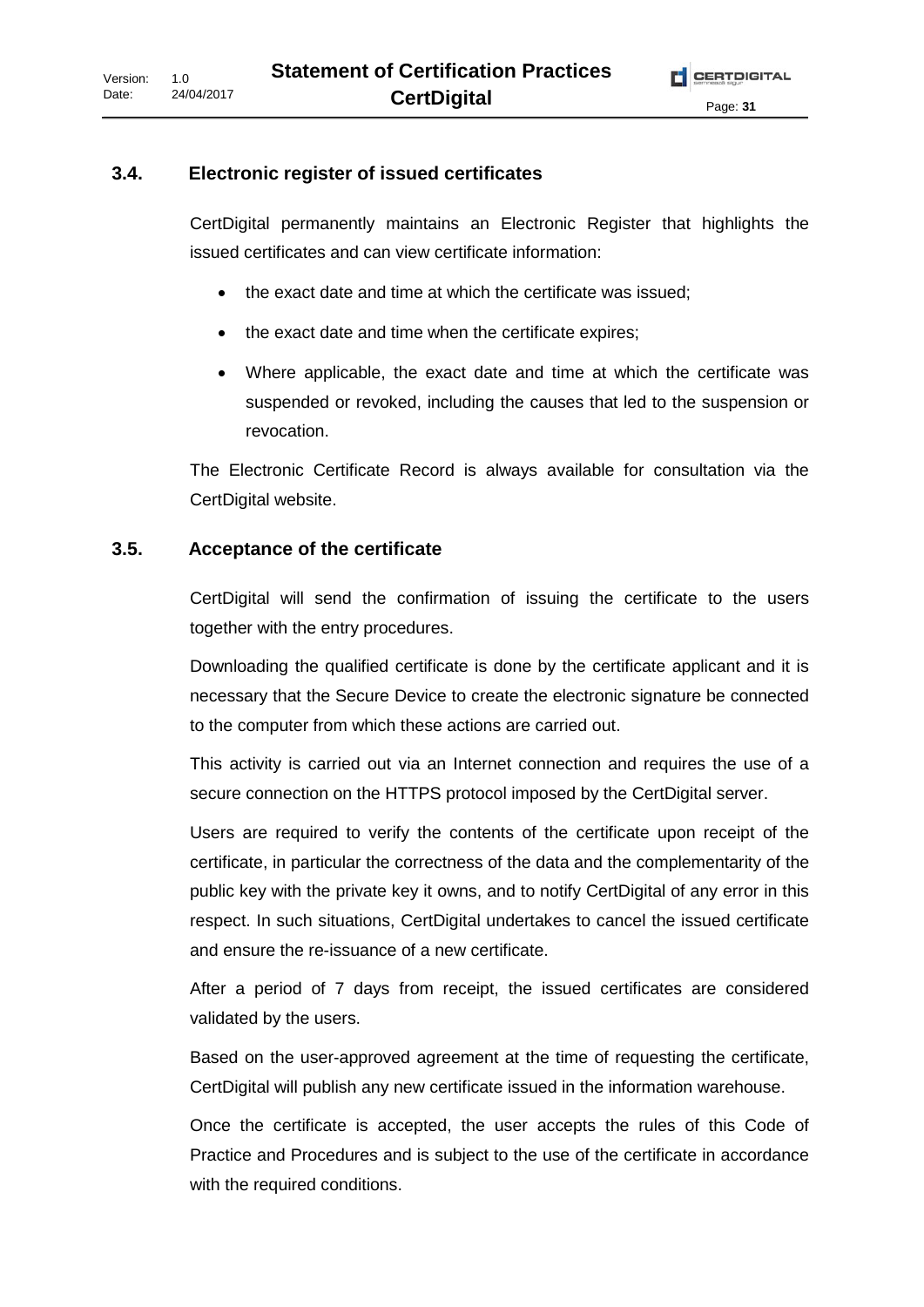The Registration Authority stores the copies of the documents and statements submitted by the clients when issuing the certificates. Also, the Registration Authority keeps printed versions of qualified certificates issued.

Existing certificates in the database can be viewed using the search application's certification feature.

#### **3.6. Revocation of a certificate**

The user of a certificate can revoke the functional capabilities of the certificate if the private key is compromised in an irremediable form or if the information in the certificate no longer corresponds to reality.

The revocation process may be requested by the user or by a person who has revocation rights if the Certification Authority, CertDigital, considers that revocation of the certificate is required under the Electronic Signature Law.

Based on the password introduced in the Qualified Certificate Issuance process, a user can access a specific email address to which they can revoke the certificate by entering the email address and password associated with that certificate.

If the user has forgotten the password or does not have Internet services, he / she will be able to ask Certification Authorities to revoke the certificate. This request will need to be accompanied by a legitimation of the user's identity, who will have to prove that he is the owner of the certificate that is being revoked.

A revocation of the certificate may also take place after a self-certification by the Certification Authority or at the request of certain state authorities under the Electronic Signature Law.

Revocation of a certificate does not affect the transactions made prior to revocation or the obligations resulting from compliance with this Code of Practice and Procedures.

When revoked, the certificate is included in the List of Canceled Certificates of the Electronic Certificate Registry and is considered invalid. Registration of certificate revocation is made immediately after the revocation request is registered.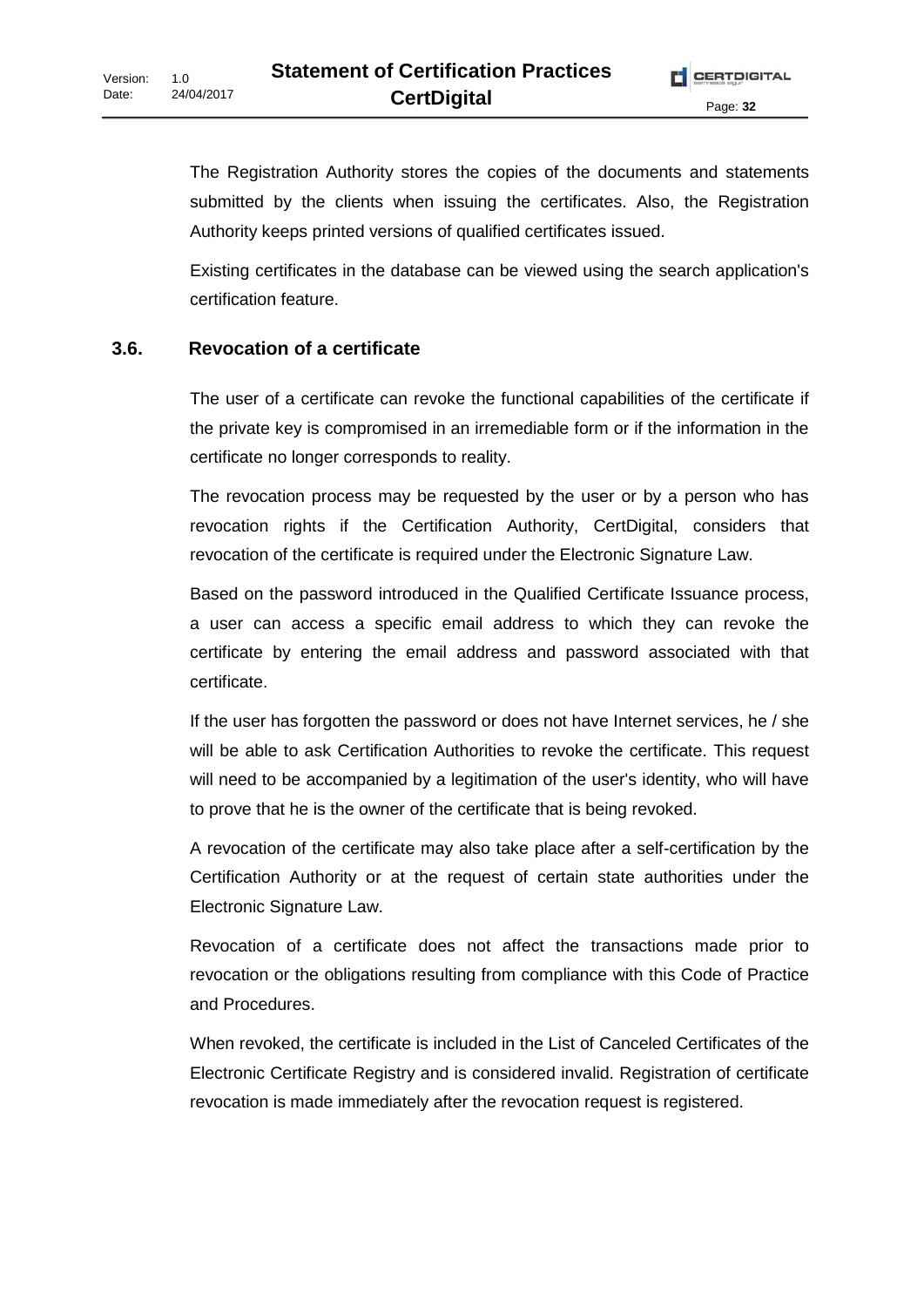#### **3.6.1. Circumstances for revocation**

Revocation of a certificate is made when:

- A request for revocation was issued by the signatory or an authorized entity;
- The agreement between the parties has expired;
- CertDigital ceases to provide these services;
- The information provided by the signatory in the issuing request is false;
- The user's private key is irreparably compromised;
- CertDigital decides that the issue of the certificate has not been performed in accordance with the procedures required by the Code of Practice and Procedures;
- CertDigital discovers that the certificate was issued to someone other than the one mentioned in the certificate without its authorization;

#### **3.6.2. Procedure for revocation request**

The request for revocation may be filed as follows:

- The Signatory or an Authorized Entity requests the revocation of a certificate by a completed and handwritten cancellation form at the CertDigital Certification Authority.
- The Signatory or Authorized Entity requests the revocation of a certificate by an electronic revocation request to CertDigital. In this case, the authentication of the revocation is provided by a qualified electronic signature.
- Online services made available by CertDigital.

#### **3.6.3. Procedure for Suspension Application**

CertDigital does not offer the possibility to suspend the issued certificates.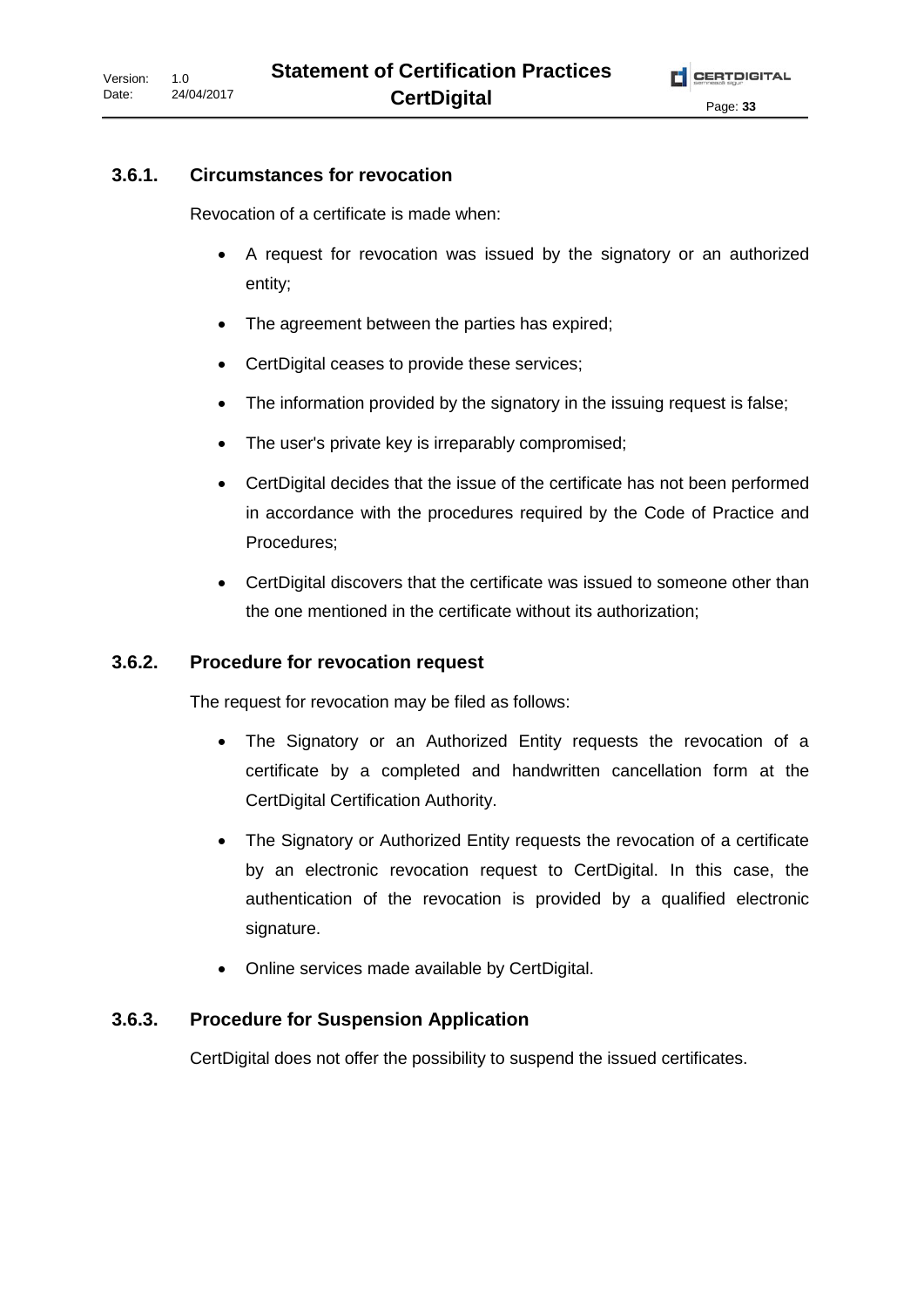#### **3.7. Extend the validity for a valid certificate**

The process of renewing a certificate and, implicitly, extending the period of validity implies the existence of a valid certificate and a corresponding private key.

By renewing, CertDigital will issue a certificate with the same public key whose information is taken from the previous certificate but with the change of the serial number, issuer's signature and the validity period.

#### **3.8. Modifying a valid certificate**

If the user requests the issuance of a new certificate due to the modification of some of the existing information, CertDigital will issue based on the existing certificate (if it is valid) a new certificate with a new public key and a new serial number. Issuance of the new certificate is made after previously verified and confirmed information that has undergone changes.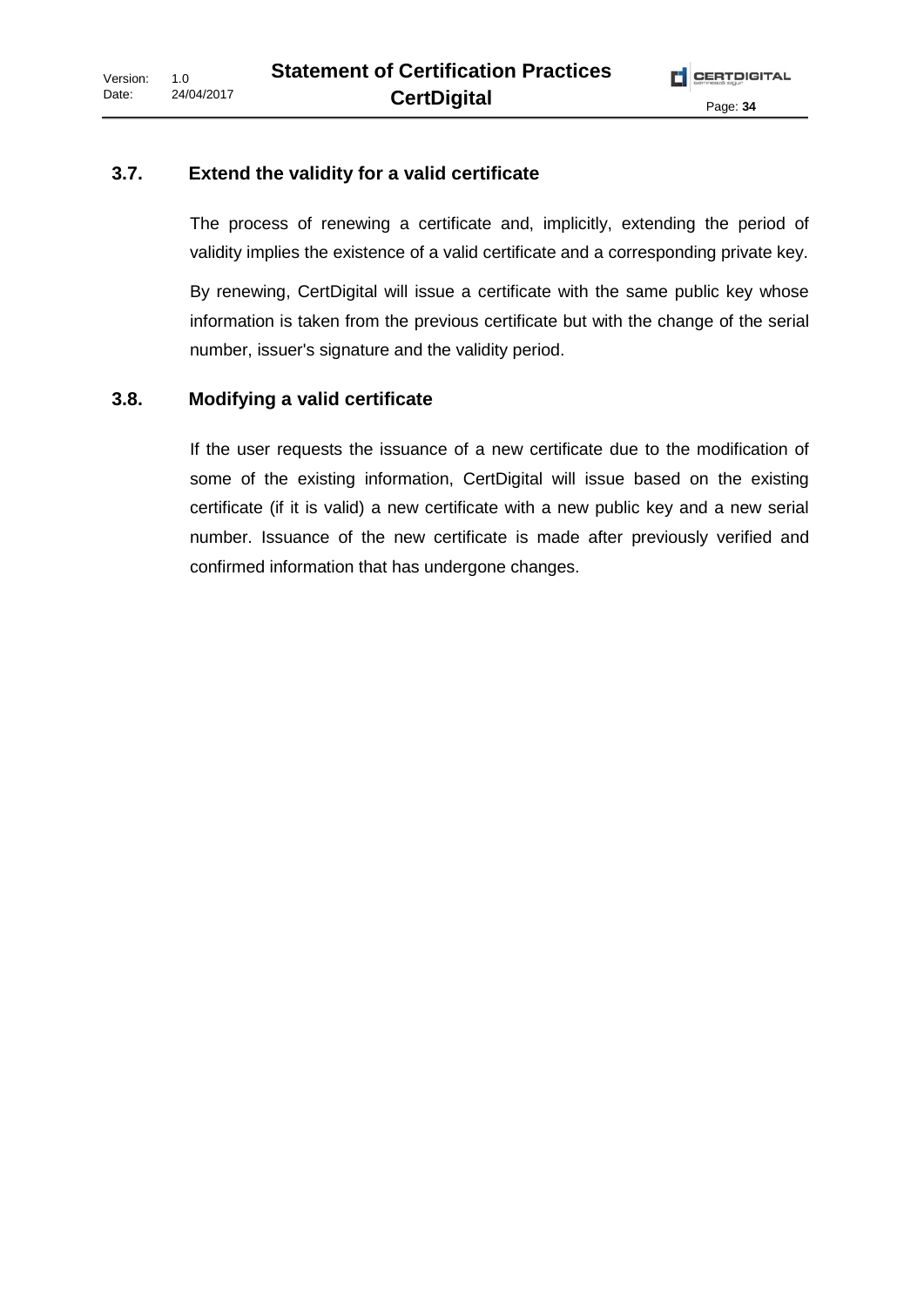# **4. Operational practices and procedures in the IT field**

### **4.1. Physical access control procedure**

The rules on which access control measures are based start from the principle that all rights are generally restricted if there is no explicit approval or authorization in accordance with CertDigital policies and procedures.

# **4.1.1. Location of location**

CertDigital Headquarters is located in Tudor Vladimirescu Street, no. 17, Targu-Jiu, Gorj County.

# **4.1.2. Protection against unauthorized access**

The Certification Authority's office is equipped with an alarm and access control system (stand-alone DVR, surveillance cameras, access control, proximity reader, motion sensors, smoke, alarms)

CertDigital has entered into a contract with a specialized security firm to ensure the intervention of a crew within 6 minutes of receipt of the anti-burglary, fire or panic.

The room where the equipment is located is additionally protected by an antiburglary door, accessed by a magnetic card and a digital fingerprint sensor, by entering a security code and operating a key, devices that only the administrator, the IT security officer, and the Director-General can act on them.

# **4.1.3. Protection of private keys and qualified certificates**

The storage of private keys used to issue certificates is done by secured equipment that is certified to comply with the provisions of Law no. 455/2001 on electronic signature and can not be falsified. To prevent any unauthorized access or tampering of sensitive information, CertDigital implements appropriate, periodically reviewed controls to ensure proper operation.

Qualified certificates are stored on reliable systems that allow only authorized persons to enter and modify certificate information.

Third-party certificates can only be consulted if their owner agrees;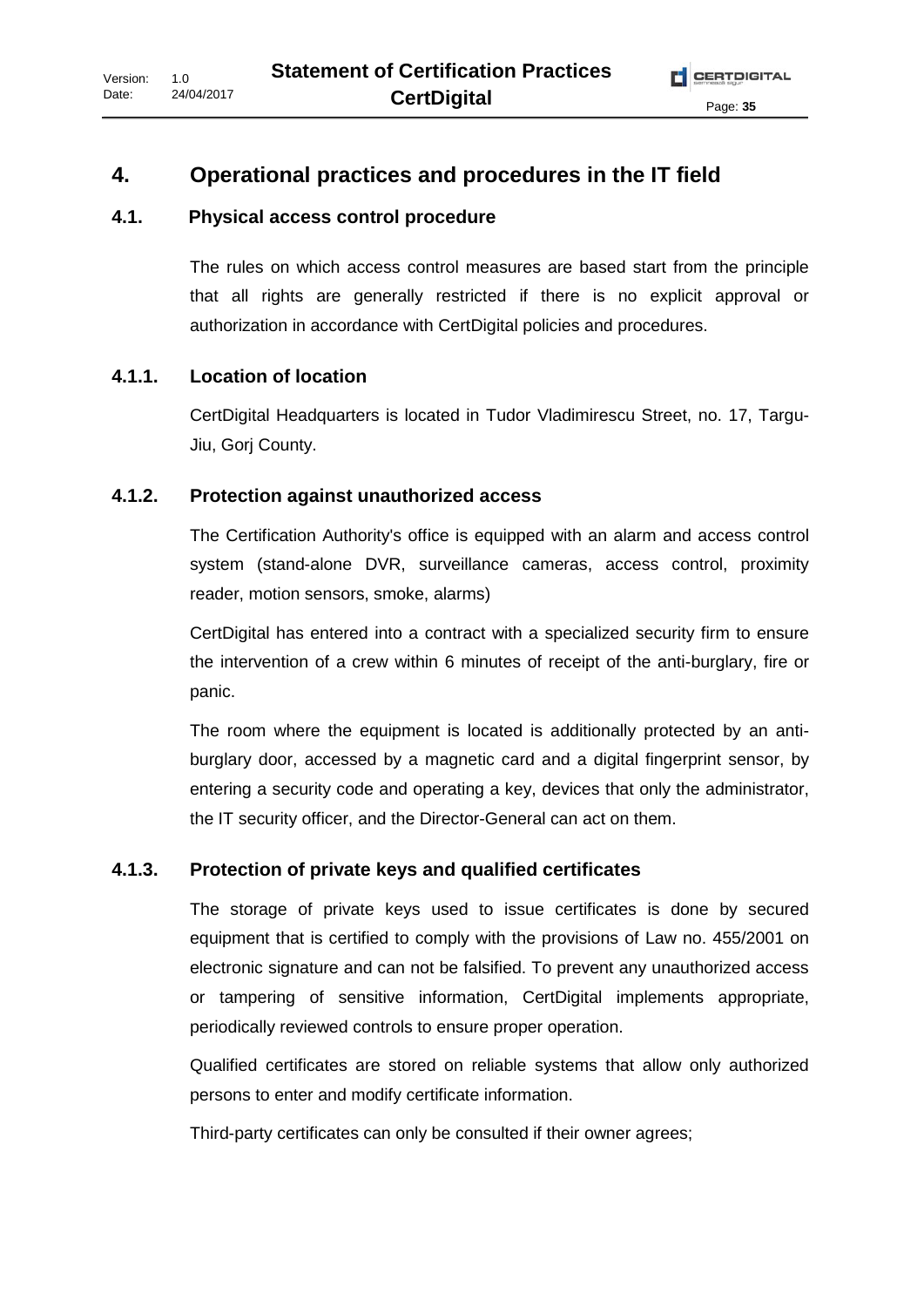Moreover, the CertDigital systems track every technical change that could jeopardize the implemented security systems. This track is being permanently monitored by authorized personnel of CertDigital.

#### **4.1.4. Physical access**

The CertDigital management identifies the access rights required by employees and communicates these rights to the responsible staff for implementation in accordance with the procedures in force.

Access to the premises is based on the following rules:

- Every employee CertDigital has full access to his office;
- Throughout the duration of the program, each employee has access to all areas, except for the areas that the responsible manager has marked as restricted areas;
- Access rights for collaborators, consultants, cleaning staff, etc. is allowed only in the areas in which it operates. Access will be made by specifying the place and time required and will be approved by the responsible manager;
- Visitors are only allowed access in reception areas and access to secured areas will be done only on the basis of a clearly defined need for the activity and permanent oversight of a CertDigital employee;
- IT staff issues recommendations on access rules for consultants and collaborators of each department who have a business relationship with third parties.

#### **4.1.5. Environmental controls in critical IT areas**

The following measures were implemented to establish optimal conditions in critical IT areas:

- Air conditioning systems and rack mounted fans that provide optimal operating temperature for IT equipment;
- 2 UPSs each with 6K power. These UPSs are connected to the 6 servers, the HSM, the router, the firewall, the internet switches and modems;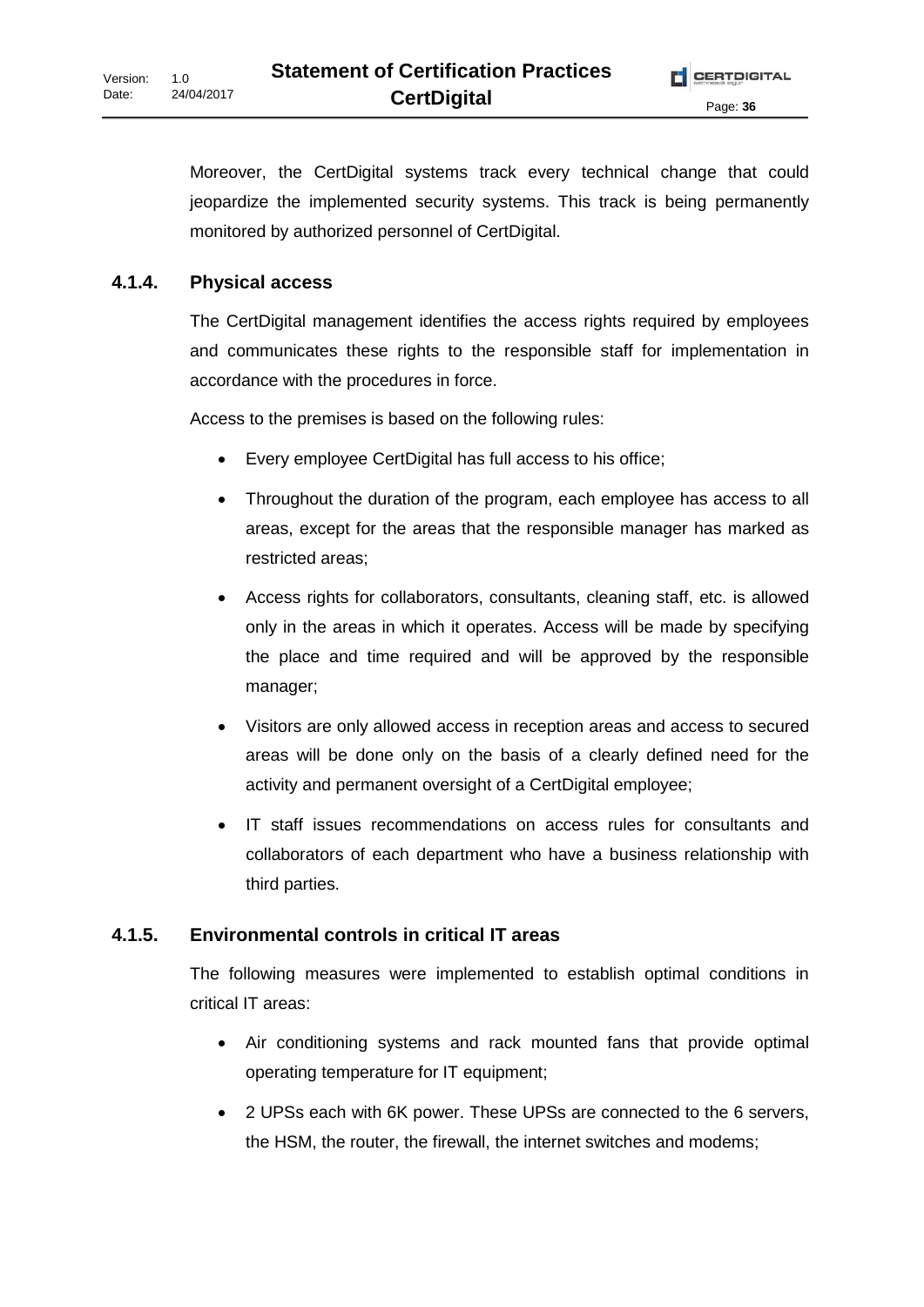- Connection to a separate electrical grid to provide protection against overvoltage;
- To avoid possible threats (such as floods), the equipment in the dedicated Certification Authorities room is placed in a raised rack that is protected by a key lock.
- Smoke detection systems and fire extinguishing systems.

#### **4.2. Security policy**

The security measures implemented by CertDigital, which ensure the performance of qualified certificates issuance in optimal conditions:

- measures to ensure redundancy for critical data;
- measures to ensure the continuity of the services offered;
- protective measures against the mistakes of the hired personnel;

#### **4.2.1. Measures to provide redundancy for critical data**

#### **Mirroring system for server hard drives**

Data security is provided by systems based on RAID Mirroring matrices made up of two 3.0 TB SATA disks - capacity for each server. Data duplication provides protection against physical loss of information.

#### **Clustering system for the Certification Authority**

The Certification Authority Server (ca.certdigital.ro) is set to work in clustering with another backup server, thus ensuring a high level of availability of services.

#### **Systematic backup process**

The data on the ca.certdigital.ro server as well as the information on HSM are saved and archived periodically in accordance with the provisions of the rescue and restoration procedure.

#### **4.2.2. Measures to ensure the continuity of the services offered**

In order to ensure the continuity of the services offered, the Certification Authority has an Internet connection through two lines provided by different providers, as follows: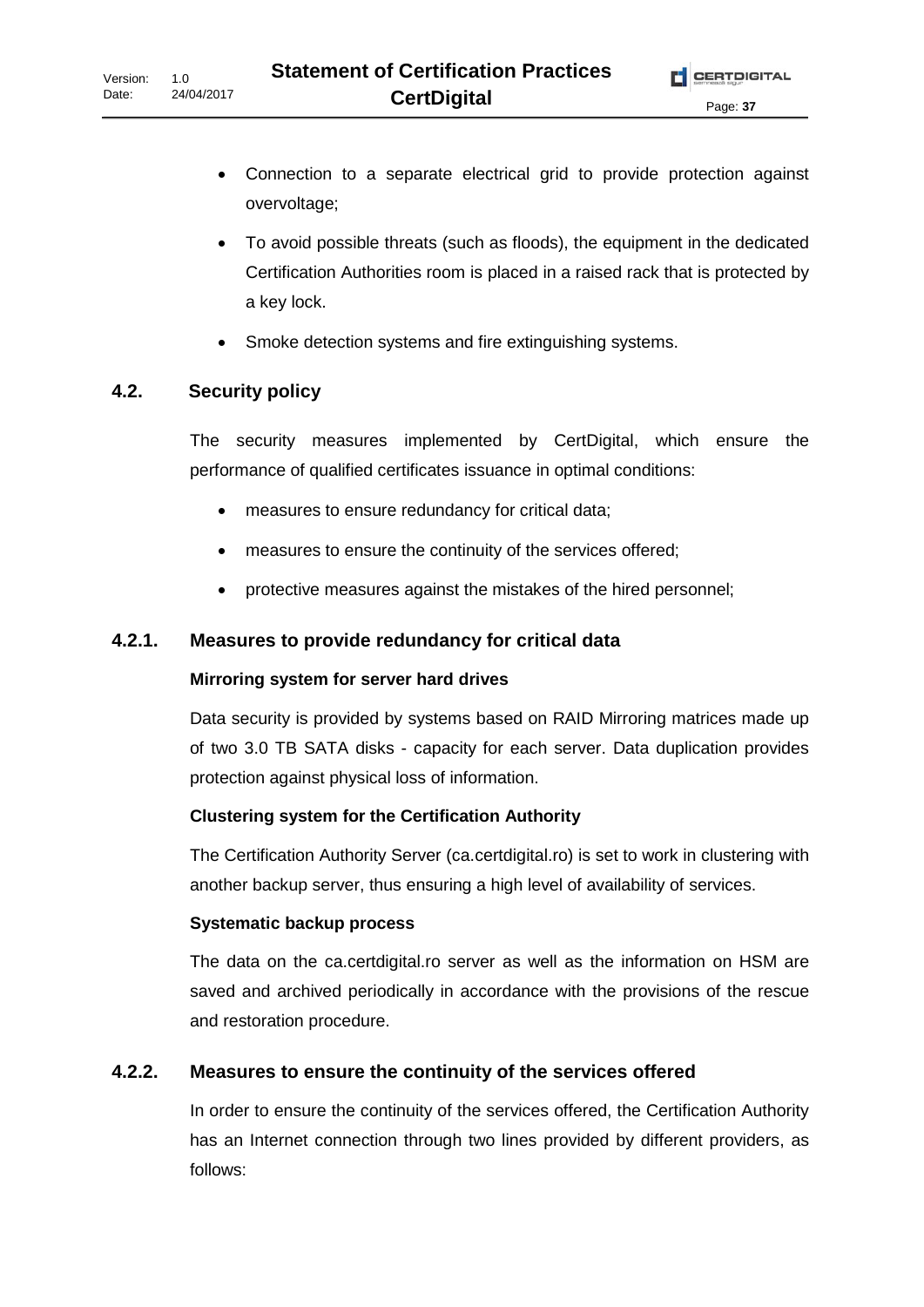- RDS 1000 Mbps main fiber optic line guaranteed;
- Telekom 100 MB back-up line guaranteed of fiber optic.

#### **4.2.3. Measures to protect employees from mistakes**

#### **Qualified staff in certification activities**

CertDigital Certified Authorizing Officer staff is made up of highly qualified and highly trained people with certifications and diplomas.

#### **Qualified and experienced staff**

Personnel nominated to be part of the certification team must provide evidence of past experience, qualifications and experience required to perform competently and satisfactorily the job responsibilities.

#### **Segregation of activities**

Activities are rooted according to the responsibility sheet, so that a more complex activity can only be done with the consent of several people. An example would be the creation of new key pairs and certifications for certification authorities, where the system administrator and the management authority responsible for the certification should collaborate as specified in the operational procedure governing this activity. Moreover, for critical activities, the written consent of the General Director is required.

Another example is issuing Qualified Certificates, where we are responsible for entering data, responsible for validating them, who can revoke certificates, or administrators who can create new user accounts and change their roles.

#### **4.3. Data rescue and restoration procedure**

The data rescue program is developed on the basis of a risk assessment carried out by CertDigital IT staff.

The system administrator is responsible for the entire backup and restore process that must be performed according to the current procedures. For the restoration procedure it is necessary, however, a written authorization, signed by the CertDigital Management.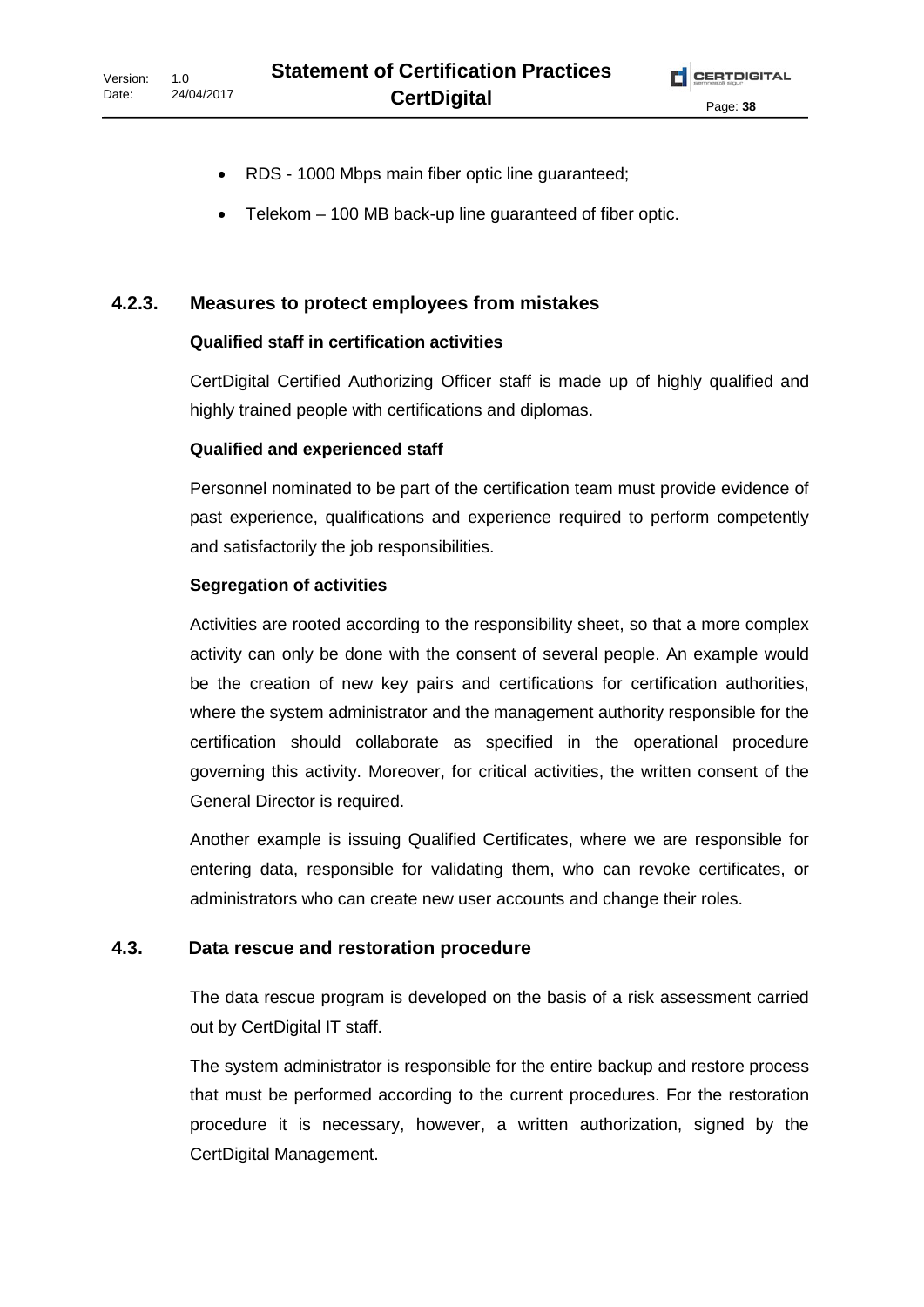#### **4.3.1. The rescue process**

At the level of the Certification Authority, two sets of critical data are identified.

- The SQL Server database, where all the issued certificates are kept, and information about them: the recipient, the date of issue, the validity, etc..
- Key pairs and certificates of all authorities in the CertDigital Trusted Tree. This information stored on the Hardware Security Module (HSM).

The backup process is done by the System Administrator, which includes both points in the above paragraph.

The SQL Server database back-up process is run automatically, programmatically, using native SQL Server programs (back-ups) in the following steps:

**Full Back-up** - is run weekly each Sunday at 23:00. Backup consists of completely saving the database: tables, structure, views, stored procedures and functions, indexes, resulting in an exact copy of the initial database at the time of saving. The save is performed on the Network Storage in a file named "backup *YYYYMMDD*hh:mm", Where YYYY.MM.DD hh: mm represents the Year.Month.Your Day: Current Minute. The generated backup file is copied to the "BKUP" directory for the backups stored on the local disk.

- Saving HSM data is performed on the manufacturer's SmarCards, the information is encrypted and distributed in a M (N) scheme to provide redundancy. Smart cards are safely held in an external location authorized for storing values

- At the Network Storage level of DC1, replication and synchronization tasks are defined for Network Storage in DC2 (secondary backup site) for each dataset associated with virtual machines in CertDigital. These synchronization tasks are executed within 15 minutes

#### **4.3.2. Restoration procedure**

The implementation of restoration procedures is carried out as follows:

• The IT department performs at least quarterly backup environment testing to verify that it can be used to restore data.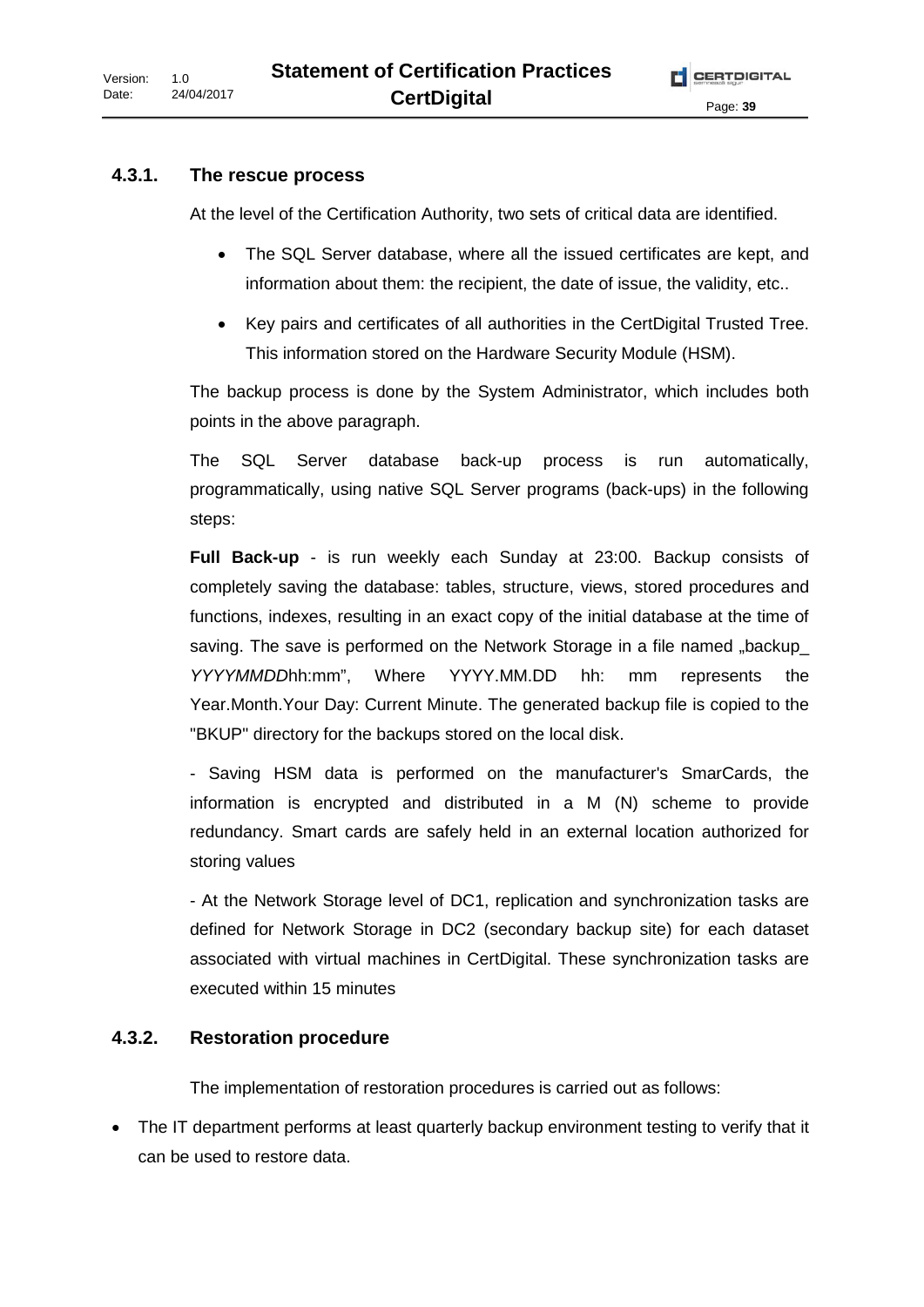• Restore testing - is performed on the test environment and aims to verify the correct operation of the restored data.

> If hardware failures (motherboard malfunction, storage failure, or other) are detected, the problem is remedied by replacing defective components with other compatible new components with the same technical characteristics as those of the original components.

> After installing the new components in the system, if necessary, repopulate with existing data saved before the problem occurs. To back up the data backup procedure (CD or DVD), the written consent of the Director General.

> The restoration process will be performed by the system administrator under the supervision of the Technical Director, who will be responsible for this process.

#### **4.4. Account management procedure in CertDigital systems**

All user accounts of CertDigital employees are uniquely identified by a username (based on the employee's name using the account) and a password (which will be determined based on the rules and procedures mentioned in the Procedure for Administering Passwords).

The user name of an employee is issued during the course of his activities under contract with CertDigital and can only be modified on the basis of well-founded needs (the employee changes his name legally, CertDigital carries out another employee with similar names that may create confusion, etc.).

CertDigital's computer and e-mail applications allow the definition of user groups that specify the rights that users in a group have in using a computer system. User groups will be defined according to the strict responsibilities and requirements that the category of users associated with them has.

Users have the obligation to use their access rights in computer systems that have been granted only to fulfill their assigned tasks and responsibilities, and it is forbidden to use the information to which they have access for purposes other than those specified.

It is also forbidden for employees to alienate or "lend" their own access accounts to the computer network, computer applications or e-mail systems to other employees.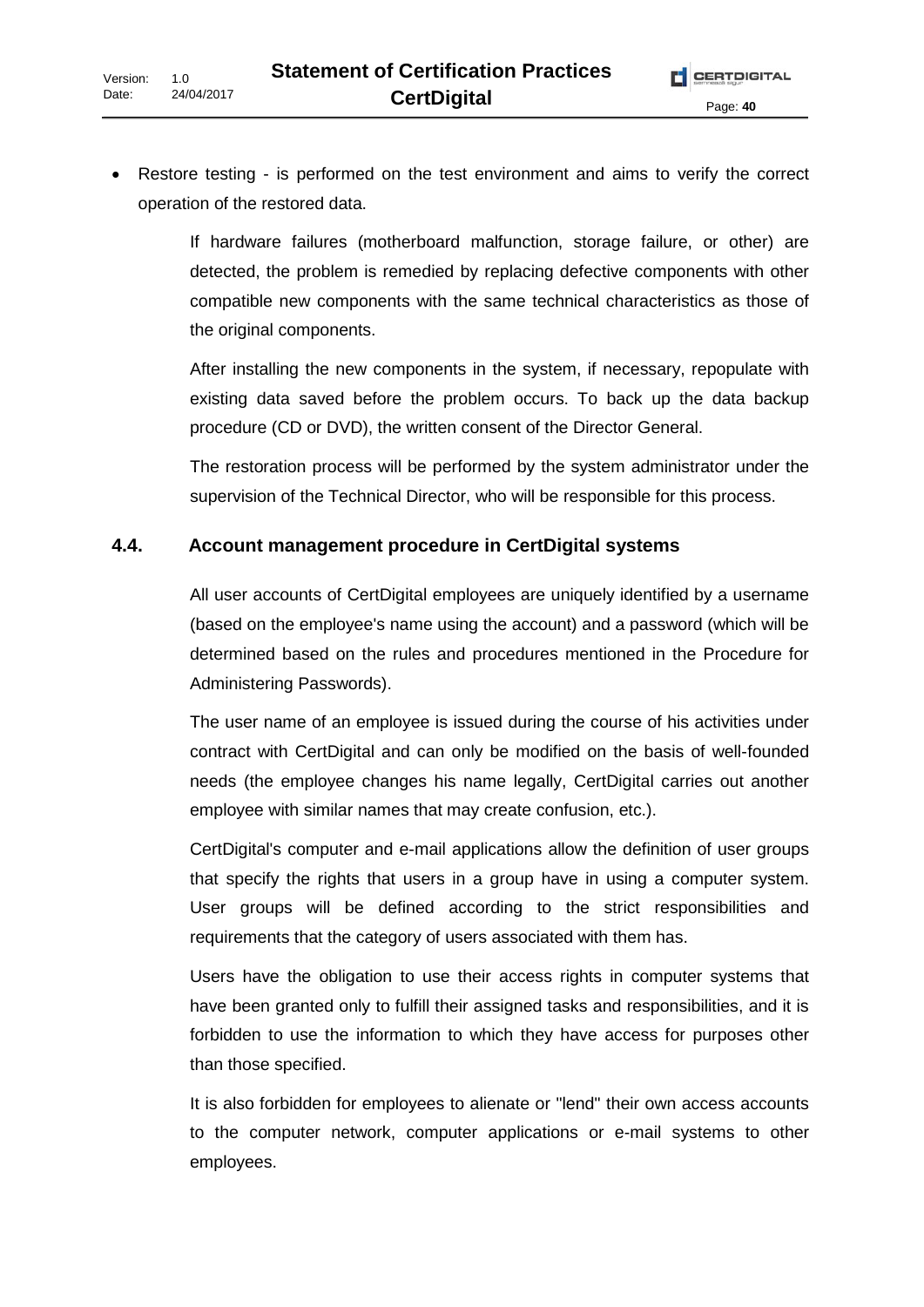A user's account may have multiple states as follows:

- *Active your account is fully operational*;
- *Expired the account password is expired and reactivation is required to generate a new password*;
- *Disabled the use of the user account has been suspended due to termination of the employment contract between the employee and the Company or if the account holder no longer fulfills the criteria for using the account*.

# **4.4.1. Create user accounts**

Defining user accounts for CertDigital's computer network, computer systems, or e-mail systems is done by application management personnel within the IT Department.

When hiring a new person in CertDigital who needs access to one or more of the IT systems, the direct boss will ask for the creation of the required user accounts by filling out a form for creating a user account. The form will detail the applications and systems for which the access account is requested, as well as the rights and user profiles that that person needs in order to fulfill the responsibilities assigned to him / her.

The completed form must be signed both by the user and by the direct superior and must be submitted to the IT Department for implementation.

Based on the completed form and its approval, the IT Department will create the required accounts exactly with the rights and profiles specified.

# **4.4.2. Changing user accounts**

If there is a need to modify an access account in CertDigital IT systems, the requesting user will complete a user account modification form by specifying in detail the new rights they require (applications and computer systems, profile User, etc.) as well as the rights it holds and which must be canceled with the change of position within CertDigital.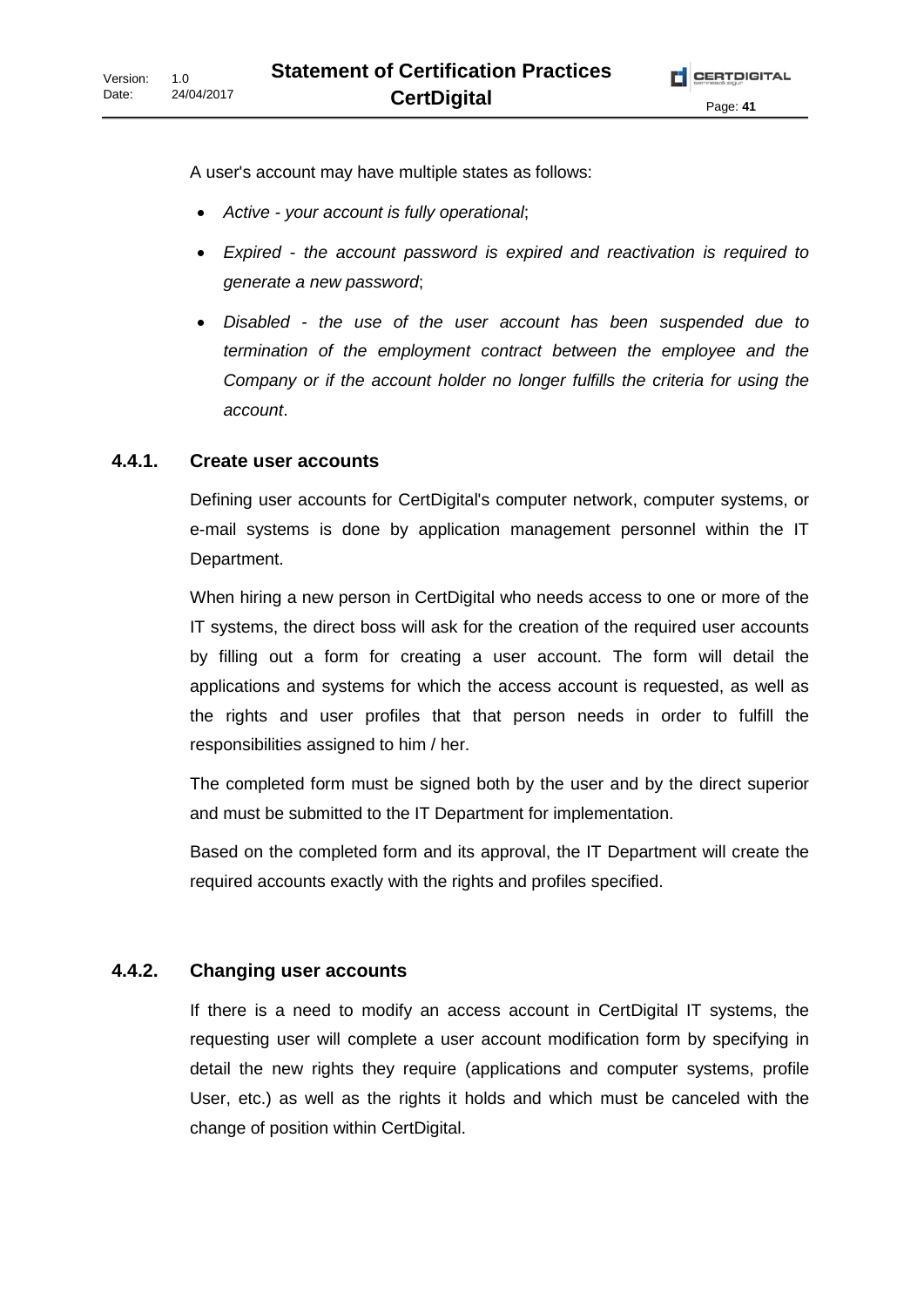The completed form is approved by the immediate superior of the employee who will agree and review where appropriate the details of the requested user accounts, as well as of those that will be canceled.

Based on the completed form and its approval, the IT Department will perform the operations to modify the accounts in accordance with the specified details.

Also, if the activity is interrupted for more than 60 days (for example in the case of maternity leave), the employee has the obligation to request through the user account modification form the temporary deactivation of the user account. The form must be signed by the supervisor directly and sent to the IT Department that will act accordingly.

#### **4.4.3. Disable user accounts**

The process of disabling a user account is based on the liquidation letter issued by the Human Resources Department. Thus, upon termination of the employment contract with CertDigital, the employee will submit to the IT Department the liquidation file containing a reference to the deactivation of his user accounts.

The IT department will deactivate accounts immediately or as soon as possible to mitigate the risk of keeping an active account inappropriately and will confirm this by signing the liquidation letter.

In order to facilitate the traceability of activities performed with user accounts, these will be disabled and not deleted. After a period of at least 24 months after deactivation, the IT Department may decide to permanently delete the accounts.

#### **4.5. The administration procedure for users with privileged rights**

A privileged right is the unrestricted access of a user's implemented controls to one or more functionalities within a computer system.

These rights include, but are not limited to:

- A user with administrator rights;
- The right to directly access the application databases;
- Access rights to specific system facilities (applications, utilities).

The allocation of privileged rights for users in the Company's IT applications is allowed only on the basis of an authorization and a justified need in the job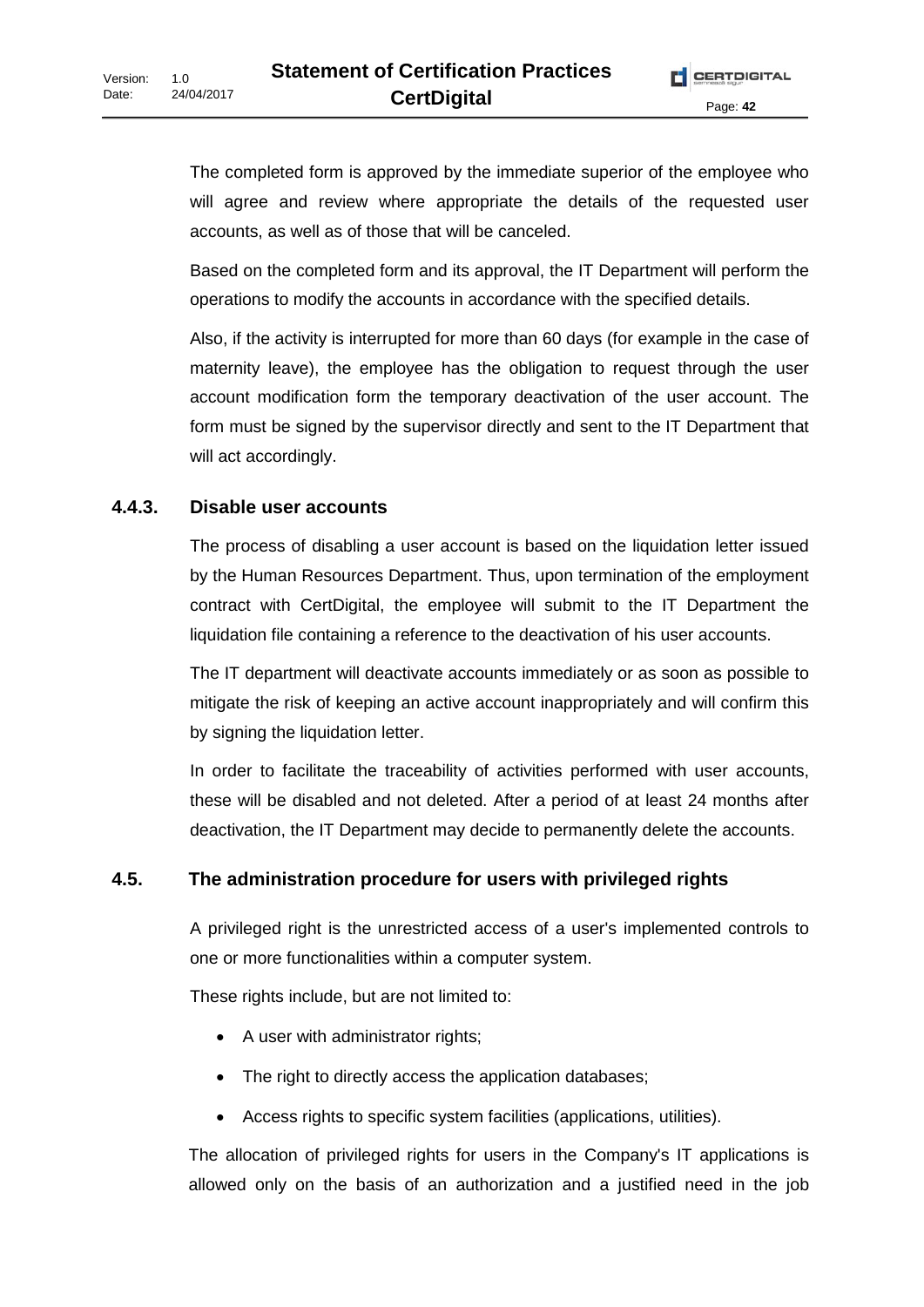description in the case of employees, respectively in the service / collaboration contracts for third parties.

Beneficiaries of privileged rights are, in general, system administrators, network administrators, system engineers, or third-party consultants who require access to CertDigital's IT applications to undertake specific actions (such as maintenance, debugging, etc.).

The privileged rights are identified for each element of the infrastructure (eg operating system, database, etc.) and for each application. Also, the categories of users for whom these rights will be assigned are also identified.

Certain emergency situations may justify the use of privileged accounts. Thus, a preconfigured access privilege is made and appropriate control imposed. For example, user account access data can be stored in a sealed envelope in a secure location, along with a list of people authorized to use these accounts if necessary. Also included in the sealed envelope are the contact details of the system administrator, to be contacted when opening the respective envelop.

#### **4.5.1. Managing user accounts with privileged rights**

Application management personnel have the responsibility to create, modify, and delete user accounts with privileged rights. The process of creating an account with privileged rights based on an issued request implies, in addition to the usual process and described in the procedure of account management in CertDigital systems.

The privileged user accounts must be permanently reviewed by the Security Officer in order to prevent the situation in which unused active accounts or inappropriate access rights may exist in the system.

System administrators, if possible, should not use accounts with privileged rights to conduct day-to-day low-level activities. For these activities, each administrator must hold an account with normal access rights in parallel.

#### **4.5.2. Monitor user accounts with privileged rights**

All activities deployed through user accounts with privileged rights will be monitored and recorded. According to the retention policy, these files will be saved and kept for a specified period of time and will be reviewed periodically or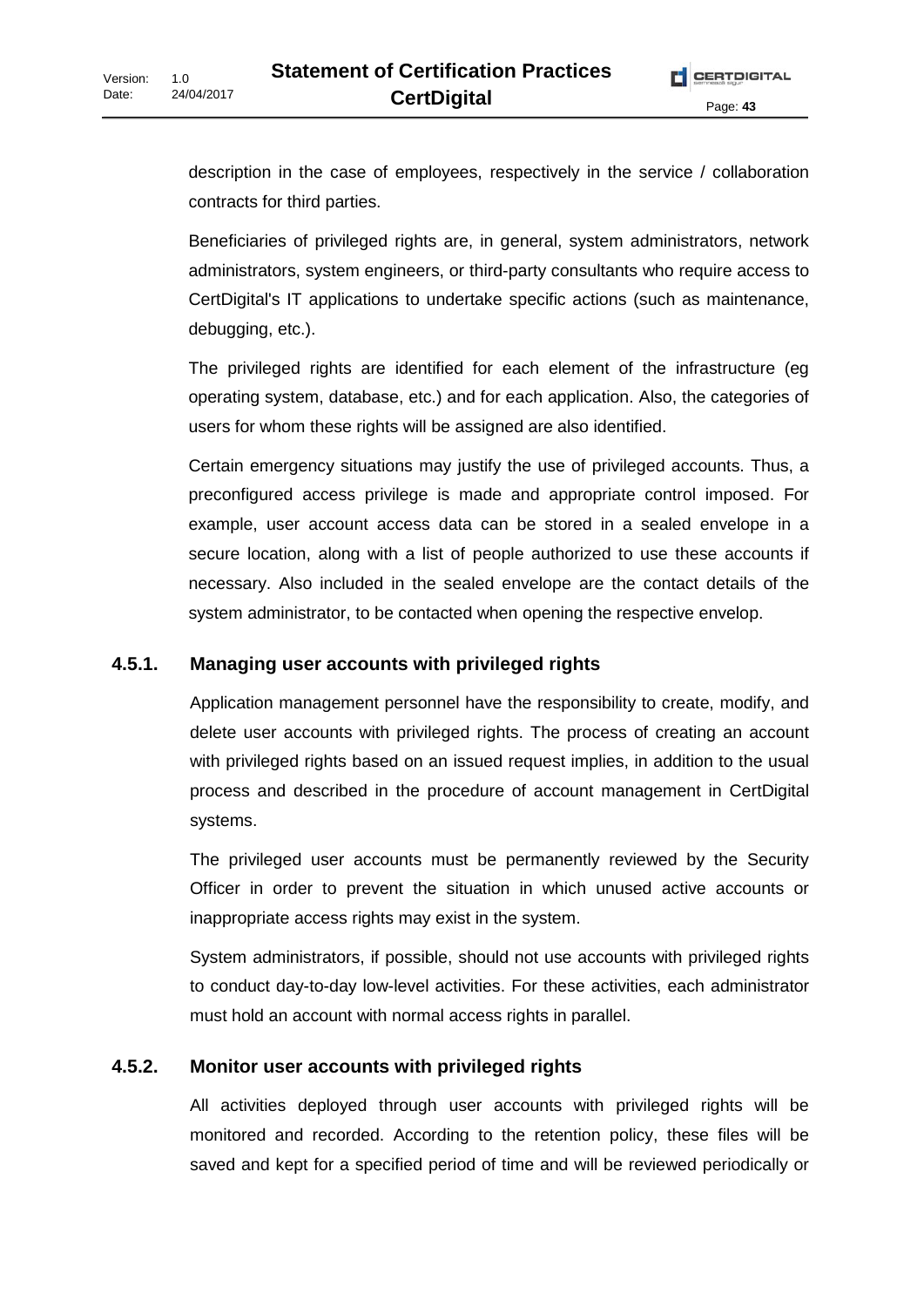whenever needed by the Security Officer. It will draw up regular reports containing the results of the review process.

#### **4.6. Password management procedure for CertDigital staff**

The purpose of this procedure is to establish standards for password creation, protection and frequent change, so that the CertDigital information system is protected against unauthorized access.

Passwords are associated with user accounts and are used within CertDigital applications or various systems (e.g., for network access, e-mail, etc.). Therefore, it is necessary for all employees to know the recommendations regarding the choice of appropriate passwords.

#### **4.6.1. Rules for choosing passwords**

Appropriate passwords have the following features:

- Contains both capital and lower case letters (a-z, A-Z);
- Include digits and at least one alphanumeric character (0-9,  $!@$ #\$%^&\*()\_+|~-=\`{}[]:";'<>?,./);
- There are no words spoken in any language, dialect, slang, jargon, etc.;
- It is not based on personal information such as names, phone numbers, etc;
- Does not coincide and does not contain the username;
- They have a minimum length of eight characters.

Inappropriate passwords are passwords of low complexity that are often characterized by one of the following specifications:

- It is a commonly used word, such as:
	- the words "CertDigital", "Bucharest", "Password" or other derivatives;
	- The name of the family user, children, service colleagues, pets, etc.;
	- birthdays, addresses, phone numbers, car number or other personal information;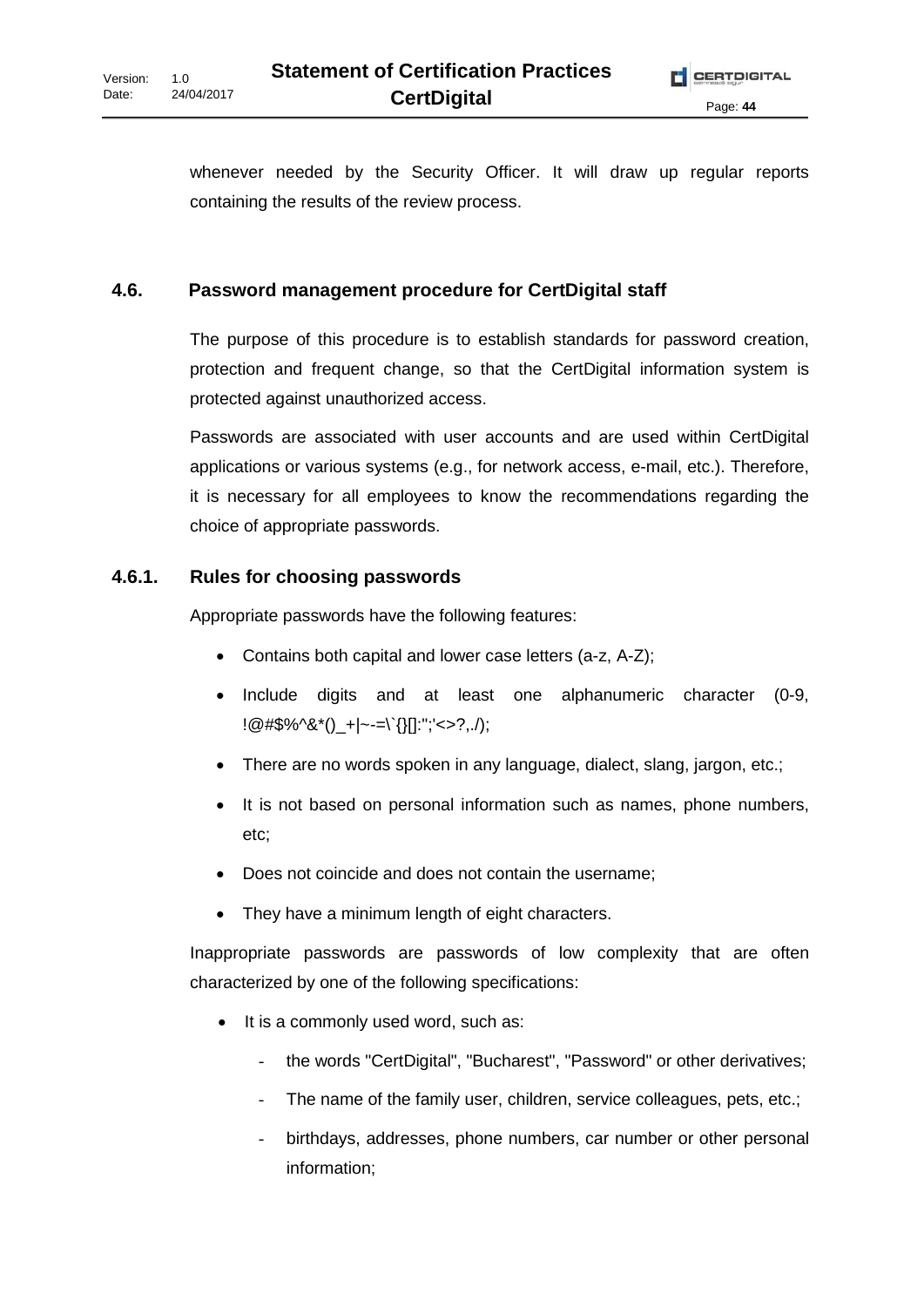- Words or sequences of letters or numbers like: abcdef, 123456, zyxwvuts, 123321 etc.;
- Any of the above words written in reverse order;
- They have words that are found in a dictionary (Roman, English etc.);
- Coincide or contain your username;
- They are less than eight characters in length.

#### **4.6.2. Protecting passwords by users**

Passwords associated with user accounts are not used for authentication in CertDigital external systems (for example, personal email accounts, merchant accounts, etc.). Also, passwords are chosen distinctly for each type of application that requires password authentication.

All passwords are classified as confidential information and are not allowed to store them in computer systems or on another medium.

If checks on the use of passwords are not being met, CertDigital takes appropriate steps to comply with them.

#### **4.7. Usage procedure for electronic mail**

To increase performance, the CertDigital Certification Authority favors the use of electronic communication (Internet, phone, pager, voice, e-mail and fax).

All messages emitted/handled through CertDigital electronic systems are considered to be the property of that person except in situations where third parties expressly express their copyright or other rights of this kind over electronic messages that have passed through the previously announced electronic systems.

Managing the email system is only done by employees of the IT Department.

The administration of email boxes will be done taking into account the internal procedures of the Company.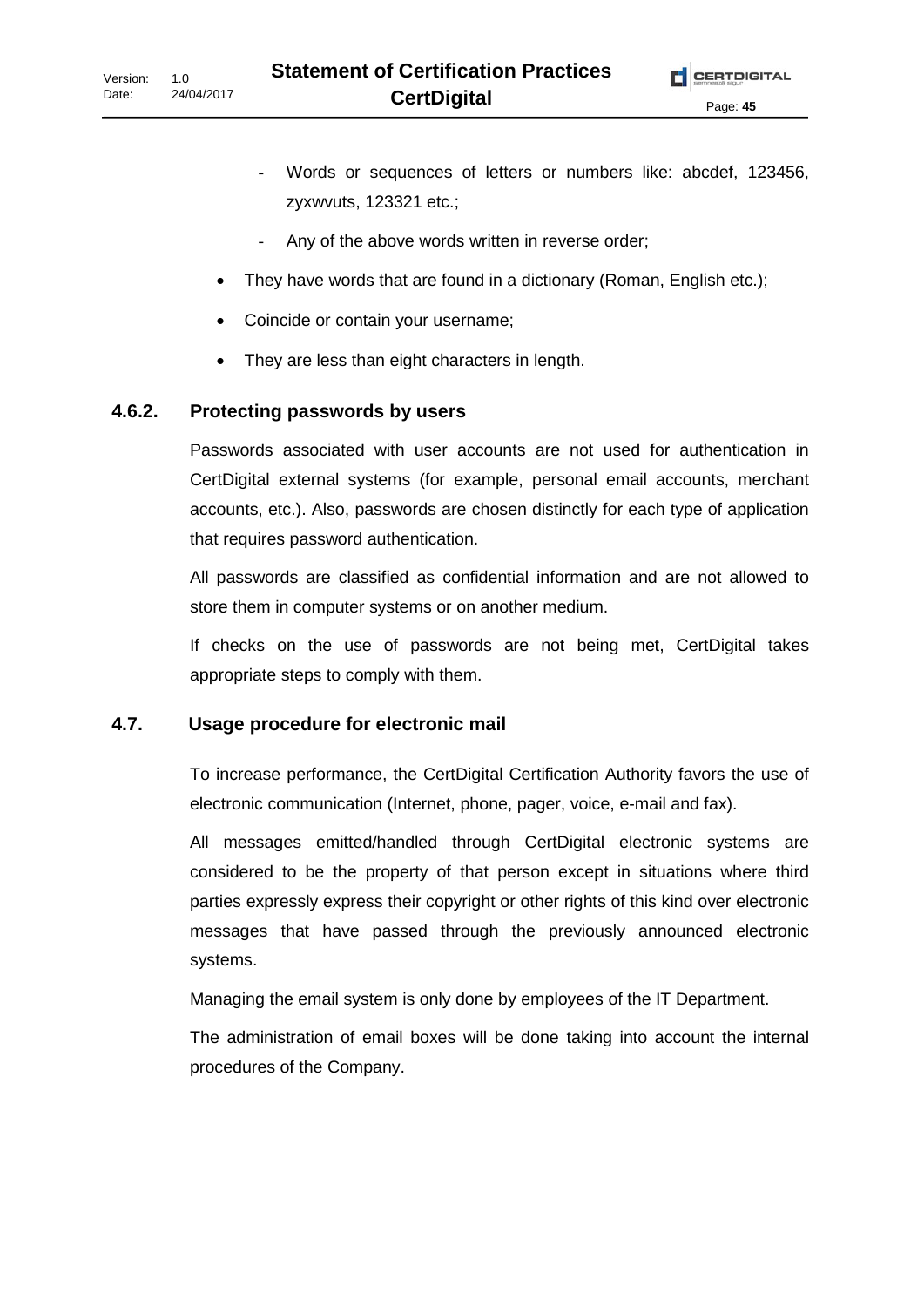#### **4.7.1. Rules on the use of email**

The use of the CertDigital electronic messaging system should be carried out as part of the professional activity that aims to improve daily activities by facilitating internal communication within CertDigital and externally by maintaining links with customers, CertDigital business partners or local authorities.

Electronic communication will be limited to materials related to professional activities and employee service tasks and will not be used as support for charitable fundraising campaigns, political / religious support campaigns or for personal business activities, amusement or distraction.

This procedure prohibits the use of public e-mail systems for sending messages about CertDigital activities.

It is forbidden for a user to use an email address belonging to another person.

In formulating electronic messages, the user is required to specify identification data that must reflect his or her name, telephone number, e-mail address, or membership of a particular organization (except "hot-line" lines that are , generally anonymous). It is also recommended to attach an electronic signature within the messages containing information about the sender, such as: the position occupied within CertDigital, its affiliation, address, etc.

Periodically, employees are informed and trained to adequately use the resources of the Company's IT system.

In the electronic communication, it is forbidden to replace, remove or distort the identity of a user.

#### **4.7.2. Rules about message content**

Use of pejorative remarks or obscene speech in e-mail discussions with other employees, customers, competitors or other people is strictly forbidden, as they may be the basis of legal issues that could cause defamation of CertDigital. These remarks can then be detached from the original context and used against CertDigital. Under these circumstances, in order to avoid such problems, employees will have to confine themselves to electronic communications only to communicating CertDigital business issues in accordance with conventional standards of ethics and goodwill.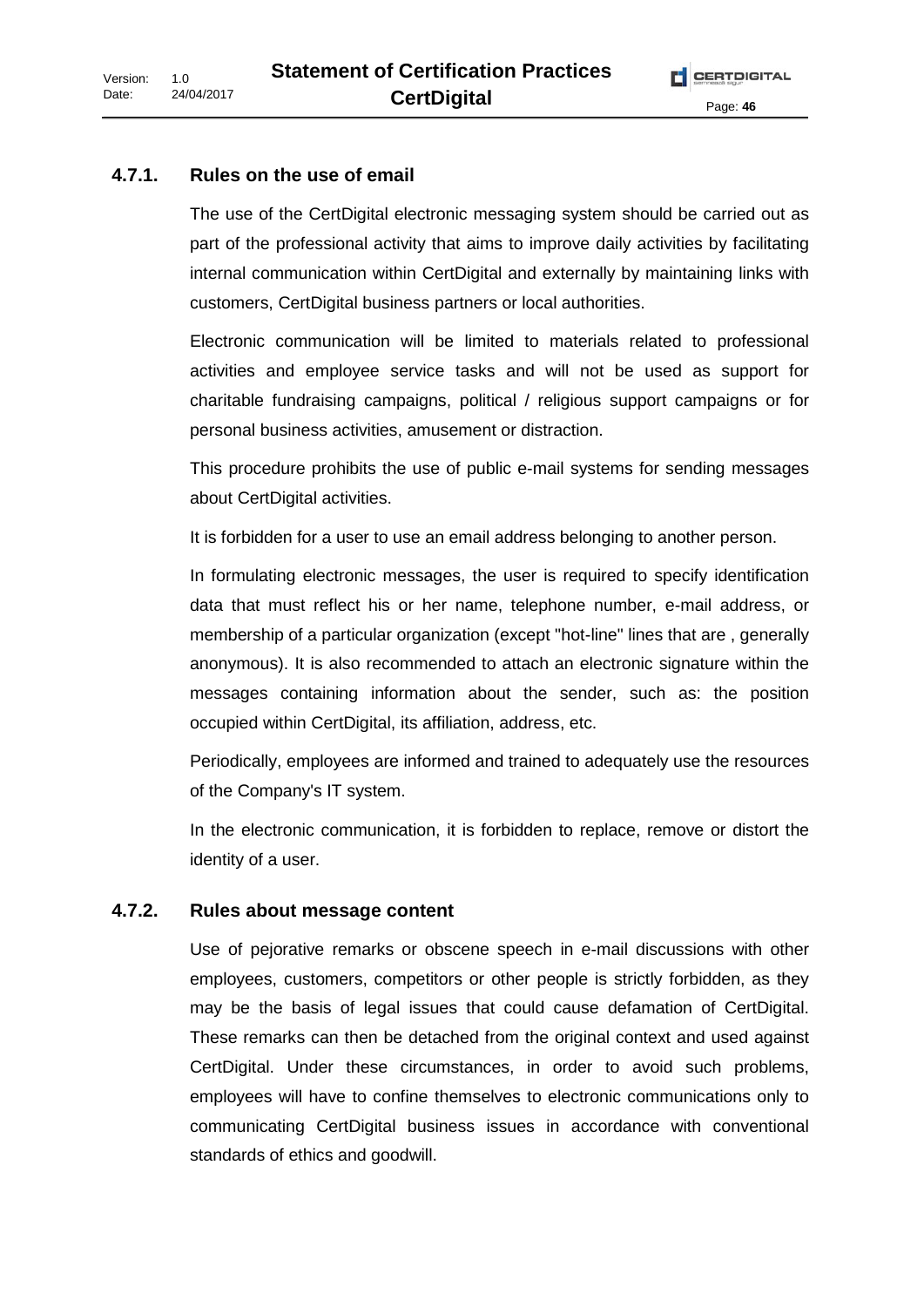# **4.8. Information security procedure**

For optimal information handling, simplification of information security decisions and minimization of information security costs, CertDigital has implemented a hierarchy of information based on confidentiality. The main purpose of this hierarchy is to provide a consistent process of manipulation of information, regardless of how the information is presented, to whom it is addressed or who is in custody.

Each employee must have access only to the information required to perform his / her duties. Sensitive information must only be accessed by employees whose ownership of the application has been granted access.

CertDigital information should not be used for purposes other than those officially approved by the Management. Unauthorized use of restricted information is forbidden. The policy applies to all types of information within CertDigital. The policy applies to all parties that come into contact with CertDigital information, including external collaborators.

Users are not allowed to perform any activity in internal computer systems that could damage the CertDigital image.

CertDigital uses three categories of information classification detailed below.

# **4.8.1. Public Information**

This information is approved by the CertDigital Management as public. Unauthorized disclosure of public information is permitted because it cannot cause problems to CertDigital, its customers or business partners. (Example of information publishes brochures and materials on the official website). For information to be classified as public, it must be labeled as such under the permission of the Information Owner.

# **4.8.2. Internally used information**

The use of this information is allowed within CertDigital, and in some situations and within affiliated organizations (CertDigital partners). Unauthorized disclosure of this type of information to people outside of CertDigital is not permitted and can cause problems within your organization, customers, or business partners. This type of information can be disseminated within CertDigital without the prior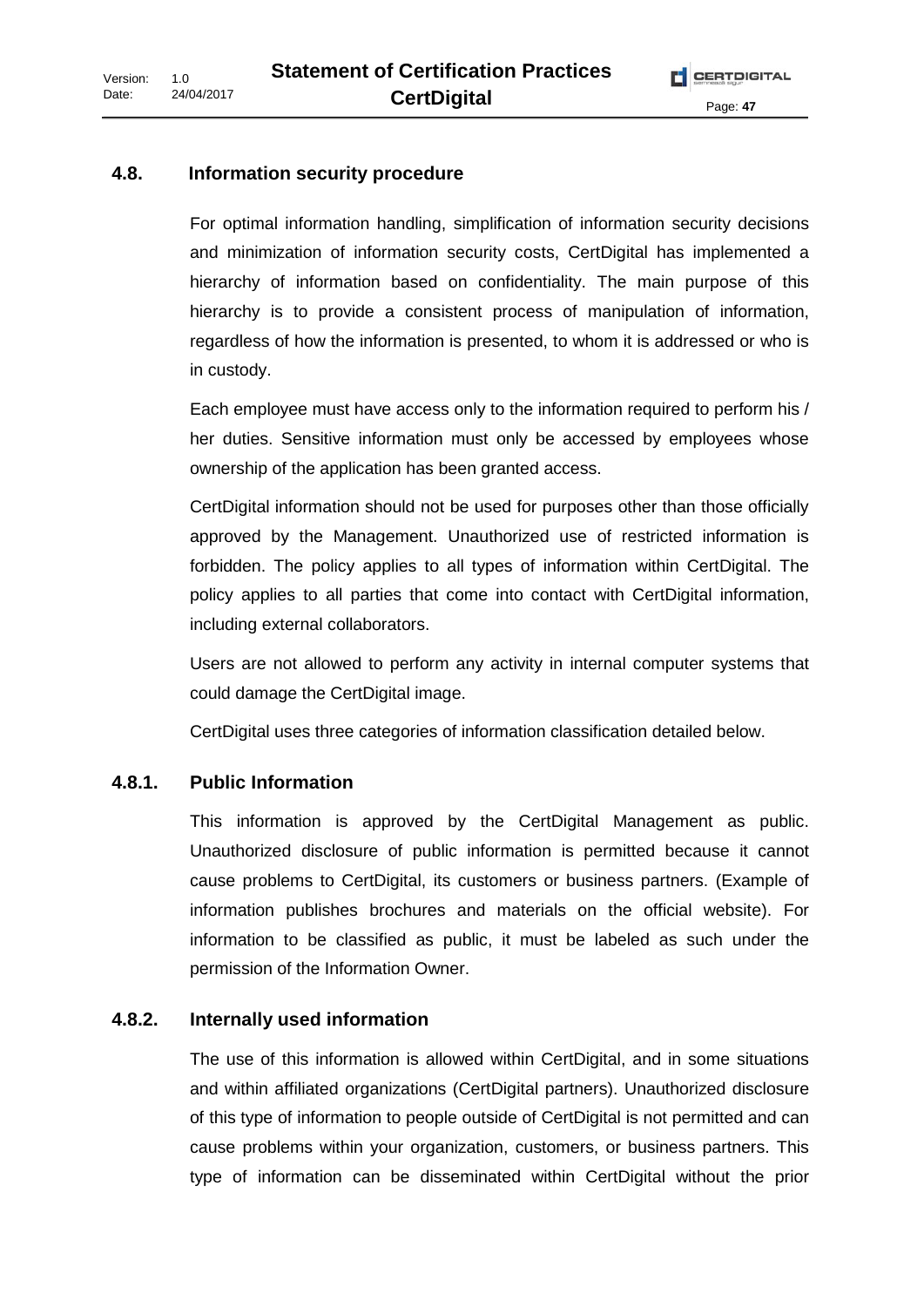approval of the Information Owner. (Examples of internal information: CertDigital phone numbers and e-mail address addresses).

#### **4.8.3. Restricted information**

It represents the most sensitive information and requires permanent monitoring. It is subject to the highest level of confidentiality. Unauthorized disclosure of this type of information to employees who are unnecessary may constitute a violation of applicable laws and regulations and may cause problems for the organization, clients or business partners. The owner of the information may approve access to this type of information. (Examples of restricted information: merger and acquisition plans and legal information protected by lawyer-client privacy).

#### **4.9. Personnel procedure**

#### **4.9.1. Past experience, qualifications, experience and acceptance**

Staff who are nominated to be part of the Qualified Certificates and Trademarks Team must provide proof of the fulfillment of past experience, qualifications and experience required to perform competently and satisfactorily the job responsibilities.

#### **4.9.2. Procedures for checking the past**

CertDigital makes the following checks on the past of staff who will handle the issue / revocation of Qualified Certificates and Trademarks:

- Confirmation of your previous job;
- Check professional references;
- Confirmation of the highest or relevant institute of education followed;
- Studying the criminal record
- Searching for financial reports;
- Searching for driving license reports;
- Search for social assistance reports;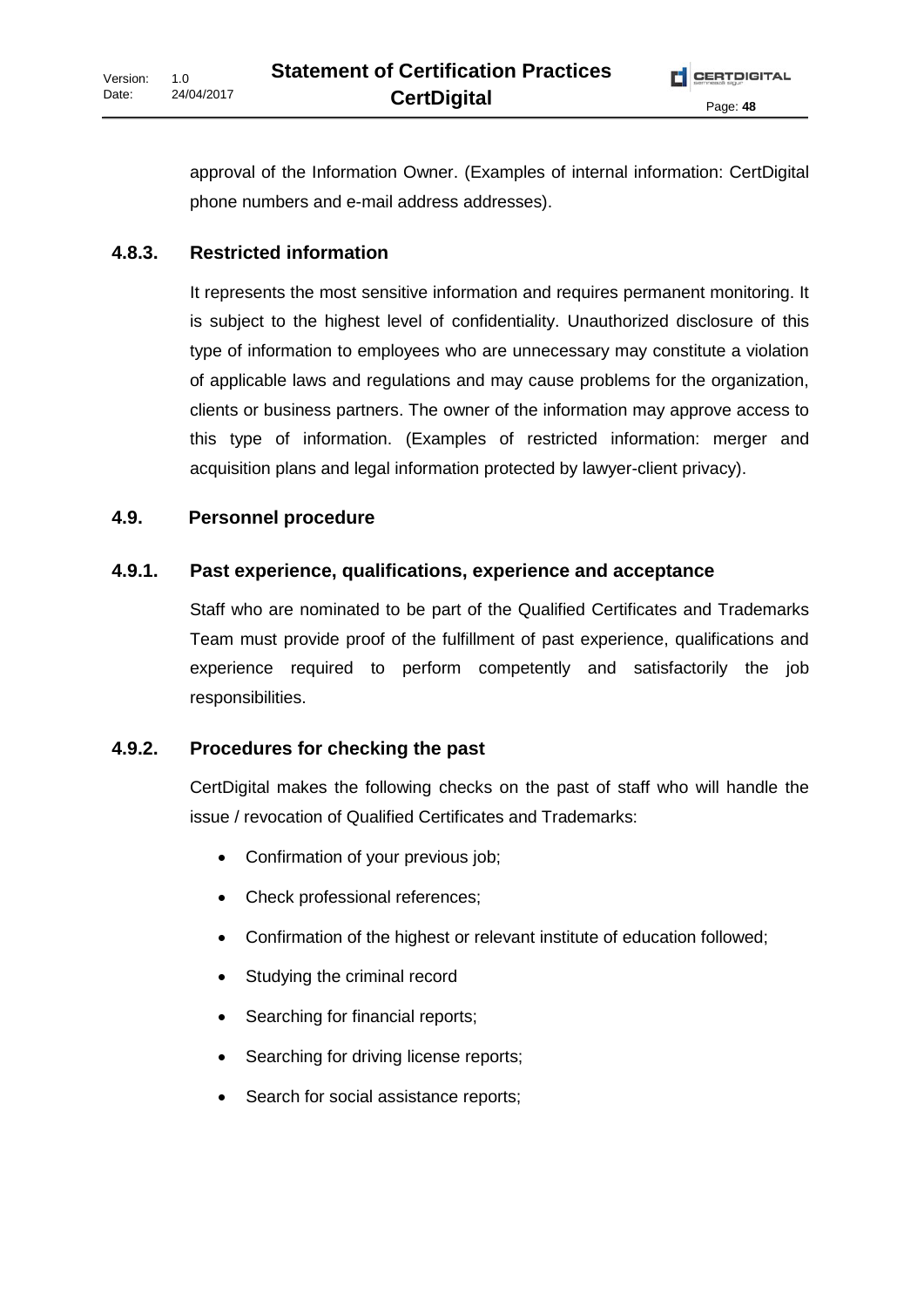To the extent that any of the imposed requirements cannot be satisfied, CertDigital will use an investigative technique that is permitted by law and which provides similar information.

Factors involved in checking the past, which can lead to the rejection of candidates to be part of the team or to take action against those in the team, include:

- The wrong presentation made by the candidate;
- Personal or unfavorable personal references;
- Sentences;
- Indices of lack of financial responsibility.

Reports containing such information are evaluated by human resources and security staff, which determine the appropriate course of action, depending on the type, importance and frequency of behavior revealed by past verification. These actions may include measures that may result in the conclusion of contractual reports with that person. Using the information found by checking the past to do so is subject to the laws in force.

#### **4.9.3. Preparation requirements**

CertDigital provides staff with the necessary training to perform competently and satisfactorily the job responsibilities. CertDigital's training programs are tailored to individual responsibilities and include the following:

- Basic concepts about public key infrastructure;
- Responsibilities of the function;
- CertDigital security and operational policies and procedures;
- Using and running existing hardware and software;
- Reporting and handling incident and compromise cases;
- Disaster Recovery and Business Continuity Recovery Procedures.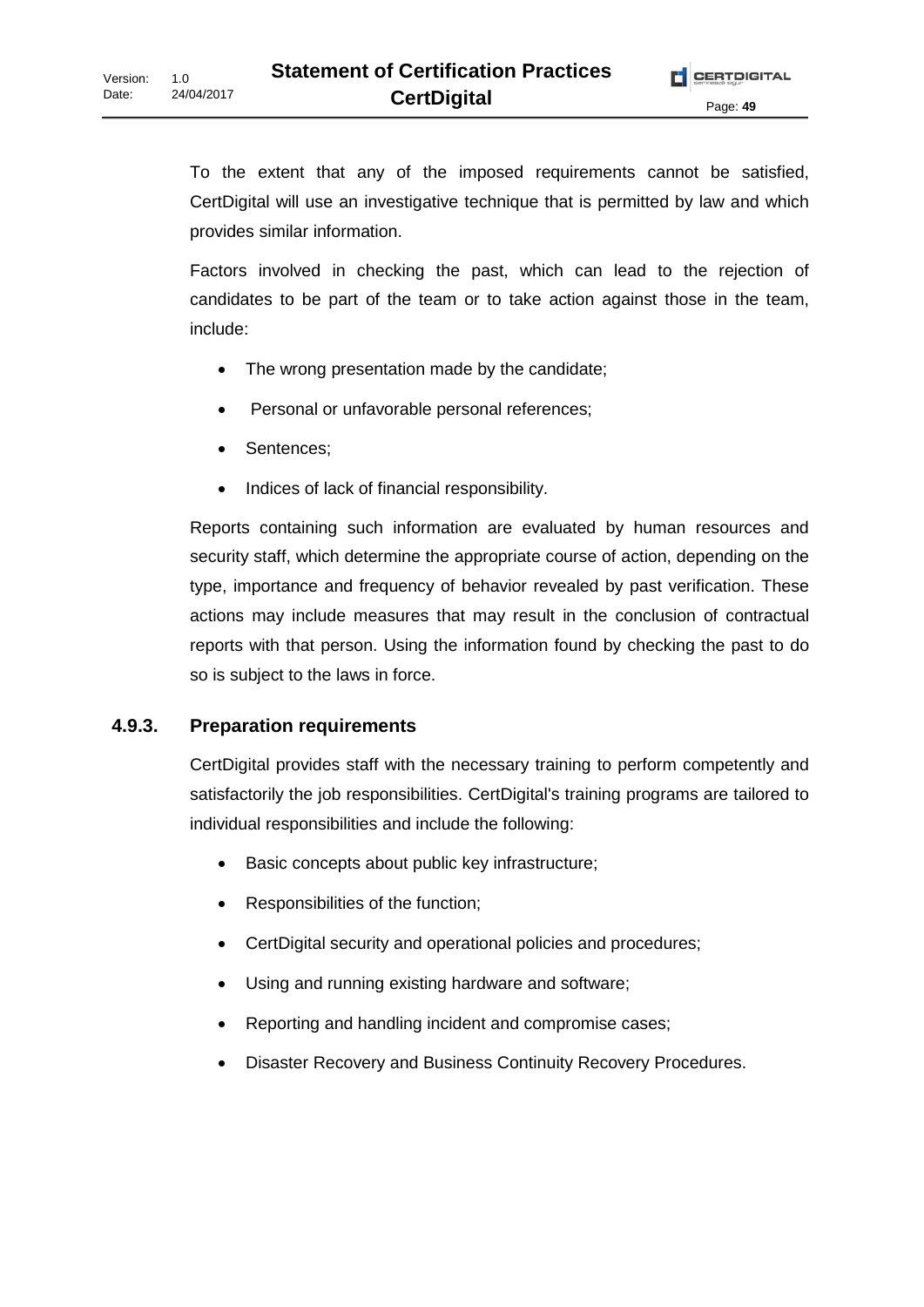#### **4.9.4. Requirements and frequency of training courses**

CertDigital provides training and upgrading for staff, to the extent and frequency, to ensure that the level required to meet the competence and satisfactory performance of the service is maintained. Periodic security training is provided.

#### **4.9.5. Sanctions for unauthorized actions**

Appropriate disciplinary measures are taken for unauthorized actions or other violations of CertDigital policies and procedures. Disciplinary actions may include measures that lead to the termination of the contract and are taken in accordance with the frequency and severity of the actions.

#### **4.9.6. Requirements for staff contracting**

Under limited circumstances, independent contractors or consultants may be employed to perform trustworthy functions. Any such contractor or consultant is maintained according to the same functional and security criteria that apply to CertDigital, which is in a similar position. Independent contractors and consultants who have not completed the past verification procedures specified in paragraph 1.2 may access CertDigital secure locations only if escorted and supervised directly by trusted persons.

#### **4.9.7. Documentation provided to staff**

CertDigital staff involved in the operation of CertDigital public key infrastructure services should read the Code of Practice and Procedures and the Internal Security Policy. CertDigital offers its employees the necessary training and other documentation to fulfill competently and satisfactorily the responsibilities of the function.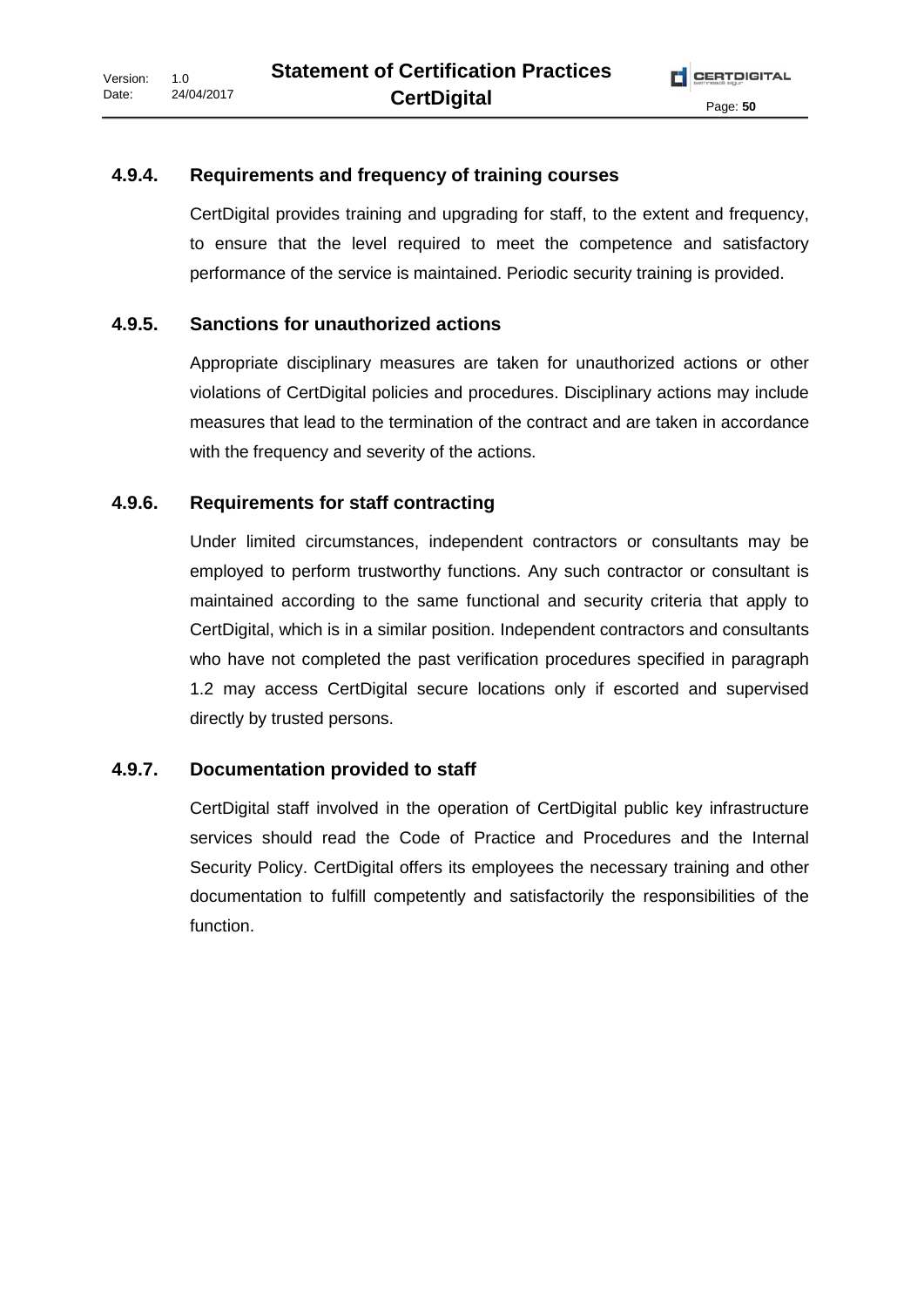### **5. Information security controls**

#### **5.1. Generate and use the key pair**

#### **5.1.1. Generate the key pair**

The process of generating key pairs within the CertDigital Certification Authority is performed by trusted people using trustworthy systems and processes that include key security and cryptographic structure within key pairs.

The cryptographic hardware system used to generate key pairs meets the requirements of FIPS 140-1 Level 3.

All key generation activities are recorded, dated and signed by all persons involved. Supporting documents related to key generation processes and other sensitive operations are stored and made available to auditors for further review.

#### **5.1.2. The hash and encryption procedures used**

In accordance with Article 39 of the Technical and Methodological Norms for the Application of Law no. 455/2001 on electronic signature and of Regulation (EU) No. 910/2014 on electronic identification and trust services for electronic transactions on the domestic market, the Certification Authority CertDigital only uses the SHA256 hash-code function and the SHA256RSA encryption algorithm.

#### **5.1.3. Private Key delivery**

If a user's keys were generated by the Certification Authority, delivery to the user is done in two ways

- Shipped personally by storing on a cryptographic device (for example, token), or in some cases in PKCS # 1 format;
- By recommended postal letter

The information required for key decryption or activation of the card (PIN code) or (password) is provided separately from the storage medium containing the key pairs.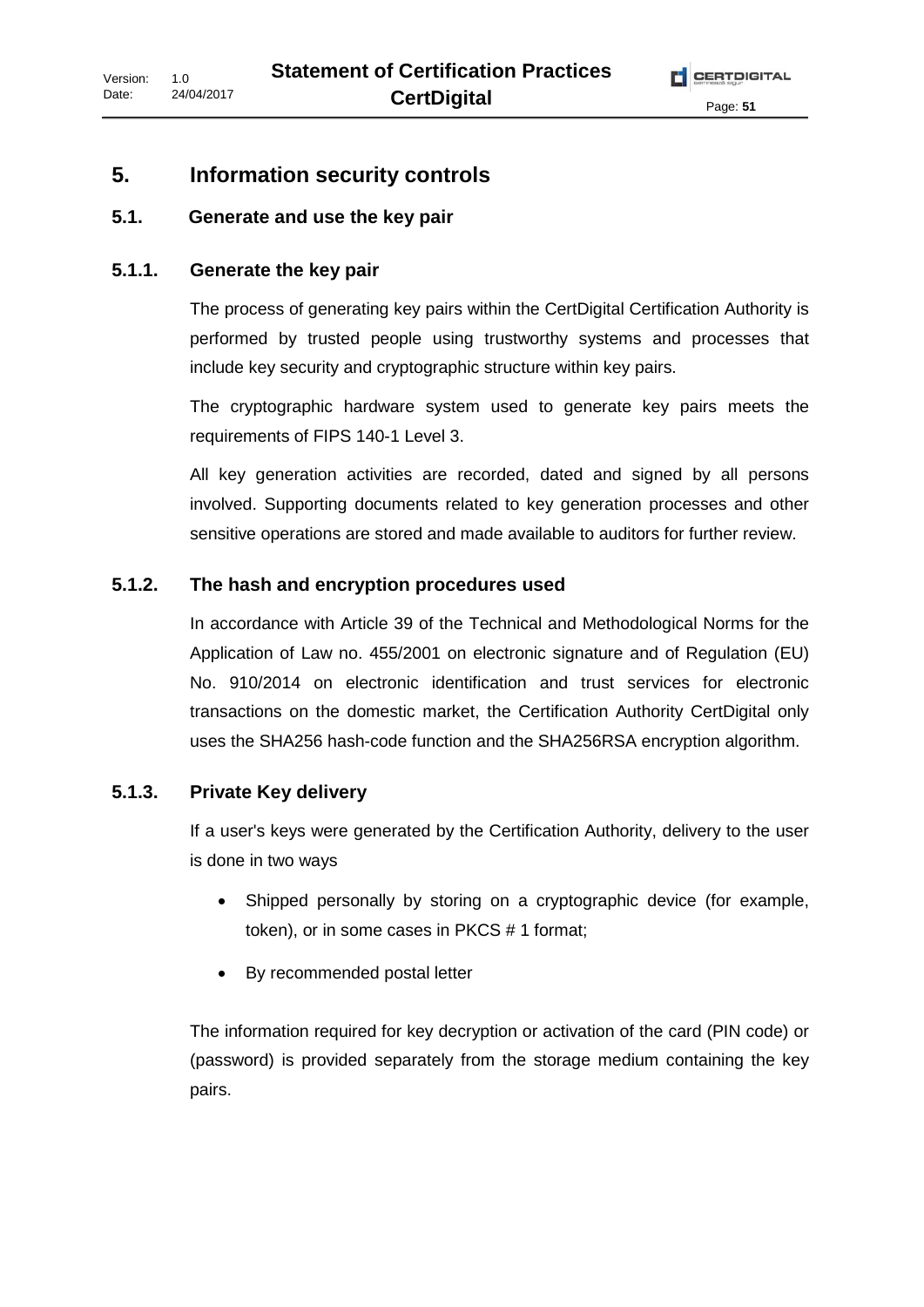#### **5.1.4. Delivery of the public key to the issuer of the certificate**

The signer sends the public key generated by an electronic request to an issuer in an SSL secure session that complies with the standard syntax for PKCS # 10 certificate applications.

The delivery of the public key takes place in the same session with the submission of the details by the applicant in the application for the certificate issuance.

#### **5.1.5. Public key delivery to users**

In accordance with X.509 Version 3, CertDigital distributes public keys in the form of certificates through e-mail services or the CertDigital site by downloading.

#### **5.1.6. Key dimensions**

The CertDigital Certification Authority key pairs are 4096 bits defined, and those for users defined are 2048 bits.

#### **5.1.7. Generating the hardware / software key**

The key pairs of the subscribers are generated and stored in the hardware and software infrastructure. It is recommended that subscribers use a NIST cryptographic module FIPS 140-2 Level 3 to generate the keys.

#### **5.2. Privacy keys protection**

#### **5.2.1. Standards for cryptographic modules**

CertDigital uses cryptographic modules that are certified FIPS 140-2 Level 3 and meet industry standards for random number generation.

Keys used by the CertDigital Certification Authority are generated and stored in hardware security modules (HSMs) that can be activated simultaneously by only two people, and which is also validated by FIPS 140-2 Level 3.

Depending on the state in which it is located, a key (public or private) can be assigned to one of the following phases:

"Waiting" - the key is generated, but it is not released during the validity period;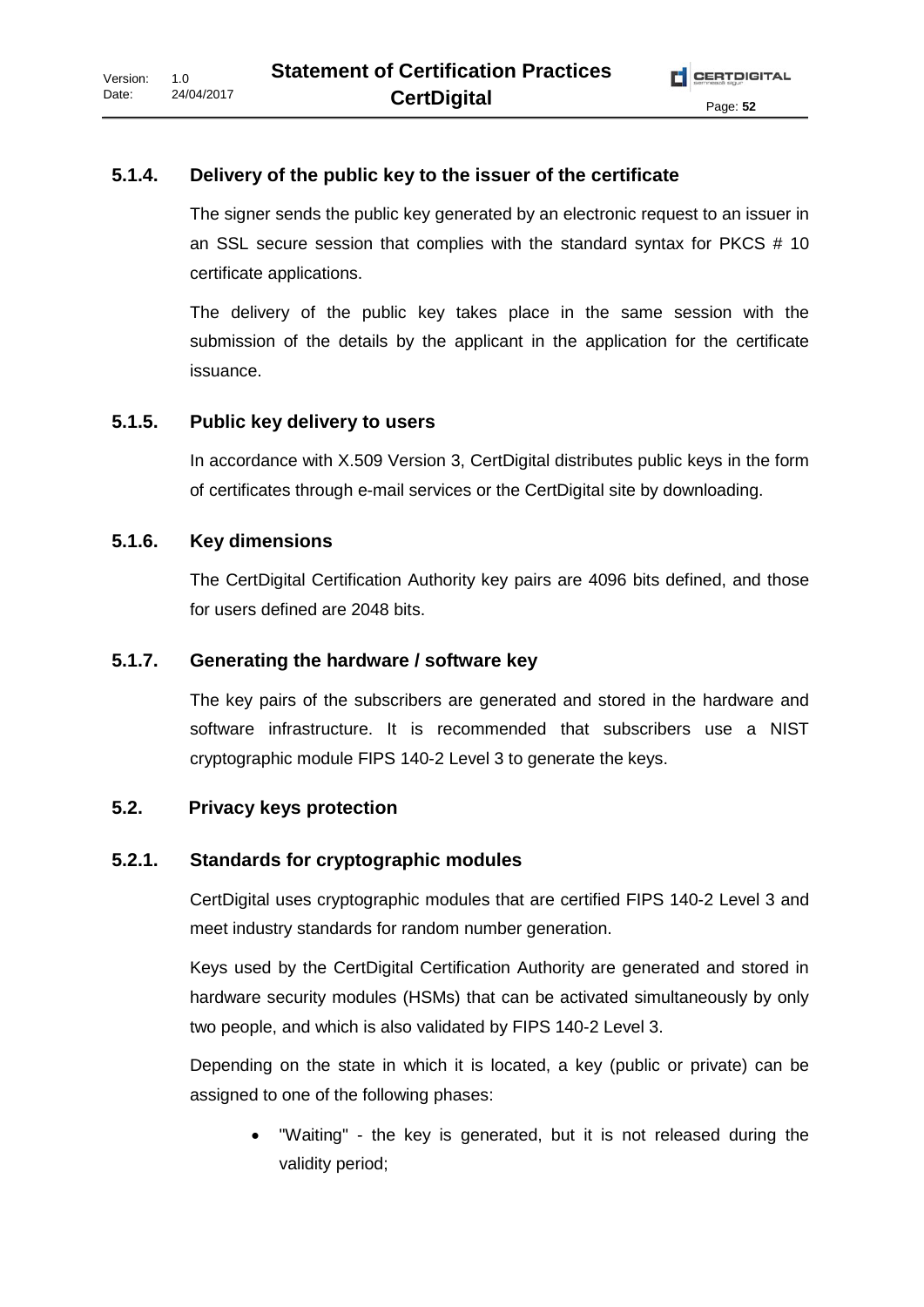- "Activate" the key is fully usable in terms of functionality;
- "Expired" the validity period of the key is exceeded. The key can only be used to validate electronic signatures, not for creation.

#### **5.2.2. Multi-person control of private key access**

CertDigital services use hardware modules that require more people to engage in sensitive tasks. All the tools required to perform these operations are safely stored and can not be accessed without the information held by authorized persons.

#### **5.2.3. Private Key back-up**

CertDigital private keys are generated and stored in a cryptographic hardware module. If these keys are to be transferred to other environments for backup purposes, they are transferred and stored in encrypted form on specialized key storage equipment.

#### **5.2.4. Archiving private keys**

The Certification Authority CertDigital does not normally store copies of the private keys of the certificate users. Creating these copies is done only at the request of users..

#### **5.2.5. Enter a private key in the crypt module**

CertDigital private keys are generated and stored on the FIPS 140-2 Level 3 hardware validated hardware security modules, which will otherwise be used.

Transferring private keys to the outside is done only in encrypted forms.

#### **5.2.6. Activate private keys**

Enable private keys for CertDigital Qualified Certificates requires password authentication and/or PIN authentication.

Users are solely responsible for the protection of private keys that they own. CertDigital has no responsibility for generating, protecting or distributing these keys.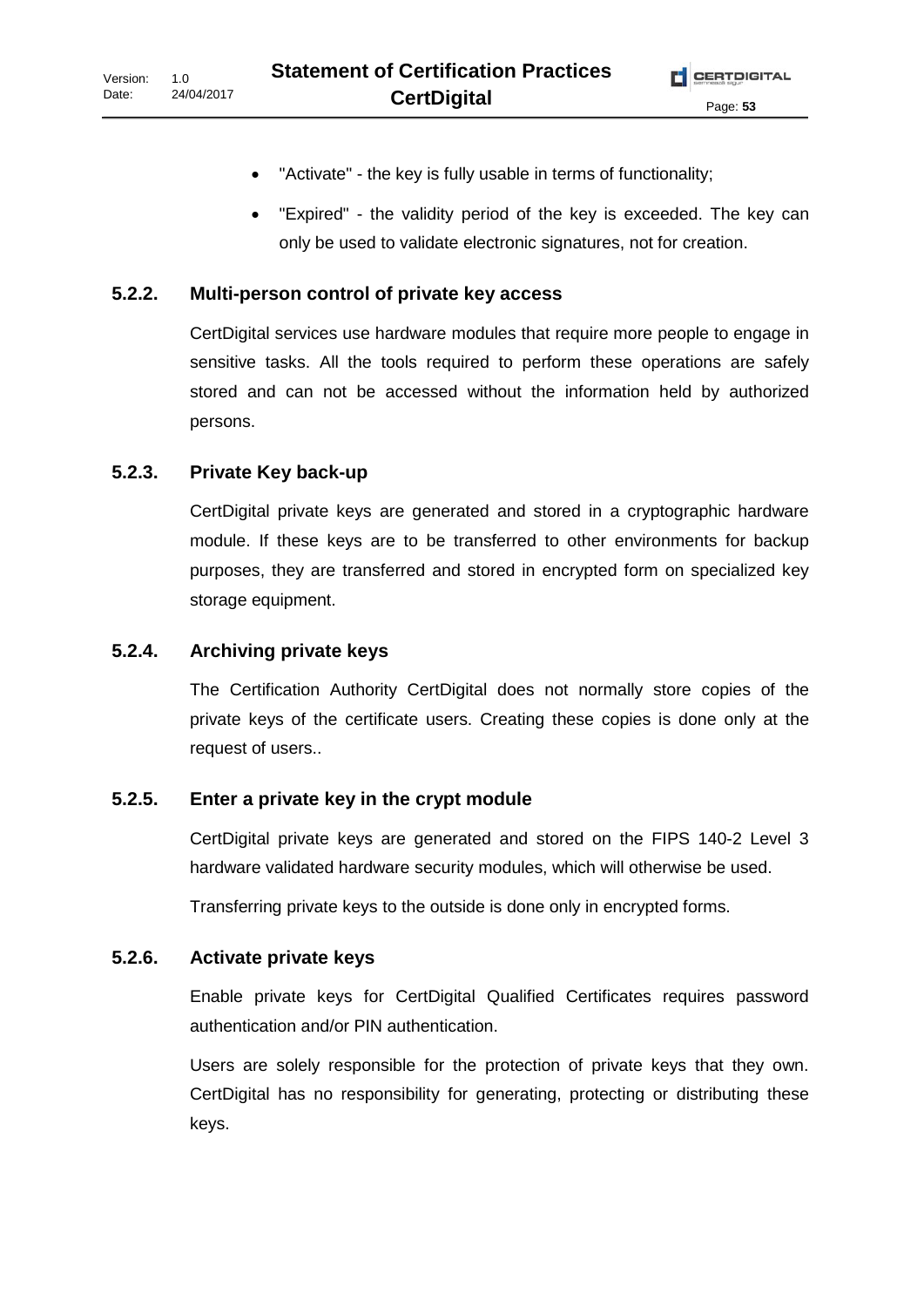CertDigital suggests its users authenticating using powerful passwords to prevent unauthorized access to and fraudulent use of private keys.

# **5.2.7. Disable Private Keys**

Private keys stored on a hardware security module are disabled when the card is removed from the device.

In the case of a user, disabling the primary key is done when you exit the application when the session closes.

During use, hardware security modules should not be left unattended or in any other state that could favor unauthorized access. When not in use, modules must be stored in a locked location that benefits from increased security.

# **5.2.8. Destroy the private key**

In its original form, destroying the primary key means removing it from the storage medium in a manner that ensures that there are no key fragments that could allow it to be reconstituted.

Hardware Security Modules (primary and back-up) are re-initialized according to the hardware manufacturer's specifications. If this procedure fails, CertDigital assumes the obligation to destroy the equipment in a way that does not allow the recovery of the private key.

# **5.2.9. The format of documents that can be signed electronically**

The certification services provided by CertDigital allow the use of the signature for any type of electronic document.

For example, if the document to be signed is a PDF format, then it will also result in a PDF format, which has an XML structure that allows for the inclusion of electronic signatures in the file.

For any other file, a tire file will be generated, including the old file and the signatures. This file will have the P7M extension (PKCS # 7 Message).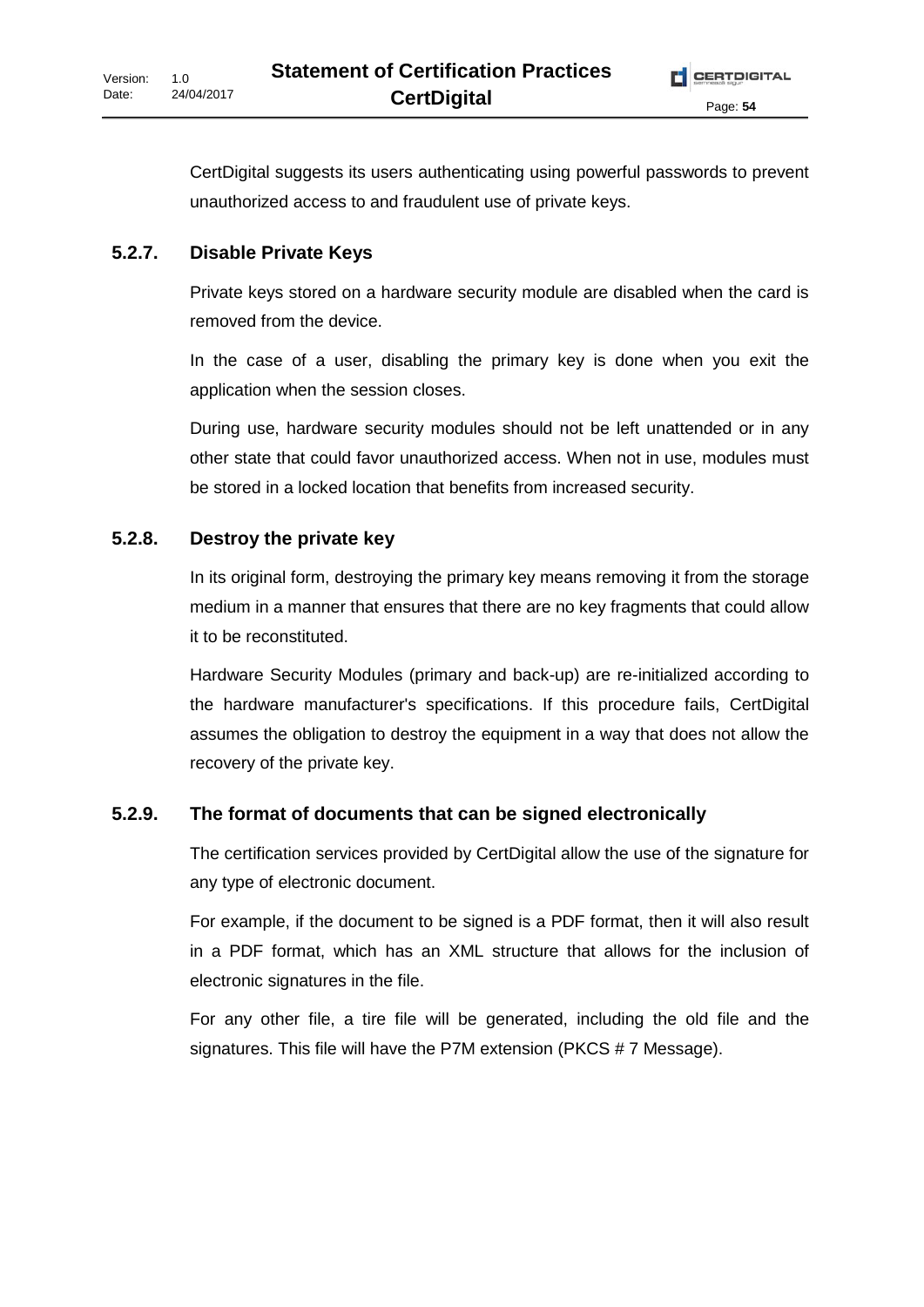### **5.3. Other aspects of key pair management**

#### **5.3.1. Archiving public keys**

CertDigital certificates issued to users are stored in the certificate repository and on backup media.

#### **5.3.2. Period of use of private and public keys**

Certificates issued by CertDigital and the corresponding key pairs can be used for the entire validity period if there are no violations of regulations requiring immediate revocation.

In the case of private and public keys, the expiration of the validity period determines the downgrading of the decryption functionality (in the case of private keys), the respect of signature verification in the case of public keys.

The validity of CertDigital certificates is structured as follows:

| <b>Certificate issued by:</b>       | <b>Validity:</b> |
|-------------------------------------|------------------|
| <b>ROOT Certification Authority</b> | 25 years         |
| <b>Sub-Authorities</b>              | 10 years         |
| Certification authority for users   | 1 year           |

In the event of litigation, in order to prove certification, the information on a qualified certificate is kept for a minimum of 10 years from the date of expiry of the certificate's validity.

#### **5.4. Activation data**

#### **5.4.1. Installing and generating activation data**

To enable hardware security, CertDigital staff and service users are instructed to use strong authentication passwords.

Through an appropriate policy, CertDigital employees establish passwords in accordance with the password management procedure described in this document.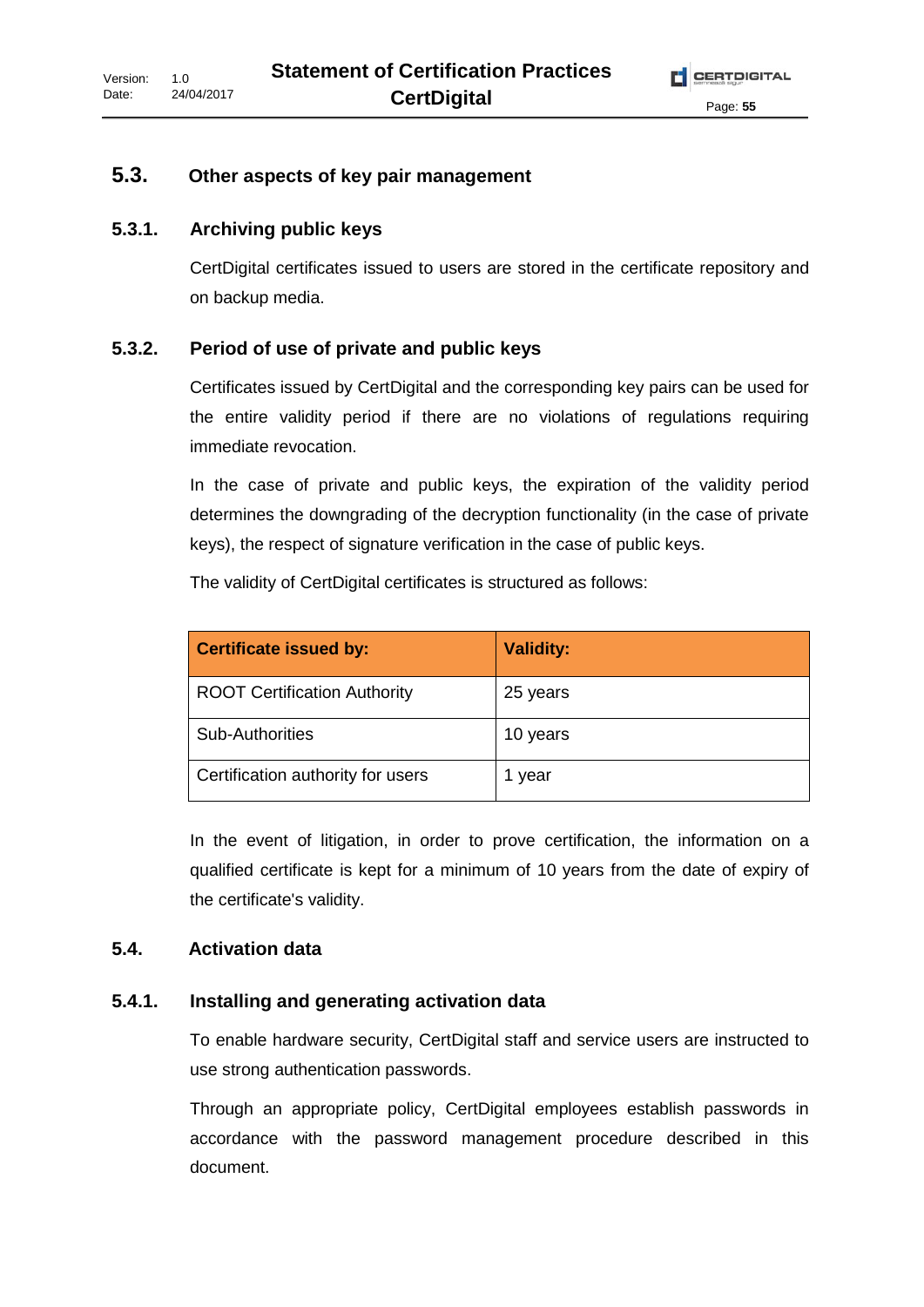#### **5.4.2. Protection of activation data**

CertDigital employees are instructed not to disclose foreigners' passwords and not to write passwords on environments that might be accessible to others.

#### **5.5. Security checks of the computing stations**

CertDigital's servers and computing devices run on trustworthy systems configured and tested using industry best practices. All operating systems require individual identification and access control restrictions on authentication-based authentication services

Systems are scanned for malware detection, and are also protected against spyware or viruses.

The CertDigital network is provided with firewall solutions to protect against intrusion attempts from inside or outside and to limit network processes that could cause vulnerabilities in production systems.

#### **5.6. Life Cycle Technical Controls**

#### **5.6.1. System-specific controls**

The implementation of CertDigital systems is done in accordance with current standards on system development and change management.

Before they are released in the production environment, the results of implementing the changes are tested in a test environment.

The testing process is carried out by IT staff and end-user representatives of applications in departments using the system that has been modified.

Testing is based on predefined test scenarios, which include among other things the persons responsible for testing, the duration of the tests, the test data, etc.

If applicable, the following types of tests will be performed:

- Functional testing;
- Integration tests;
- User Acceptance Testing ATU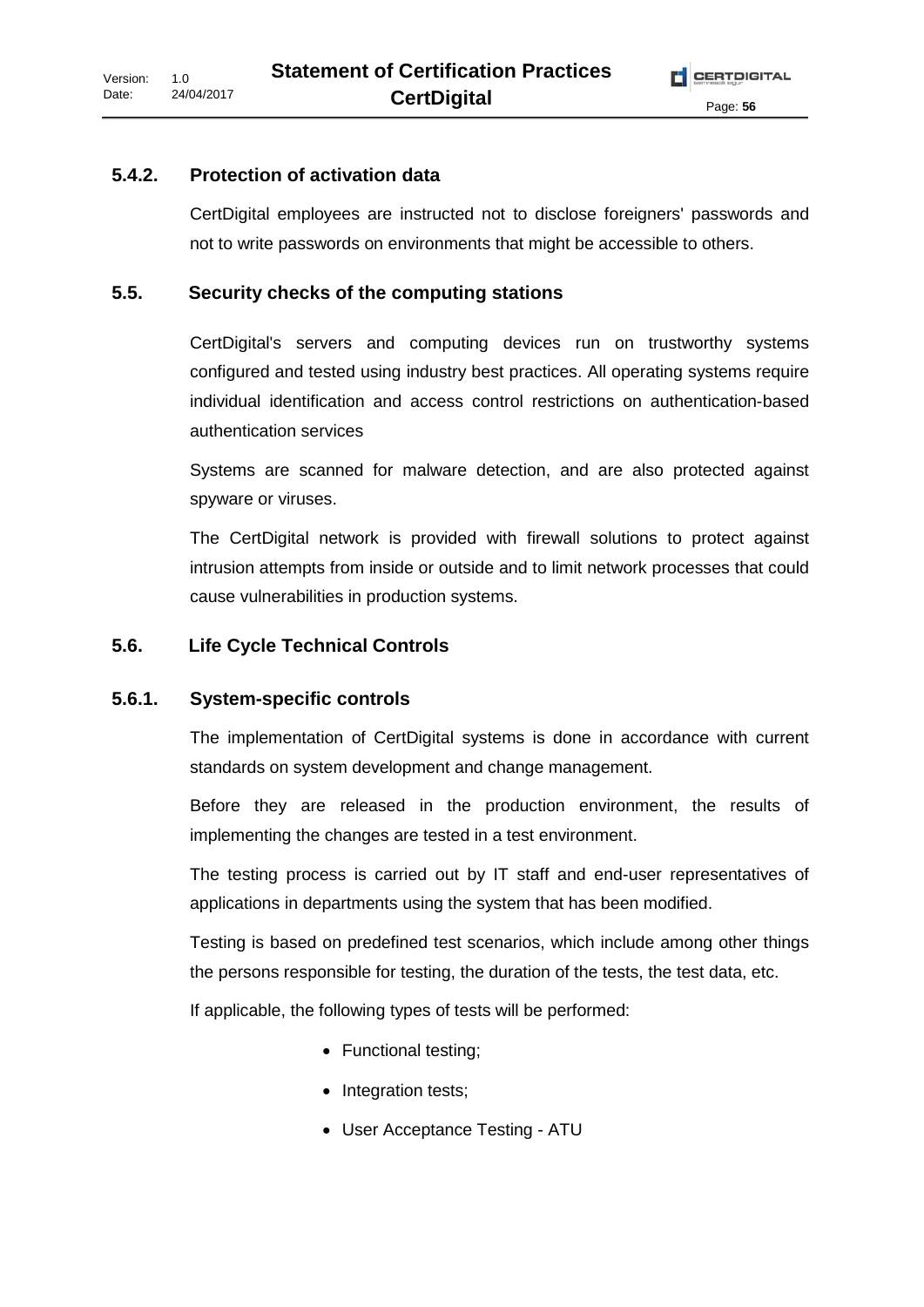Test data will not be used in the production environment, and production environment data will be used for testing unless it has been depersonalized.

# **5.6.2. Security management controls**

CertDigital implements security management controls to ensure optimal functionality of IT systems and implicitly to guarantee operation in accordance with operational requirements.

CertDigital has implemented within IT systems controls that enable permanent verification of the integrity and availability of systems in hardware and software.

# **5.7. Network security controls**

CertDigital IT Infrastructure benefits from both internal and external protection systems through the use of firewall solutions and intrusion detection systems.

User access to CertDigital systems is only allowed directly for processes that have a close connection with the activity they perform.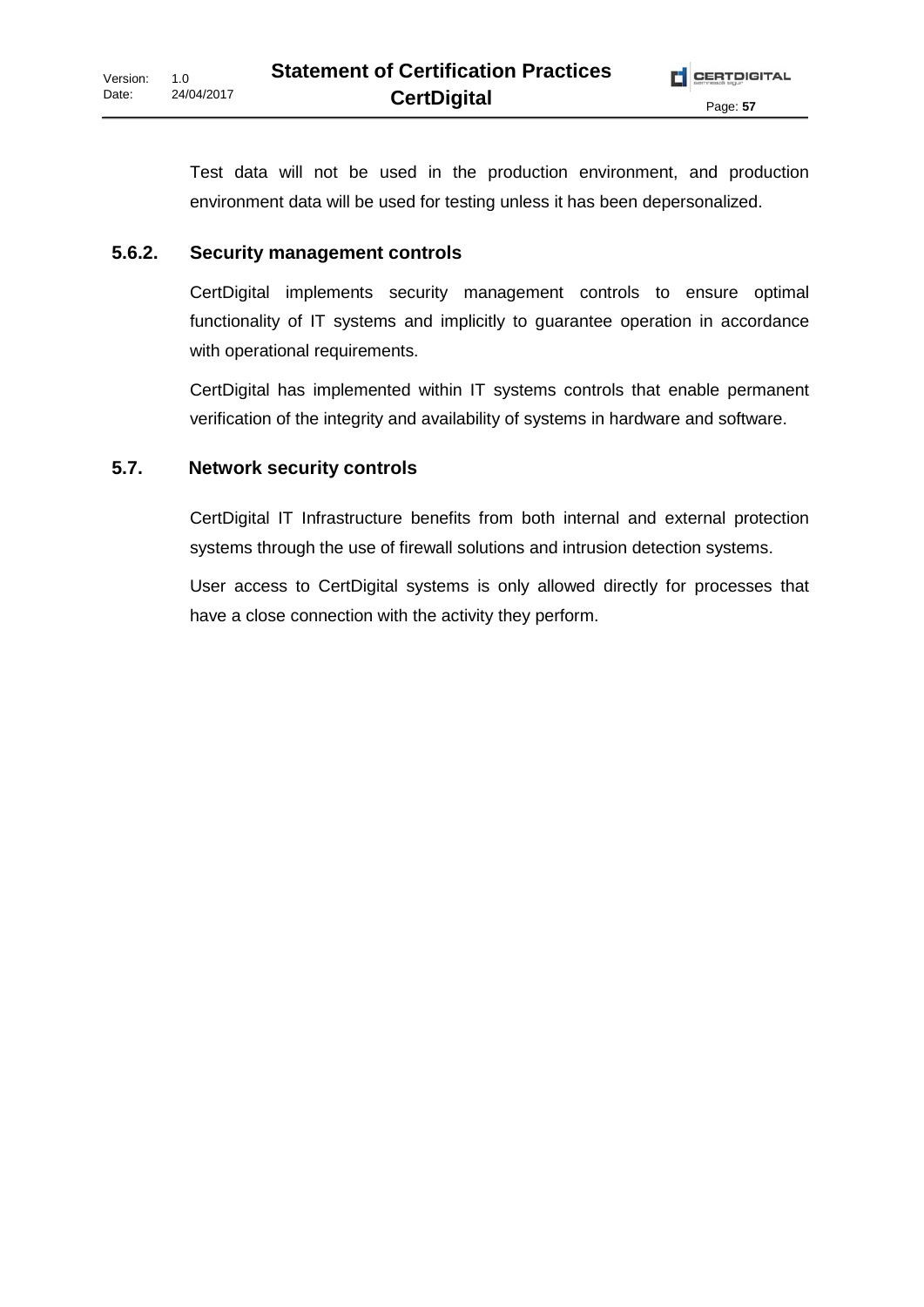# **6. Certificate Profiles and Certificate Revocation List**

## **6.1. Certificate profiles**

Certificate profiles issued by CertDigital comply with X.509 standard 3.

According to this standard, the structure of a certificate consists of:

- the body of the certificate;
- information about the algorithm used for signing the certificate;
- proper signature of the Certification Authority.

#### **6.1.1. Content**

The base fields of a CertDigital certificate are:

| <b>Field</b>        | <b>Required value or value</b>                       |
|---------------------|------------------------------------------------------|
| Version             | X.509 Version 3                                      |
| Serial number       | CertDigital<br>Unique<br>for<br>value                |
|                     | certificates issued                                  |
| Signature algorithm | Object identifier of the algorithm used              |
|                     | to sign the certificate (SHA256 hash-                |
|                     | function<br>code<br>and<br>HA256RSA                  |
|                     | encryption algorithm)                                |
| <b>ND Issuer</b>    | Authority issuing the certificate                    |
| Valid starting with | Date of Certificate Validity Validation              |
|                     | <b>Start</b><br>Date<br>Based<br>Server<br><b>on</b> |
|                     | Synchronization with<br>Official<br>the              |
|                     | Time of Romania                                      |
| Valid until         | Certificate expiration date expired                  |
|                     | based on server synchronization with                 |
|                     | the official time of Romania. The                    |
|                     | validity<br>the<br>certificates<br>of<br>is          |
|                     | established in accordance with the                   |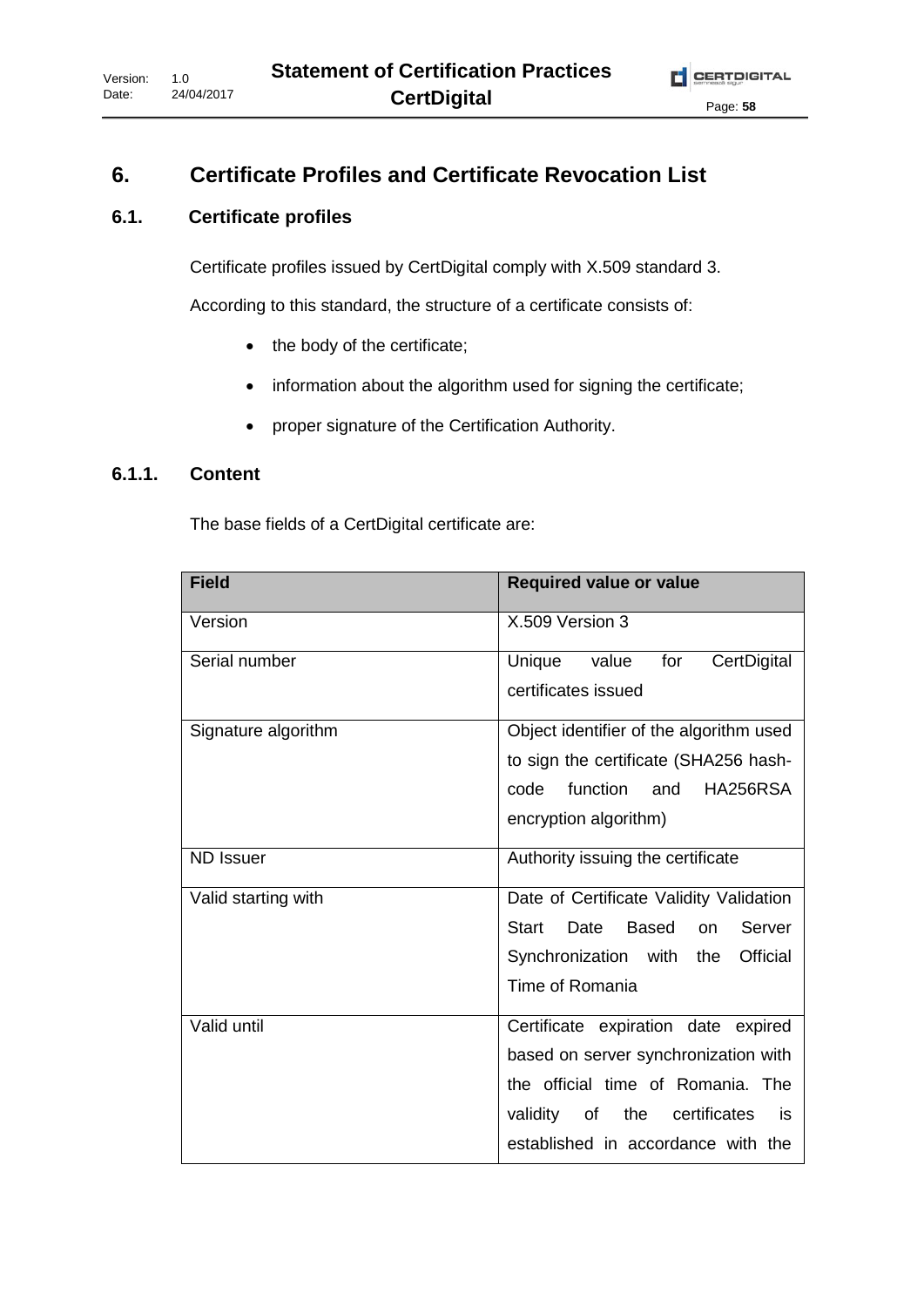|                               | mandatory provisions.                       |
|-------------------------------|---------------------------------------------|
| Subject (Name Distinct)       | distinctive name<br>The<br>the<br>meets     |
|                               | V <sub>3</sub><br>requirements of the X.501 |
|                               | standard. Certain attributes in the         |
|                               | Distinct Name component may<br>be           |
|                               | optional.                                   |
| The subject of the public key | Coded according to RFC 3280                 |
| Signature                     | in<br>Generated<br>and<br>encoded           |
|                               | accordance with RFC 3280                    |

### **6.1.2. Version number**

CertDigital Certification Authority and end-user certificates are issued certificates complying with X.509 version 3.

#### **6.1.3. Extensions**

In according to the X.509 standard version 3, the certificates issued by VertDigital include the following extension fields:

| <b>Extension field</b> | <b>Meaning</b>                                                                                                                           |
|------------------------|------------------------------------------------------------------------------------------------------------------------------------------|
| basicConstraints       | <b>Critical Extension with False Value</b>                                                                                               |
| keyUsage               | Extension<br>Critical<br>digital<br>with<br>Signature, keyEncipherment                                                                   |
| subjectAltName         | Non-critical extension<br>attaching<br>an<br>additional identity to the subject of the<br>certificate (for example, an email<br>address) |
| authorityKeyIdentifier | Non-critical extension that identifies<br>the certificate of the Certification<br>Authority required to verify an issued<br>certificate  |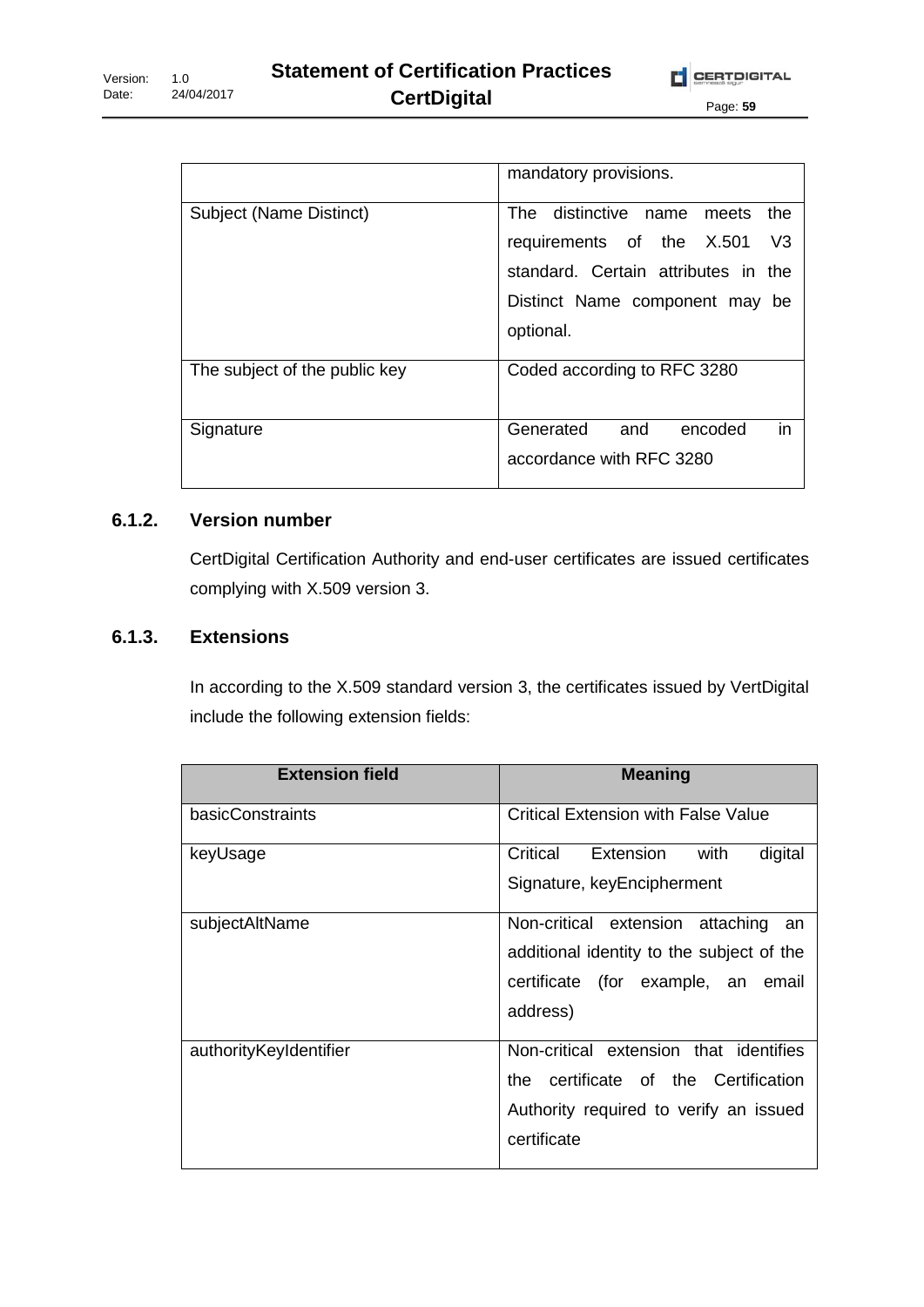| gcStatements | Non-critical extension indicating that |
|--------------|----------------------------------------|
|              | the certificate issued is a qualified  |
|              | certificate                            |

#### **6.1.4. Signature algorithm identifier**

The identifier specified by the Signature Algorithm field refers to the cryptographic algorithm used for the electronic signature of the certificate. In accordance with Article 39 of the Technical and Methodological Norms for the Application of Law no. 455/2001 on electronic signature and of Regulation (EU) No. 910/2014 on electronic identification and trust services for electronic transactions on the domestic market, the Certification Authority CertDigital only uses the SHA256 hash-code function and the SHA256RSA encryption algorithm.

#### **6.1.5. Field specifying the electronic signature**

Field value signature is obtained by applying the hash function to the certificate fields.

#### **6.2. Revocation Certificate Profile**

Lists of revoked certificates comply with X.509 standard 3.

In accordance with this standard, the structure of a list consists of three types of information as follows:

- information about revoked certificates;
- information about the algorithm identifier used to sign the list;
- information about the electronic signature of the Certification Authority.

#### **6.2.1. Content**

The base fields of a revoked certificate list are:

| <b>Field</b>                       | <b>Required value or value</b> |
|------------------------------------|--------------------------------|
| Version                            | See section 7.1.1              |
| Certificate Revocation List number | Number assigned to revocation  |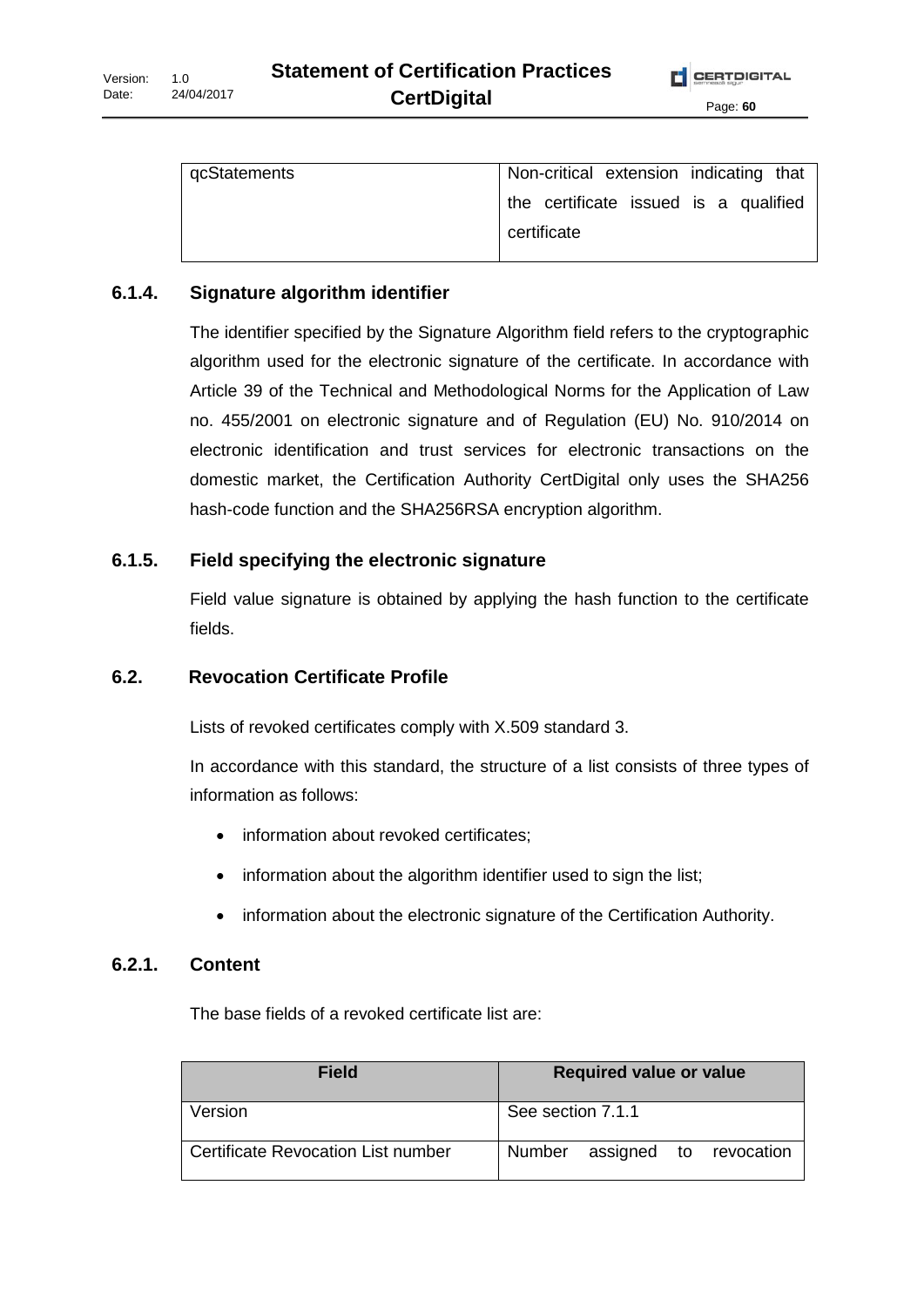|                          | certificate list versions               |
|--------------------------|-----------------------------------------|
| Issuer                   | Authority that has signed and issued    |
|                          | the List of Canceled Certificates       |
| Date of entry into force | which a<br>Certificate<br>Date<br>on.   |
|                          | Revocation List was issued. The         |
|                          | vigor is done after the issue           |
| Signature algorithm      | Object identifier of the algorithm used |
|                          | to sign the Certificate Revocation List |
|                          | (SHA256 hash-code function and          |
|                          | SHA256RSA encryption algorithm)         |
| Date of the next update  | Date of issue of the next Certificate   |
|                          | <b>Revocation List</b>                  |
| Certificate revoked      | List of revoked certificates, including |
|                          | number of<br>the.<br>serial<br>revoked  |
|                          | certificates and the date they were     |
|                          | revoked.                                |
|                          |                                         |

# **6.2.2. Version number**

Evocated Certificate Lists issued by CertDigital comply with X.509 version 3.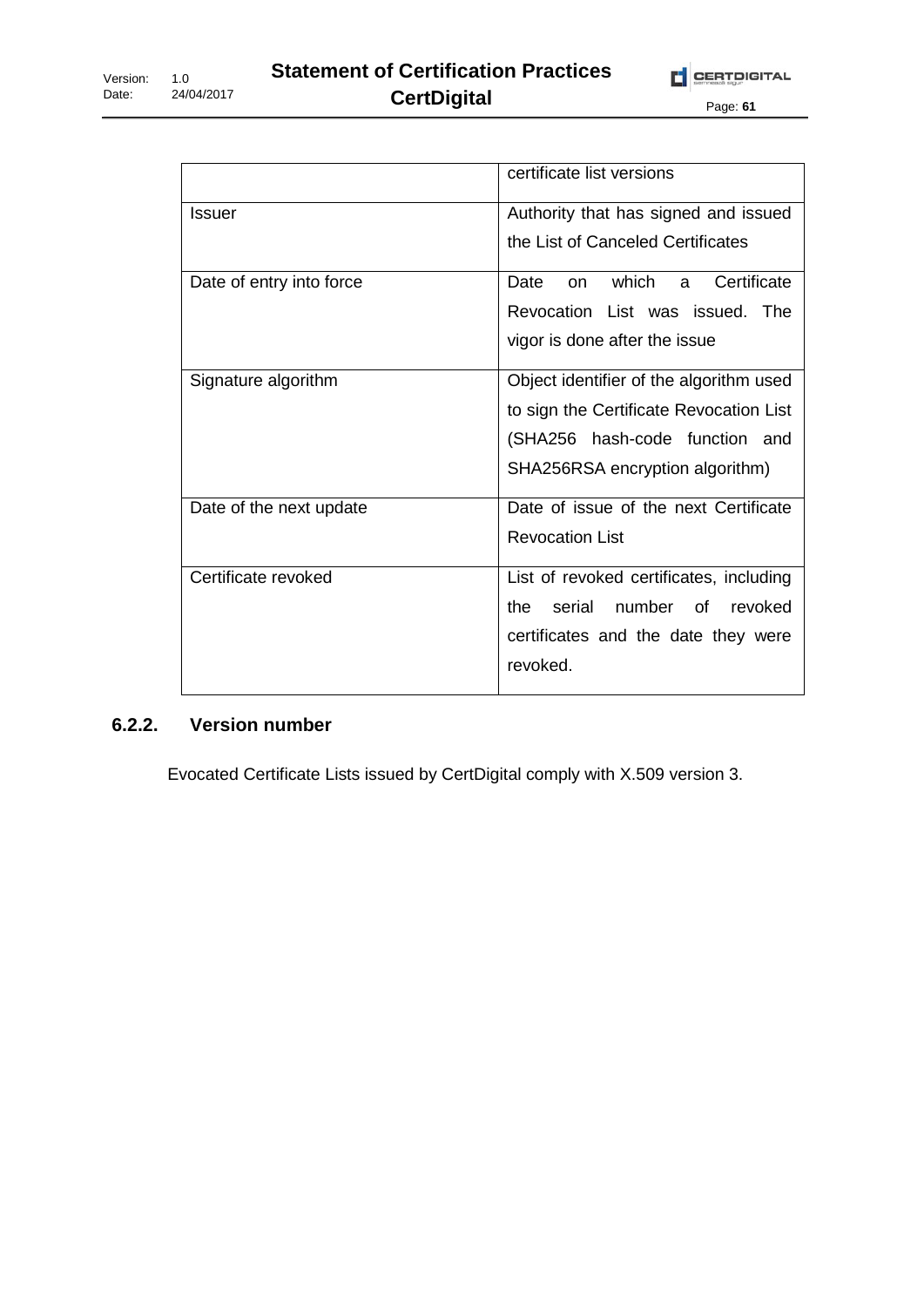### **7. Administration of the document**

#### **7.1. The mechanism of change**

Changes that may occur in the content of this document are either caused by non-conformities following process reviews or periodic improvements in operational flows within CertDigital.

The implementation of the changes updates the version number of the document and the date of issuing the Code of Practice and Procedures, depending on the date the changes were made.

Authorized Certification CertDigital grants the right to make changes to the content (correction of printing errors, modification of published URL links, changes in contact information, etc.) on the rules of the Code of Practice and Procedures.

Revisions to the Code of Procedures and Practices with no impact or insignificant impact on Signatory and Trusted Parties using CertDigital Certificates and related Certificate Status information can be made and recorded without notifying users and trusted parties and not involving the change of version number of the document or the date of entry into force.

Changes that require notifications to entities include:

- Changes made to the extension for a group of certificate users;
- Inclusion of new types of certificates;
- Significant changes in content and interpretation of Certificate fields and Certificate Revocation List.

Along with the synthesis of the changes to be implemented, the Code of Practice and Procedures enters into an internal approval procedure based on a committee consisting of the Director-General, the Deputy General Manager and the Managers of the Technical Departments.

The responsibility for maintaining the Code of Practice and Procedures is assigned to the department manager who assures the provision of certification services. For approval, the Code of Practice and Procedures is passed to the Regulatory and Supervisory Authority and will be published within 10 days and marked as valid.